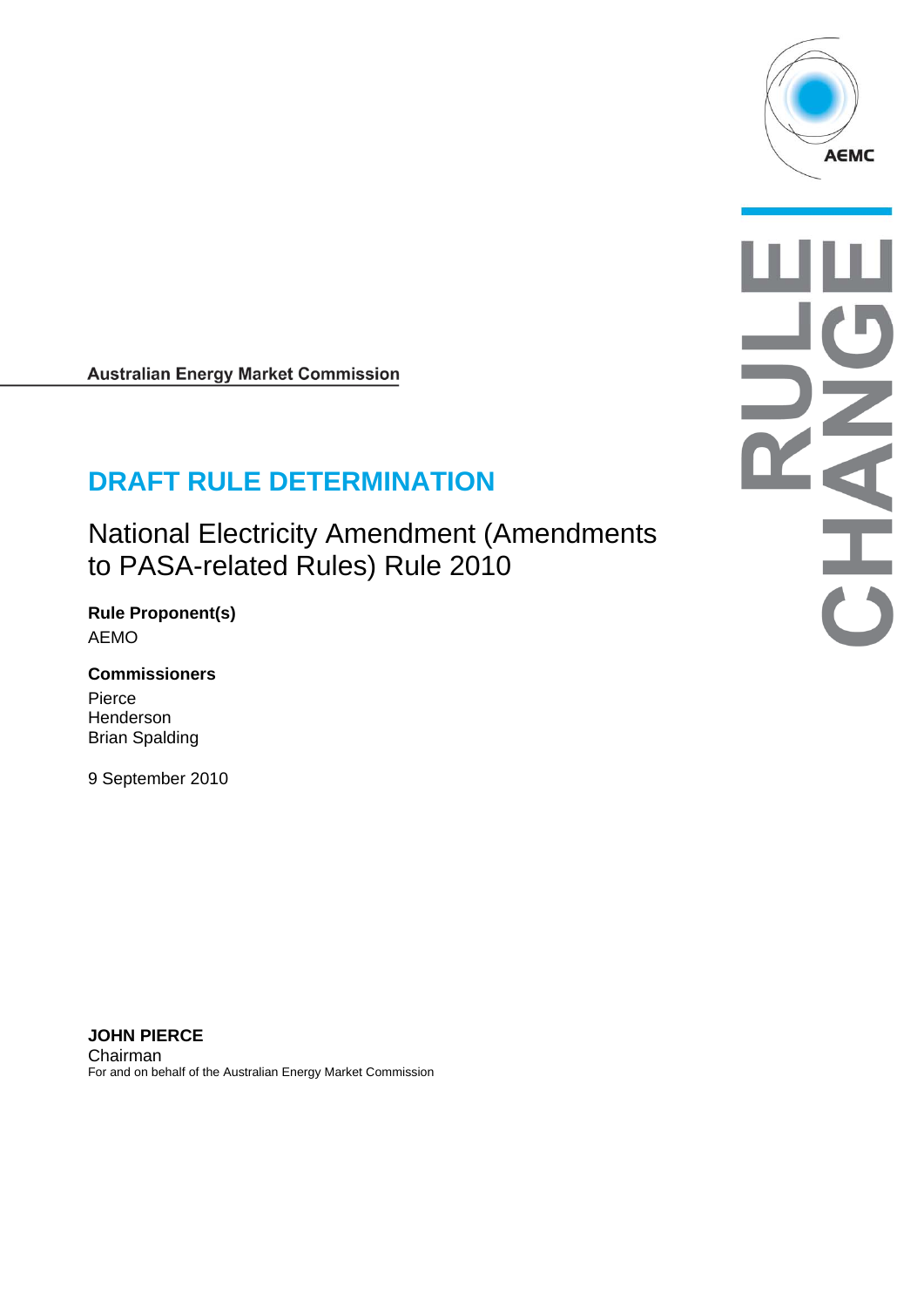#### **Inquiries**

Australian Energy Market Commission PO Box A2449 Sydney South NSW 1235

**E**: aemc@aemc.gov.au **T**: (02) 8296 7800 **F**: (02) 8296 7899

Reference: ERC0107

#### **Citation**

AEMC 2010, Amendments to PASA-related Rules, Rule Determination, 9 September 2010 , Sydney

#### **About the AEMC**

The Council of Australian Governments, through its Ministerial Council on Energy (MCE), established the Australian Energy Market Commission (AEMC) in July 2005 to be the rule maker for national energy markets. The AEMC is currently responsible for rules and providing advice to the MCE on matters relevant to the national energy markets. We are an independent, national body. Our key responsibilities are to consider rule change proposals, conduct energy market reviews and provide policy advice to the Ministerial Council as requested, or on AEMC initiative.

This work is copyright. The Copyright Act 1968 permits fair dealing for study, research, news reporting, criticism and review. Selected passages, tables or diagrams may be reproduced for such purposes provided acknowledgement of the source is included.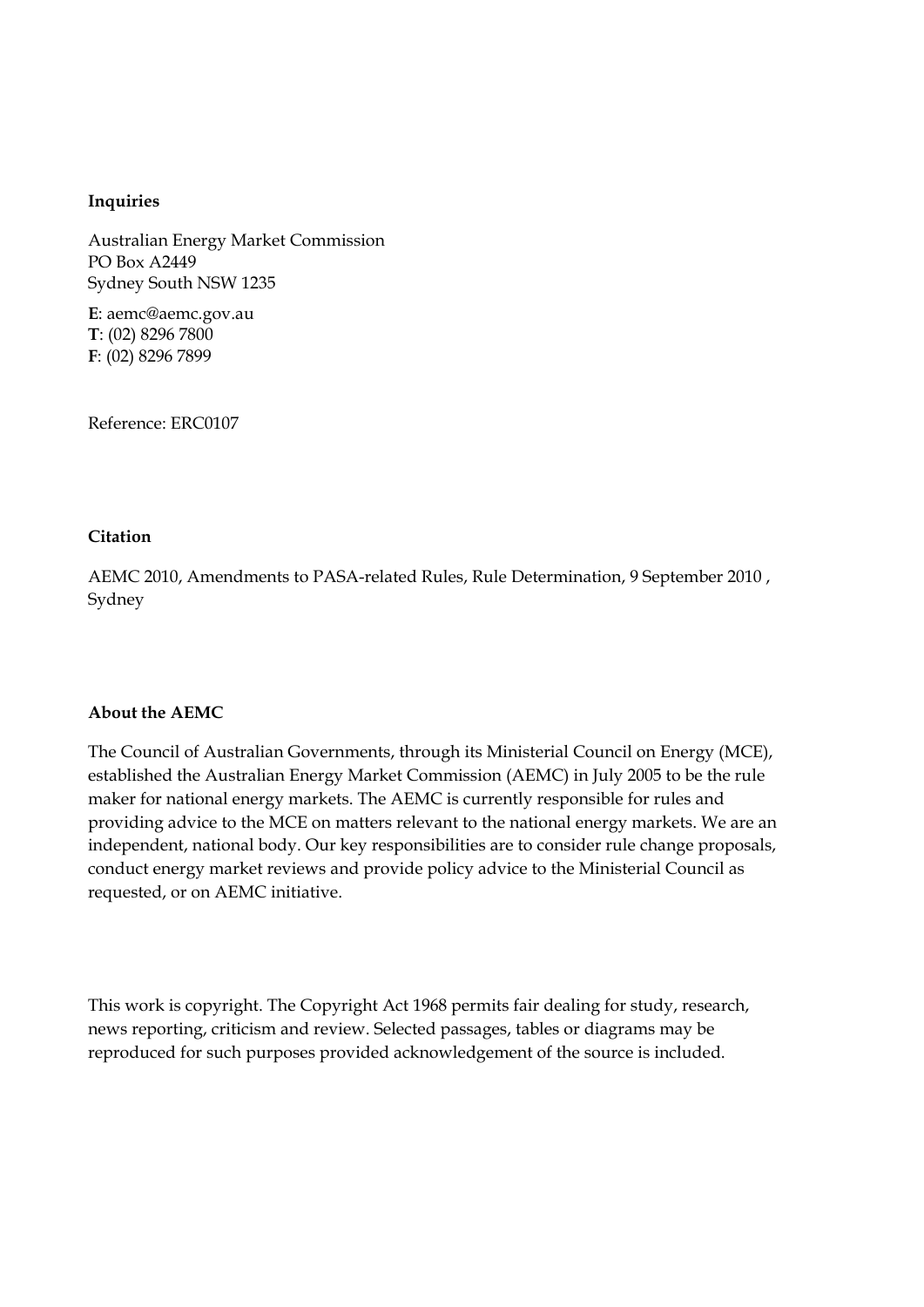# **Summary of draft Rule determination**

On 29 April 2010, the Australian Energy Market Commission (AEMC or Commission) received a Rule change request from Australian Energy Market Operator (AEMO). In this Rule change request, AEMO is seeking to amend the Medium Term Projected Assessment of System Adequacy (MTPASA) process to allow reserves to be shared across multiple National Electricity Market (NEM) regions. The Rule change request is also seeking to address 22 miscellaneous issues relating to Projected Assessment of System Adequacy (PASA) provisions in the Rules.

#### **Commission draft Rule determination**

Under section 99 of the National Electricity Law (NEL), the Commission has determined to make this draft Rule determination and the draft National Electricity Amendment (Amendments to PASA-related Rules) Rule 2010 (the Draft Rule).

As proposed by AEMO, the Draft Rule amends the MTPASA process to allow sharing of required reserves across multiple NEM regions. The Commission also accepts the policy positions proposed by AEMO in light of the 22 miscellaneous issues. In order to provide further clarification and promote consistency within the Rules, the Commission has made some consequential amendments to the proposed Rule.

The Commission is satisfied that the Draft Rule meets the Rule making test and will, or is likely to, contribute to the achievement of the national electricity objective (NEO). In making this assessment, the impacts of the Draft Rule on economic efficiency and good regulatory practice were taken into account. The Commission also took into account the impacts of the Draft Rule on the reliability and security of the power system in the NEM.

The revised MTPASA process is likely to produce better information relating to reserve outlook by allowing reserves to be shared across multiple NEM regions, reflecting that forecast reserve shortfall in one region can be offset by forecast surplus in a neighbouring region. AEMO uses MTPASA information to make market intervention decisions. The improved MTPASA information is likely to allow AEMO to make better decisions, and the decisions are likely to result in a reduced number of instances where AEMO is required to unnecessarily intervene in the NEM due to a regional forecast reserve shortfall. As market interventions impose regulatory burden and the associated costs on NEM participants, reducing occurrences of interventions is likely to result in cost saving in the NEM. This cost saving is likely to reduce the costs of providing electricity services to consumers of electricity. This cost reduction is likely to promote efficient operation of electricity services for the long term interests of consumers of electricity with respect to price of supply of electricity, hence contributing towards the achievement of NEO.

The Draft Rule improves the quality of the PASA processes. This is likely to provide participants in the NEM with better quality information relating to reserve outlooks, allowing the participants to make better operational decisions. Other things being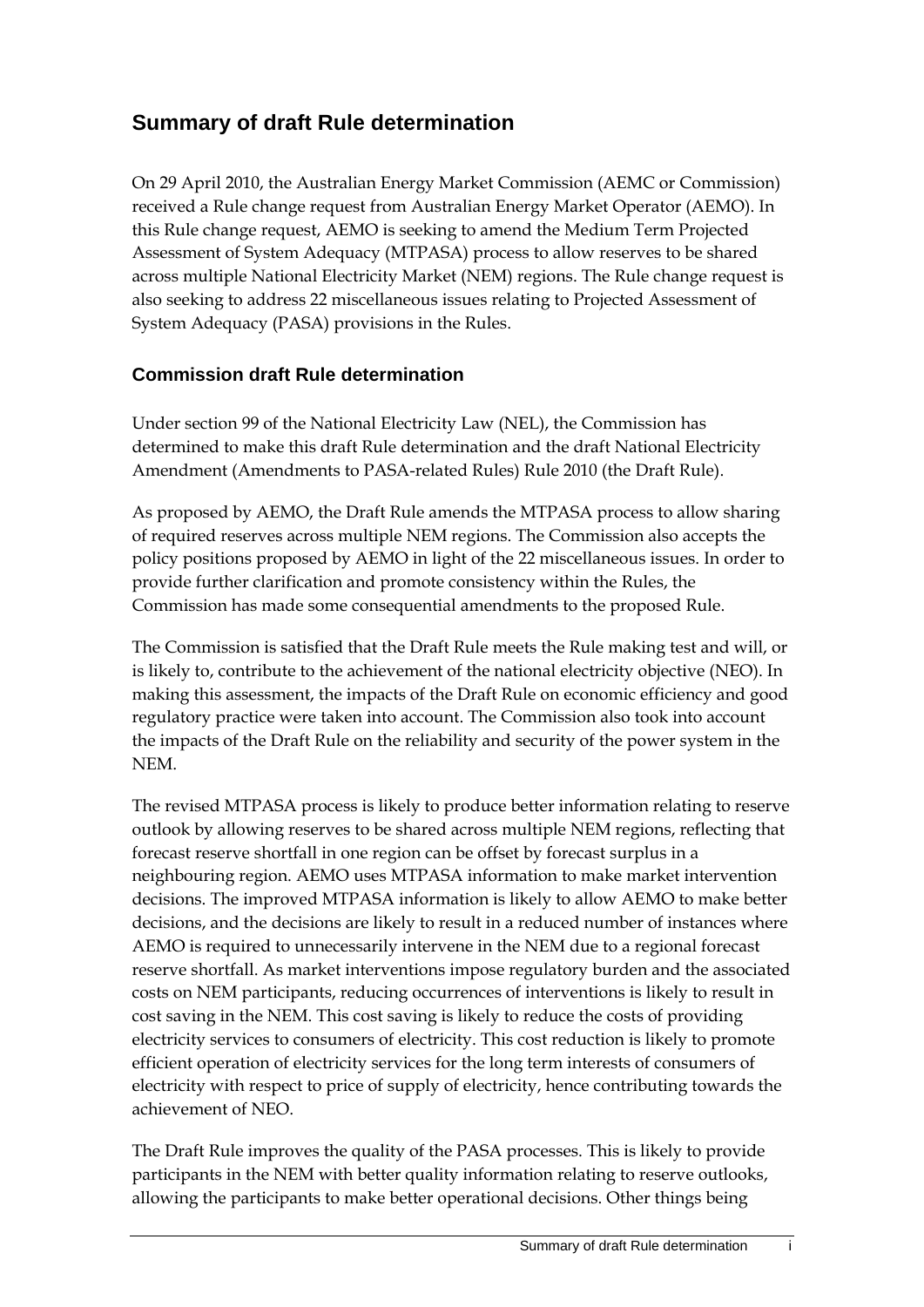equal, better quality decisions to be made by NEM participants will enhance the reliability and security of supply of electricity in the NEM. This is likely to promote efficient operation of electricity services for the long term interests of consumers of electricity with respect to reliability and security of supply of electricity, hence contributing towards the NEO.

The Commission notes that there are some inconsistencies between the Rules and the PASA processes in practice. Upon close examination, the Commission considers the costs of making changes to the PASA processes in order to comply with the Rules would outweigh the benefits of making changes to the Rules to align them with the PASA processes in practice. The Draft Rule therefore reflects the latter. This negates AEMO's need to make changes to the PASA systems and process, resulting in cost saving which can be passed on to consumers of electricity. The cost saving is likely to promote efficient operation of electricity services for the long term interests of consumers of electricity with respect to price of supply of electricity, hence contributing towards the NEO.

The Draft Rule enhances clarity of the Rules, hence promoting regulatory certainty. Regulatory uncertainty can pose unnecessary risks to participants the NEM. NEM participants are likely to incur unnecessary costs in managing these risks, and these costs would be a factor contributing to inefficiencies in the NEM. Promoting regulatory certainty reduces NEM participants' risks, hence reduces the costs necessary to manage these risks. As discussed earlier, cost saving is likely to promote efficient operation of electricity services for the long term interests of consumers with respect to price of supply of electricity, hence contributing towards the achievement of NEO.

The Draft Rule also promotes good regulatory practice by removing redundant elements from the Rules.

In the Draft Rule, the Commission made some amendments to the Glossary definition for the term "*PASA availability*". The Commission notes that the PASA availability of a physical plant may vary under different ambient weather conditions. The Commission therefore made consequential changes to the proposed definition to incorporate ambient weather dependency in this definition. The Commission also made consequential amendments to clauses 3.7.2(d)(1) and 3.7.3(e)(1) of the proposed Rule to reflect the ambient weather dependency. The Commission seeks comments on this aspect of the Draft Rule.1

#### **Making a submission or request for a hearing**

In accordance with the notice published under section 99 of the NEL, the Commission invites submissions on this draft Rule determination, including the Draft Rule, by 5 pm 22 October 2010.

In accordance with section 101(1a) of the NEL, any interested person or body may request that the Commission hold a hearing in relation to the draft Rule determination.

<sup>1</sup> This is discussed in section 7.3 of the this draft Rule determination document.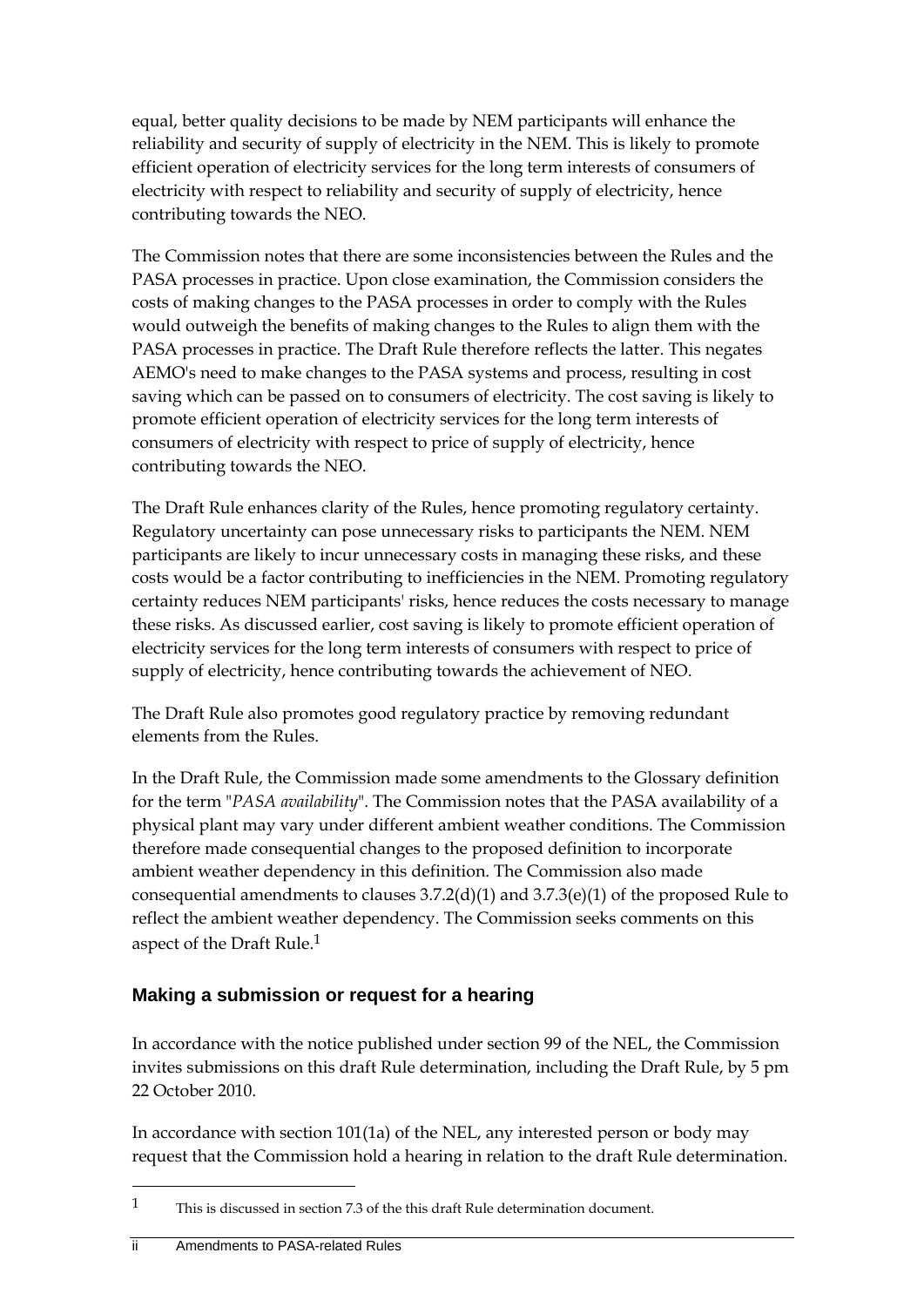Any request for a hearing must be made in writing and must be received by the Commission no later than 16 September 2010.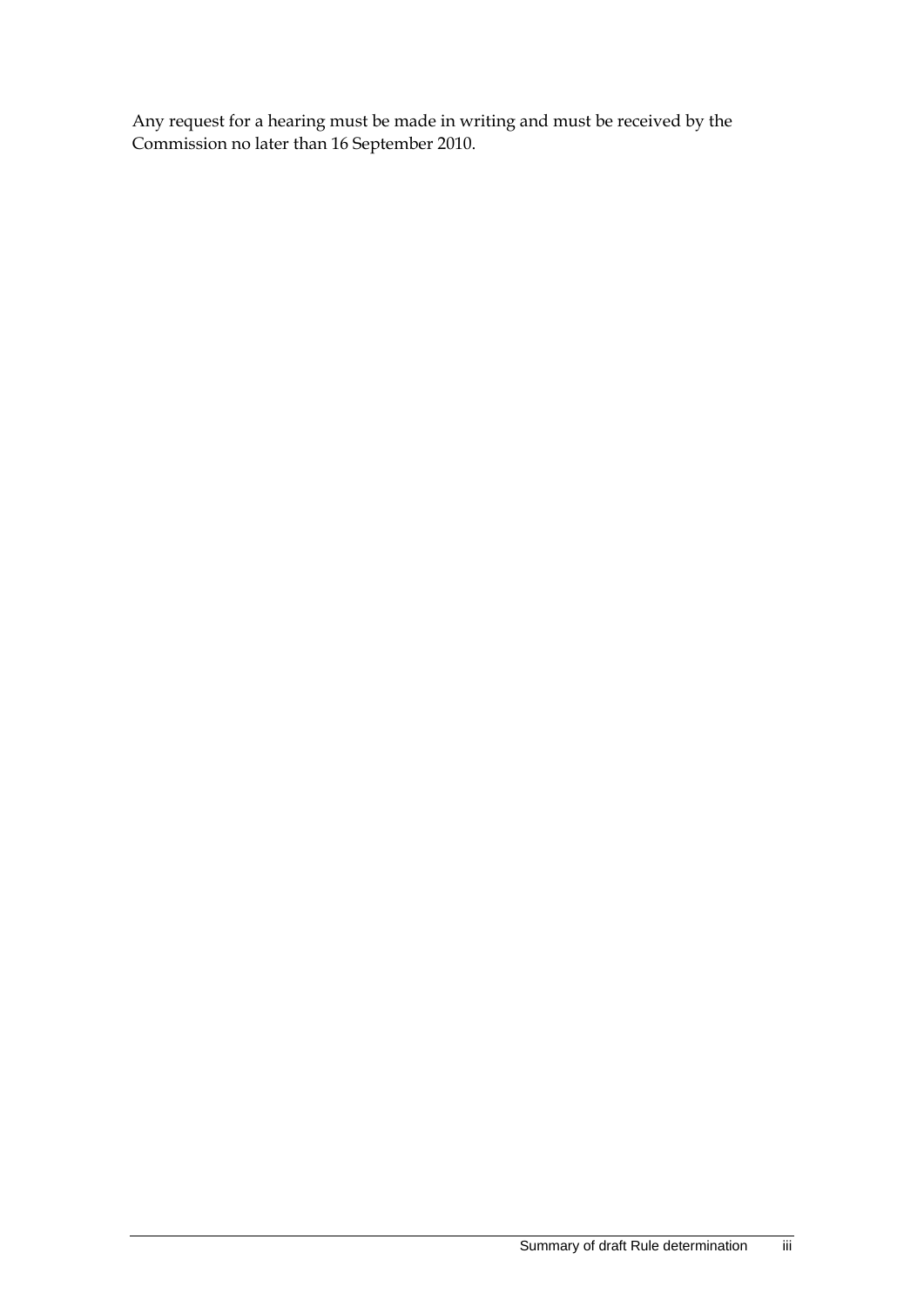# **Contents**

| 1              |     |                                                                   |
|----------------|-----|-------------------------------------------------------------------|
|                | 1.1 |                                                                   |
|                | 1.2 |                                                                   |
|                | 1.3 |                                                                   |
|                | 1.4 |                                                                   |
|                | 1.5 |                                                                   |
|                | 1.6 |                                                                   |
| $\overline{2}$ |     |                                                                   |
|                | 2.1 |                                                                   |
|                | 2.2 |                                                                   |
|                | 2.3 |                                                                   |
|                | 2.4 |                                                                   |
| 3              |     |                                                                   |
|                | 3.1 |                                                                   |
|                | 3.2 |                                                                   |
| 4              |     |                                                                   |
| 5              |     | Impacts of the draft Rule on the quality of the PASA processes 13 |
|                | 5.1 |                                                                   |
|                |     |                                                                   |
|                | 5.3 |                                                                   |
| 6              |     |                                                                   |
| 7              |     |                                                                   |
|                | 7.1 |                                                                   |
|                | 7.2 |                                                                   |
|                | 7.3 |                                                                   |
|                |     |                                                                   |
| $\mathbf{A}$   |     |                                                                   |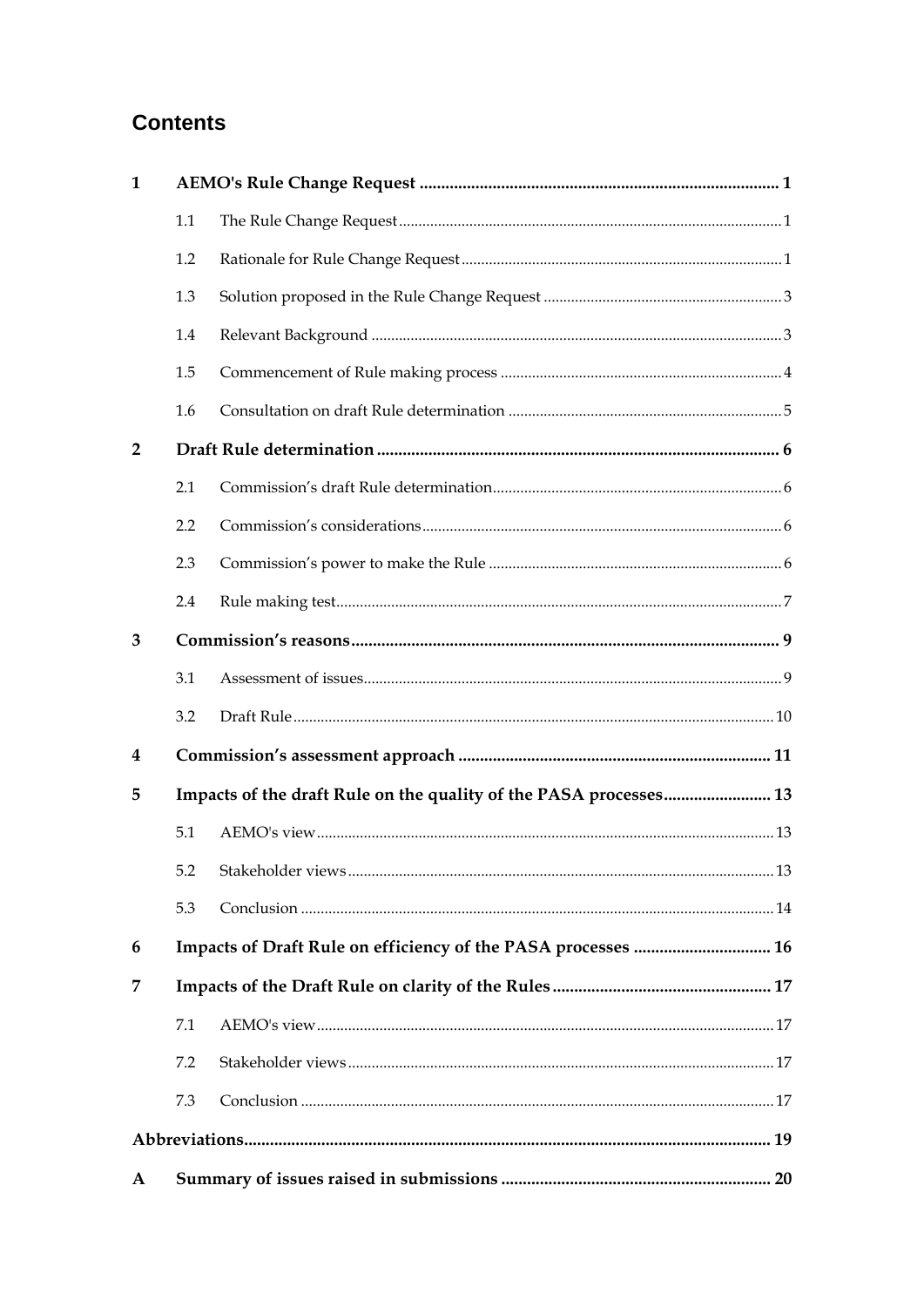| B |     |                                                                                   |
|---|-----|-----------------------------------------------------------------------------------|
| C |     | Summary of policy positions relating to Part 2 of the Rule change request  22     |
|   |     | The AEMC's determination on Part 2 of the proposed Rule amendments22              |
|   | C.2 | Additional proposed Rules amendments (not discussed in sections 4.5 to 4.8 of the |
|   |     |                                                                                   |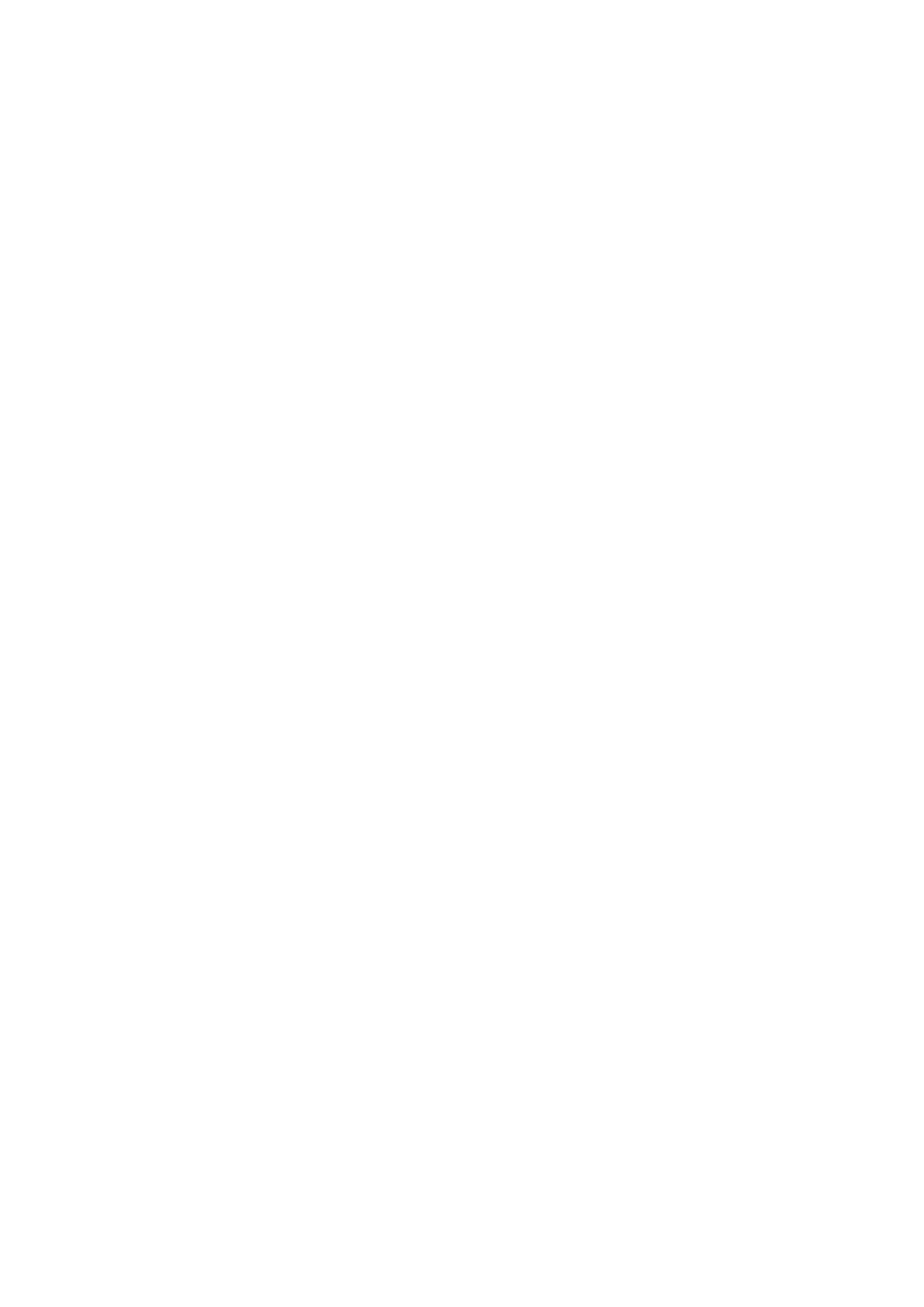# **1 AEMO's Rule Change Request**

### **1.1 The Rule Change Request**

On 29 April 2010, AEMO made a request to the Commission to make a Rule regarding the PASA processes (Rule Change Request).

Short Term PASA (STPASA) is a seven-day half-hourly reserve outlook which AEMO publishes every two hours. MTPASA is a two-year daily peak reserve outlook which AEMO publishes at least once per week. According to AEMO, Registered Participants use this information to make decisions about supply, demand and the scheduling of planned outages in the NEM. AEMO uses this information as a trigger to intervene in the market to address forecast reserve shortfalls.

Under clause 3.7.1 of the Rules, AEMO is responsible for administering the STPASA and MTPASA processes. These are comprised of information collection, analysis, and disclosure of short term and medium term power system security prospects to NEM participants.

The Rule Change Request consists of the following two parts:

- Part 1: Sharing of reserves across regions in the MTPASA process (this is discussed in Section 3 of the Rule Change Request); and
- Part 2: Miscellaneous issues: PASA-related issues AEMO considers to be minor (this is discussed in Section 4 of the Rule Change Request).

The proposed amendments to the Rules are illustrated in Attachment C of the Rule Change Request document.

### **1.2 Rationale for Rule Change Request**

In this Rule Change Request the AEMO is seeking to amend some of the provisions in the Rules relating to the PASA processes.

### **1.2.1 Part 1: Sharing of reserve across regions in the MTPASA process**

The current Rules require inputs and outputs of the MTPASA process to be prepared and published for each separate NEM region. Clause 3.7.2(c)(2) of the Rules requires AEMO to prepare, as an input to the MTPASA, the "*reserve* requirements of each *region*". Clause 3.7.2(f)(1) of the Rules requires AEMO to publish the forecast load plus required reserve "for each *region*" as an output of MTPASA. The "for each *region*" requirements do not clearly allow the use of dynamic joint regional reserve requirements in the MTPASA process.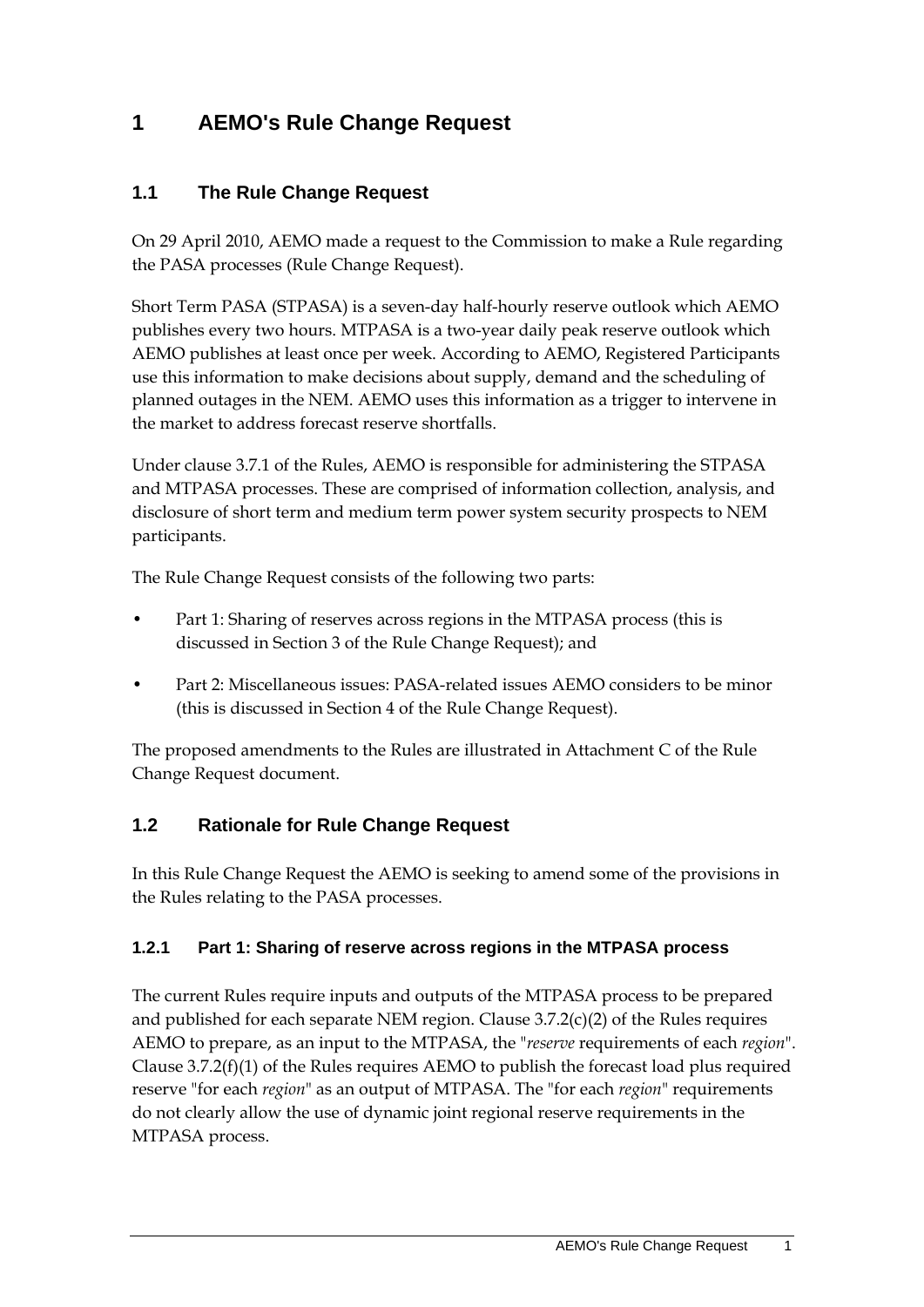In response to recommendations by the Reliability Panel (see section 1.4.1), AEMO is seeking to amend the Rules to allow reserves to be shared across the NEM regions in the MTPASA process.

AEMO submitted that the "proposed Rule change would allow AEMO to use reserve requirements that apply across multiple regions so that MTPASA can more optimally share medium term capacity reserves between those regions in accordance with the Reliability Standard."2 AEMO considers that this would improve the quality of the MTPASA information.

Initially, AEMO intends to fully optimise the South Australian and Victorian reserve requirement for the summer 2010/2011 outlook. AEMO submitted that it also intends to progressively convert the single-region reserve requirements for the other regions into the fully optimised form as those reserve relationships are determined by AEMO.

In this Rule Change Request, AEMO illustrated how the sharing of reserves would result in a lowering of the total reserves across the NEM.

#### **1.2.2 Part 2: Miscellaneous issues**

AEMO is also seeking to address a number of issues in the current design of the PASA processes as set out in the Rules. Many of these issues were identified by National Electricity Market Management Company (NEMMCO, now AEMO) in consultation with members of the MTPASA Users Reference Group (MURG). The consultation was undertaken as part of a broad review of the MTPASA and STPASA processes that was completed in March 2009. The review recommended that NEMMCO seeks Rules changes to address these issues (see section 1.4.2 for further discussion).

AEMO considers these issues to be minor. AEMO raised 22 issues relating to the PASA related provisions, and requested changes to the Rules in relation to these issues. These issues are set out in the tables in sections 4.5 to 4.8 of the Rule change request document.

The amendments to the Rules proposed by AEMO are illustrated in Attachment C of the Rule Change Request document.

The Commission also notes that, in addition to the issues raised in sections 4.5 to 4.8 of the Rule Change Request document, additional amendments to the Rules have been proposed in Attachment C of the Rule change request document.

The proposed amendments are discussed further in sections C.1 and C.2 of this draft Rule determination document.

<sup>2</sup> See Rule change request, page 1.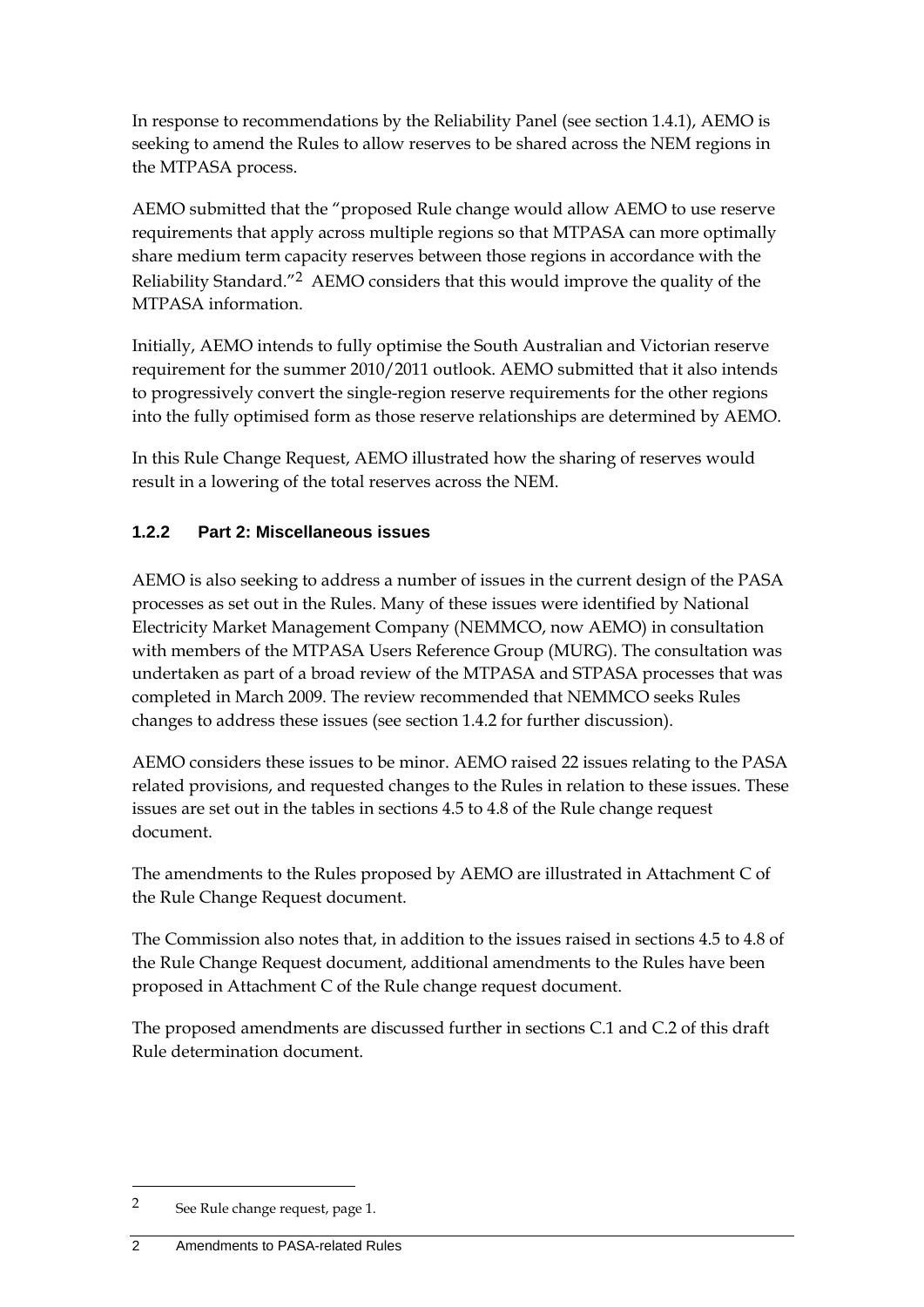### **1.3 Solution proposed in the Rule Change Request**

#### **1.3.1 Part 1: Sharing of reserve across regions in the MTPASA process**

AEMO proposed to address the issues in Part 1 of the Rule Change Request by making a Rule that seeks to allow the dynamic joint regional reserve requirements as recommended by the Reliability Panel. The Rules currently require AEMO to prepare and/or publish some of the MTPASA inputs and outputs "for each *region*". AEMO is seeking to remove the "for each *region*" requirements in the relevant provisions in Rules.

The proposed amendments are discussed in further details in Appendix B.

It should be noted that AEMO proposed changes to the Rules to allow sharing of reserve across multiple regions for the MTPASA process only. AEMO has not made the same request for the STPASA process.

#### **1.3.2 Part 2: Miscellaneous issues**

To address the issues relating to Part 2 of the Rule change request, AEMO proposed to amend the Rules for the following purposes:

- inconsistencies between the Rules and the AEMO's current PASA processes (10 issues);
- incorrect or ambiguously defined terms (5 issues);
- misuse of defined terms (6 issues); and
- duplicate definitions of defined terms (1 issue).

### **1.4 Relevant Background**

#### **1.4.1 Recommendation by the Reliability Panel to use dynamic joint regional reserve requirements**

On 21 December 2009, the Reliability Panel recommended that "AEMO considers developing the ability to use dynamic joint regional reserve requirements, where reserves can be shared between regions, as this would improve the quality of the information provided by medium-term PASA [MTPASA]."3 The recommendation was made because there is a range of possible reserve level combinations for Victoria and South Australia that would be expected to deliver equivalent levels of reliability in both regions.4

<sup>3</sup> AEMC 2009, *Review of the Operational Arrangements for the Reliability Standard: Final Report*, *Final Report*, 21 December 2009, Sydney, page 28.

<sup>4</sup> As advised by NEMMCO. Ibid, page 27.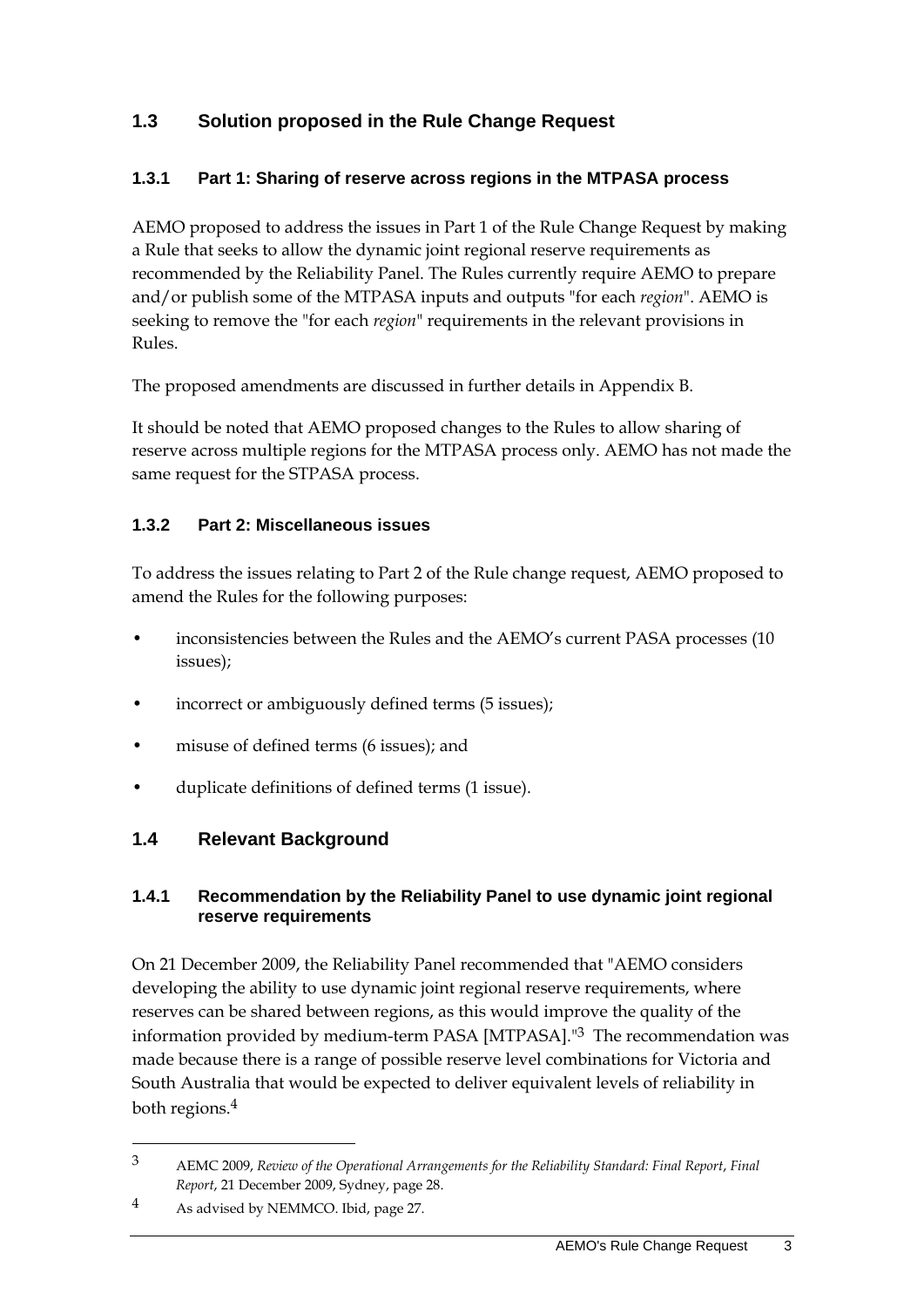As discussed in section 1.2.1, the current Rules do not clearly provide for the use of dynamic joint regional reserve requirements in the MTPASA process. AEMO therefore made this Rule Change Request to allow sharing of reserve requirements across multiple regions as part of the MTPASA process design.

### **1.4.2 Review of PASA-related Rules by AEMO**

In July 2008, at the request of Registered Participants, NEMMCO (now AEMO) commenced a review of the design and documentation of the MTPASA process including the Rules provisions underpinning its design and operation. The review was subsequently broadened to include the STPASA process.<sup>5</sup>

In March 2009, NEMMCO (now AEMO) completed its review of the PASA-related Rules in consultation with the MURG.6

According to AEMO, "[t]he review revealed that while the PASA processes had undergone a number of improvements over time, the related NER [Rules] provisions have not been developed further than the minimum National Electricity Code requirements that existed at the start of the NEM."7

AEMO also advised that "[b]roadly, the review revealed a number of inconsistencies between the NER's [Rules'] requirements and the PASA processes which required consideration of whether the NER [Rules] or the process should change. Overall, the review determined that the current PASA processes were consistent with accepted market practice and met market requirements. As such, the review recommended that NEMMCO seek Rule changes to improve their transparency and consistency with the PASA processes."8

AEMO made this Rule Change Request in response to the outcome of this review.

In the Rule Change Request, AEMO advised that the MURG have agreed in principle with the proposed Rule changes.<sup>9</sup>

## **1.5 Commencement of Rule making process**

On 3 June 2010, the Commission published a notice under section 95 of the NEL advising of its intention to commence the Rule making process and the first round of consultation in respect of the Rule Change Request. A consultation paper prepared by AEMC staff identifying specific issues or questions for consultation was also published with the Rule Change Request. Submissions closed on 2 July 2010.

<sup>5</sup> See Rule change request, page 5.

<sup>6</sup> Ibid.

<sup>7</sup> Ibid.

<sup>8</sup> Ibid.

<sup>9</sup> AEMO also advised that "since then AEMO has developed the Rule change proposal further".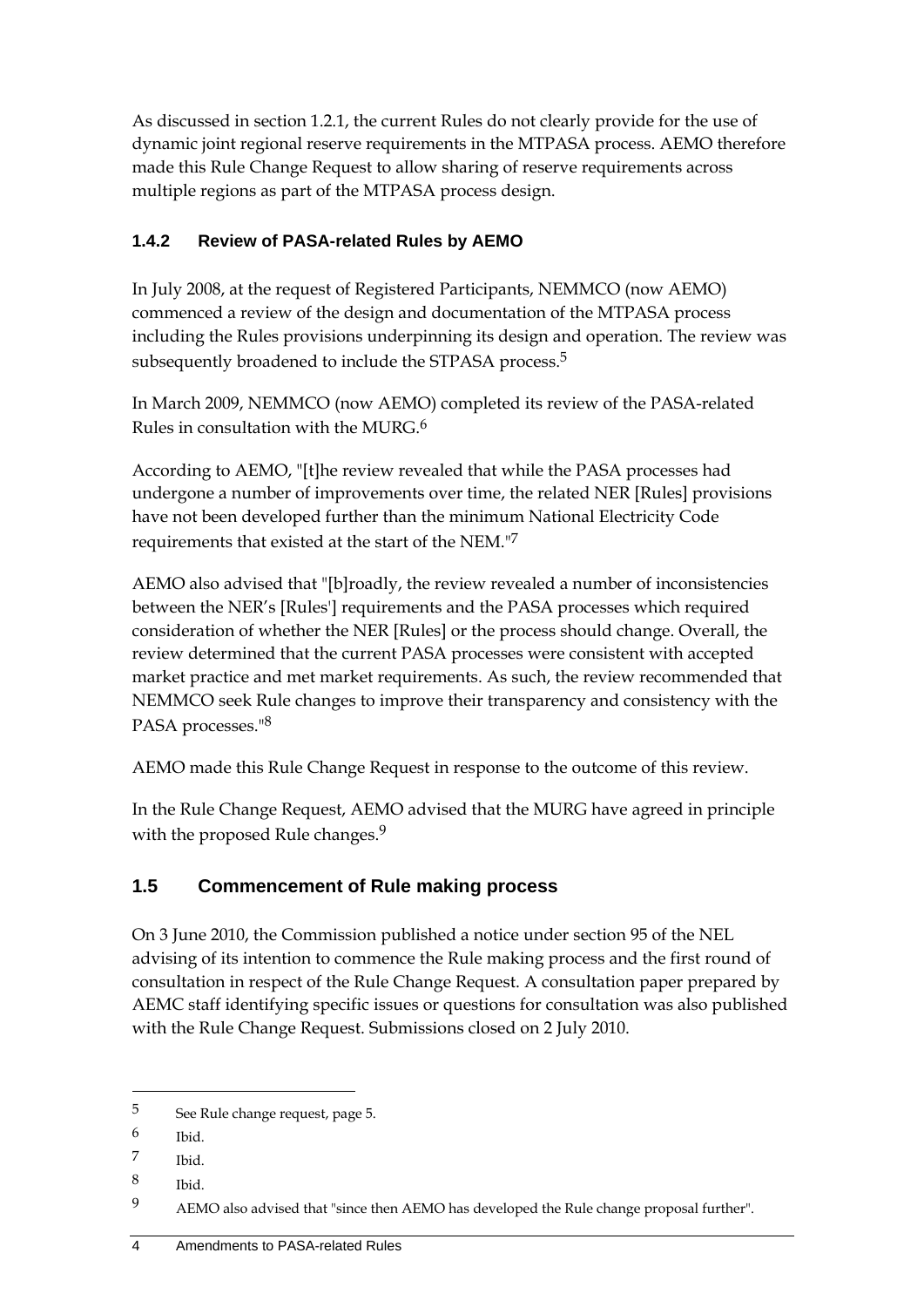The Commission received one submission on the Rule Change Request as part of the first round of consultation. The submission is available on the AEMC website<sup>10</sup>. A summary of the issues raised in the submission and the Commission's response to each issue is contained in Appendix A.

### **1.6 Consultation on draft Rule determination**

In accordance with the notice published under section 99 of the NEL, the Commission invites submissions on this draft Rule determination, including the Draft Rule, by 22 October 2010.

In accordance with section 101(1a) of the NEL, any person or body may request that the Commission hold a hearing in relation to the draft Rule determination. Any request for a hearing must be made in writing and must be received by the Commission no later than 16 September.

Submissions and requests for a hearing should quote project number "ERC0107" and may be lodged online at www.aemc.gov.au or by mail to:

Australian Energy Market Commission PO Box A2449 SYDNEY SOUTH NSW 1235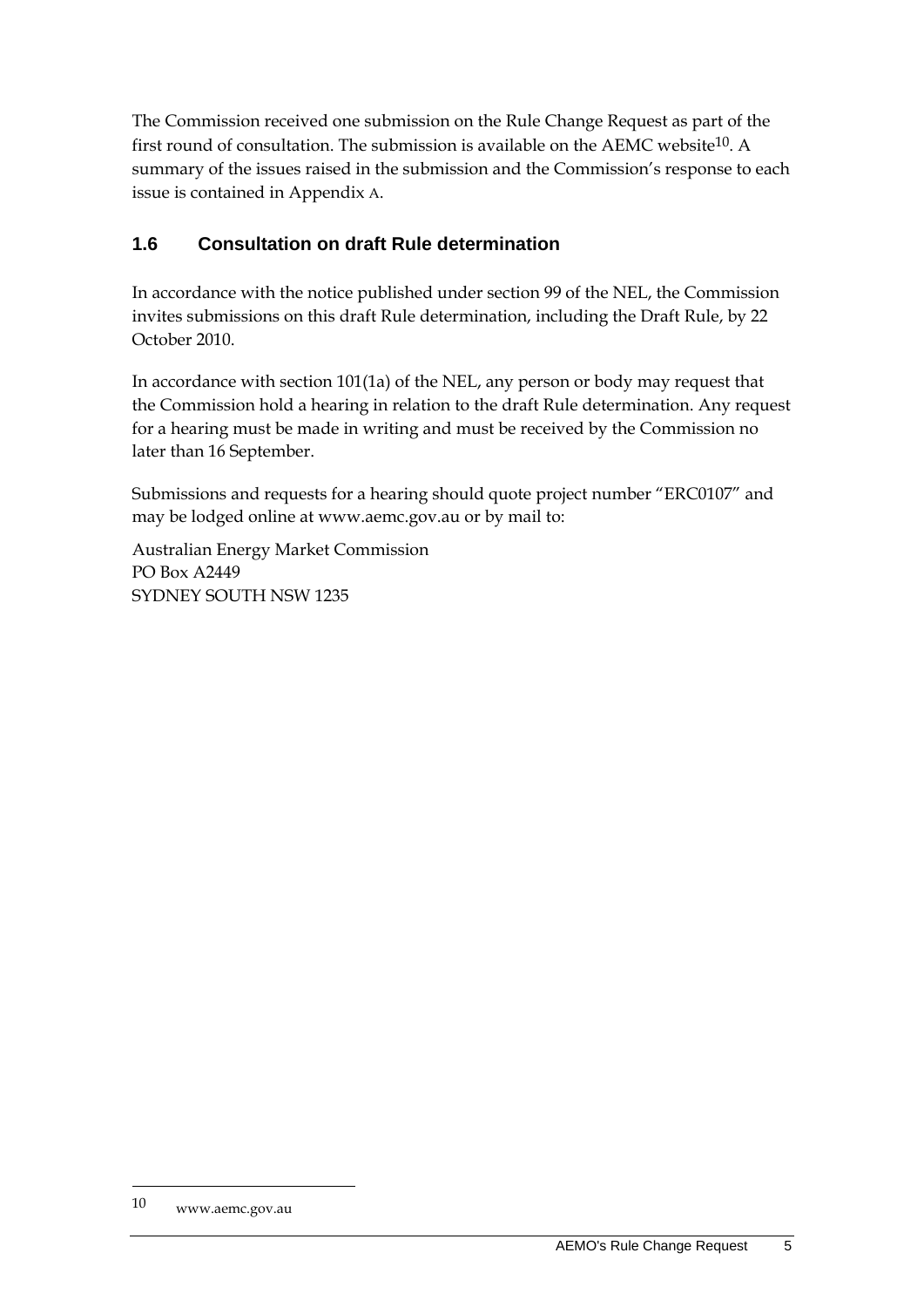# **2 Draft Rule determination**

### **2.1 Commission's draft Rule determination**

In accordance with section 99 of the NEL the Commission has made this draft Rule determination in relation to the Rule proposed by AEMO.

The Commission has determined it should make, with amendments, the proposed Rule by AEMO<sup>11</sup>.

The Commission's reasons for making this draft Rule determination are set out in section 3.1

A draft of the proposed Rule that the Commission proposes to be made (Draft Rule) is attached to and published with this draft Rule determination. The Draft Rule is different from the proposed Rule by the AEMO. Its key features are described in section 3.2.

The Commission's reasons for making this draft Rule determination are set out in section 2.4.

### **2.2 Commission's considerations**

In assessing the Rule Change Request the Commission considered:

- the Commission's powers under the NEL to make the Rule;
- the Rule Change Request;
- the fact that there is no relevant Ministerial Council on Energy (MCE) Statement of Policy Principles;12
- submission received during first round consultation; and
- the Commission's analysis as to the ways in which the proposed Rule will or is likely to, contribute to the NEO.

### **2.3 Commission's power to make the Rule**

The Commission is satisfied that the Draft Rule falls within the subject matter about which the Commission may make Rules. The Draft Rule falls within section 34 of the NEL as it relates to:

<sup>11</sup> Under section 99(3) of the NEL the draft of the Rule to be made need not be the same as the draft of the proposed Rule to which the notice under section 95 relates.

<sup>12</sup> Under section 33 of the NEL the AEMC must have regard to any relevant MCE statement of policy principles in making a Rule.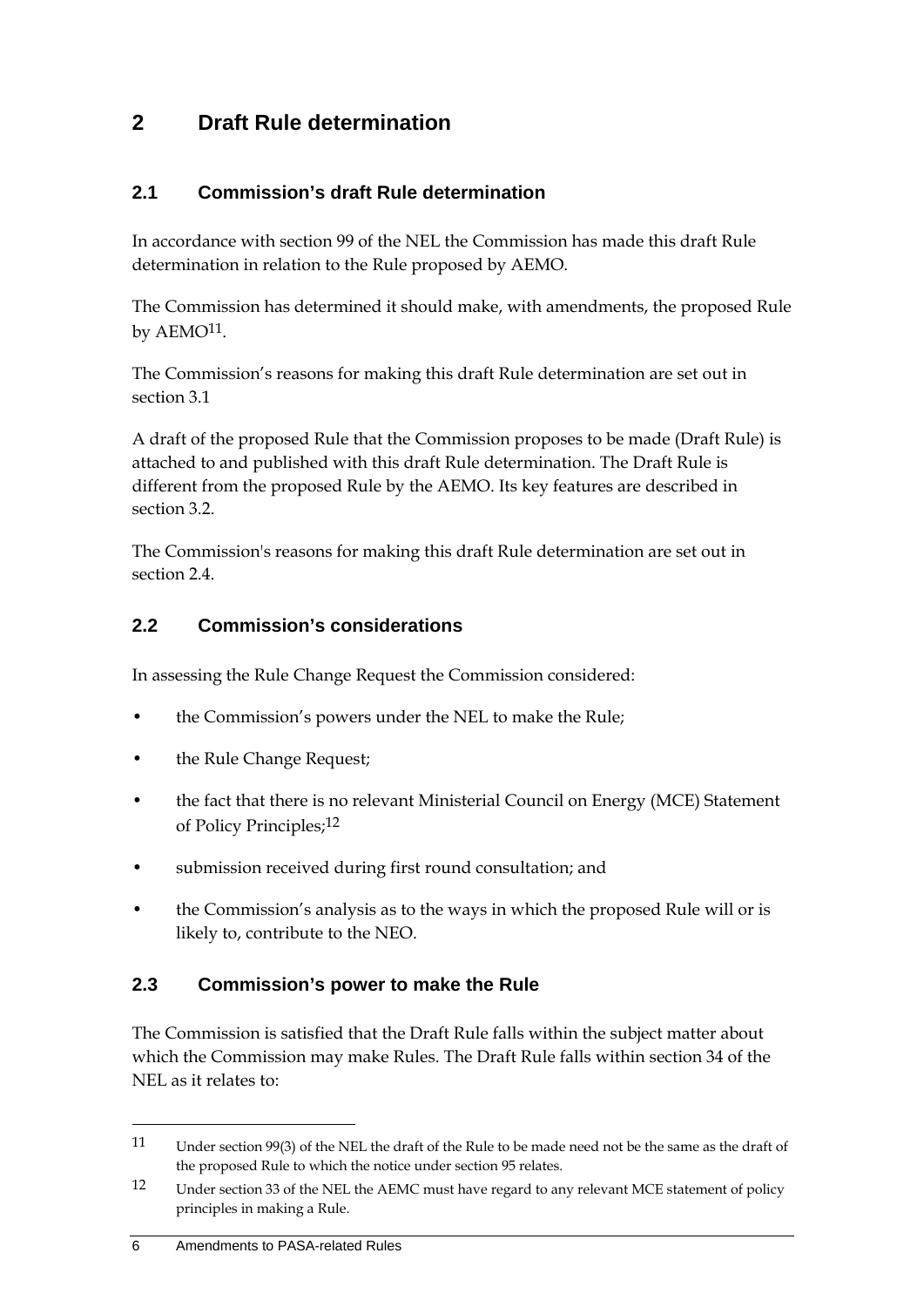- the operation of the NEM (as the PASA processes are a tool used to assess the expected supply and demand of electricity, which are elements of the operation of the NEM);
- the operation of the national electricity system for the purposes of the safety, security and reliability of that system (as the PASA is a "comprehensive programme of information collection, analysis, and disclosure of medium term and short term power system security prospects<sup>"13</sup>); and
- the activities of persons (including Registered participants) participating in the NEM or involved in the operation of the national electricity system (as the PASA encompasses information relating to demand of supply of electricity which relate to activities of persons participating in the NEM).

### **2.4 Rule making test**

Under section 88(1) of the NEL the Commission may only make a Rule if it is satisfied that the Rule will, or is likely to, contribute to the achievement of the NEO. This is the decision making framework that the Commission must apply.

The NEO is set out in section 7 of the NEL as follows:

"The objective of this Law is to promote efficient investment in, and efficient operation and use of, electricity services for the long term interests of consumers of electricity with respect to:

- (a) price, quality, safety, reliability and security of supply of electricity; and
- (b) the reliability, safety and security of the national electricity system."

For the Rule Change Request, having regard to any relevant MCE Statement of Policy Principles, the Commission considers that the relevant aspect of the NEO is promoting efficient operation of electricity services for the long term interests of consumers of electricity with respect to price and reliability and security of supply of electricity.14

The Commission is satisfied that the Draft Rule will, or is likely to, contribute to the achievement of the NEO.

As discussed in section 5.3.1, the Draft Rule is likely to reduce AEMO's need to intervene in the NEM, resulting in cost saving which can be passed on to consumers of electricity. This is likely to promote efficient operating of electricity services for the long term interests of consumers of electricity with respect to price of supply of electricity, hence contributing towards the achievement of NEO.

<sup>13</sup> See clause 3.7.1(b) of the Rules.

<sup>14</sup> Under section 88(2), for the purposes of section 88(1) the Commission may give such weight to any aspect of the NEO as it considers appropriate in all the circumstances, having regard to any relevant MCE Statement of Policy Principles.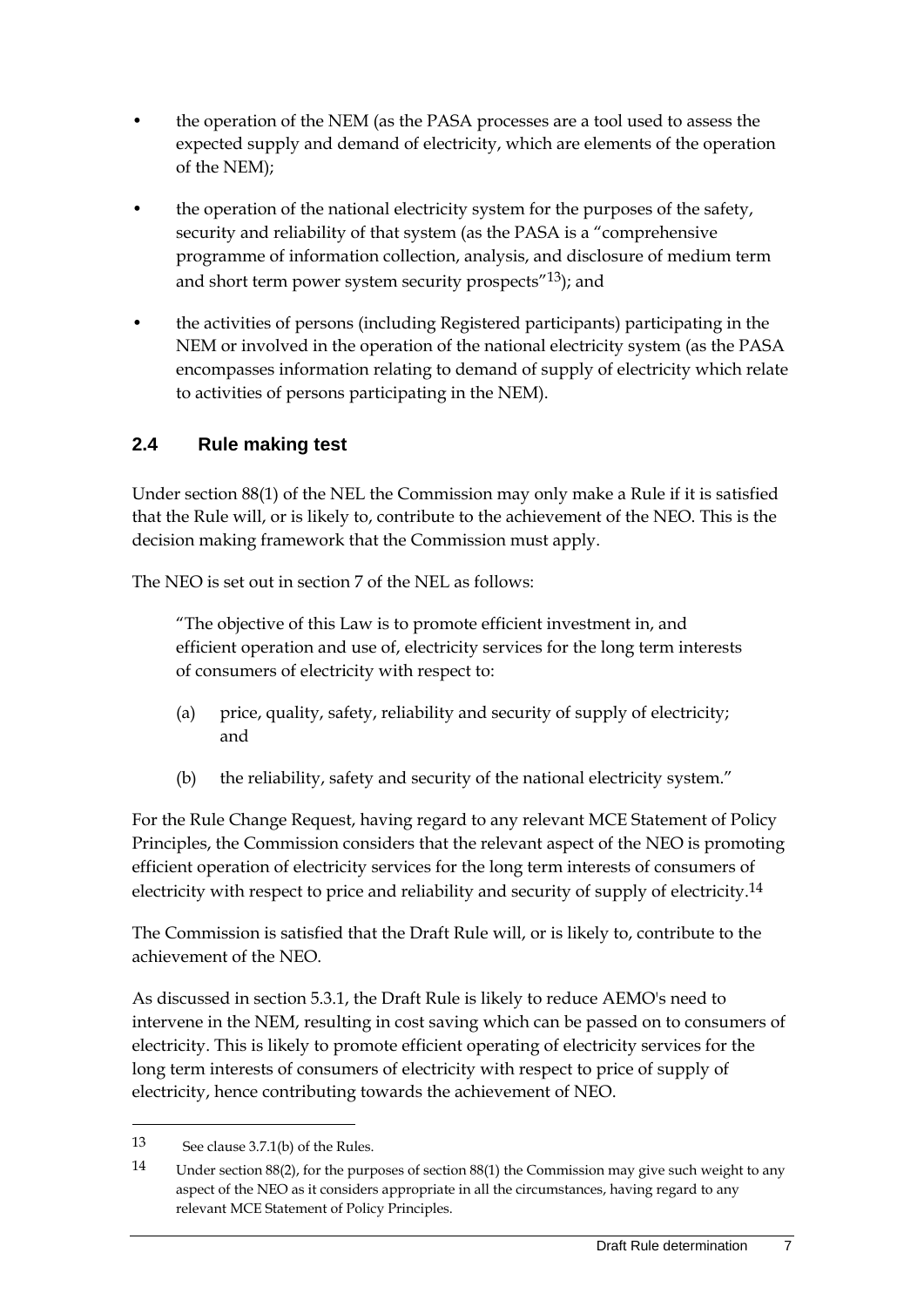As discussed more fully in section 5.3.2, the Draft Rule improves the quality of the PASA processes. This is likely to provide participants in the NEM with better quality information relating to reserve outlooks, allowing the participants to make better operational decisions. Other things being equal, better quality decisions to be made by NEM participants will enhance the reliability and security of supply of electricity in the NEM. This is likely to promote efficient operation of electricity services for the long term interests of consumers of electricity with respect to reliability and security of supply of electricity, hence contributing towards the NEO.

The Commission notes that there are some inconsistencies between the Rules and the PASA processes in practice. Upon close examination, the Commission considers the costs of making changes to the PASA processes in order to comply with the Rules would outweigh the benefits of making changes to the Rules to align with the PASA processes in practice. The Draft Rule therefore reflects the latter. This negates AEMO's need to make changes to the PASA systems and process, resulting in cost saving which can be passed on to consumers of electricity. The cost saving is likely to promote efficient operation of electricity services for the long term interests of consumers of electricity with respect to price of supply of electricity, hence contributing towards the NEO.

As discussed in section 7, the Draft Rule enhances clarity of the Rules, hence promoting regulatory certainty.

Regulatory uncertainty can pose unnecessary risks to participants the NEM. NEM participants are likely to incur unnecessary costs in managing these risks, and these costs would be a factor contributing to inefficiencies in the NEM. Promoting regulatory certainty reduces NEM participants' risks, and hence reduces the costs necessary to manage these risks. The cost saving can be passed on to the consumers of electricity. This is likely to promote efficient operation of electricity services for the long term interests of consumers with respect to price of supply of electricity, hence contributing towards the achievement of NEO.

Under section 91(8) of the NEL the Commission may only make a Rule that has effect with respect to an adoptive jurisdiction if satisfied that the proposed Rule is compatible with the proper performance of AEMO's declared network functions. The Draft Rule is compatible with AEMO's declared network functions because it is unlikely to have an impact on AEMO's performance of this function.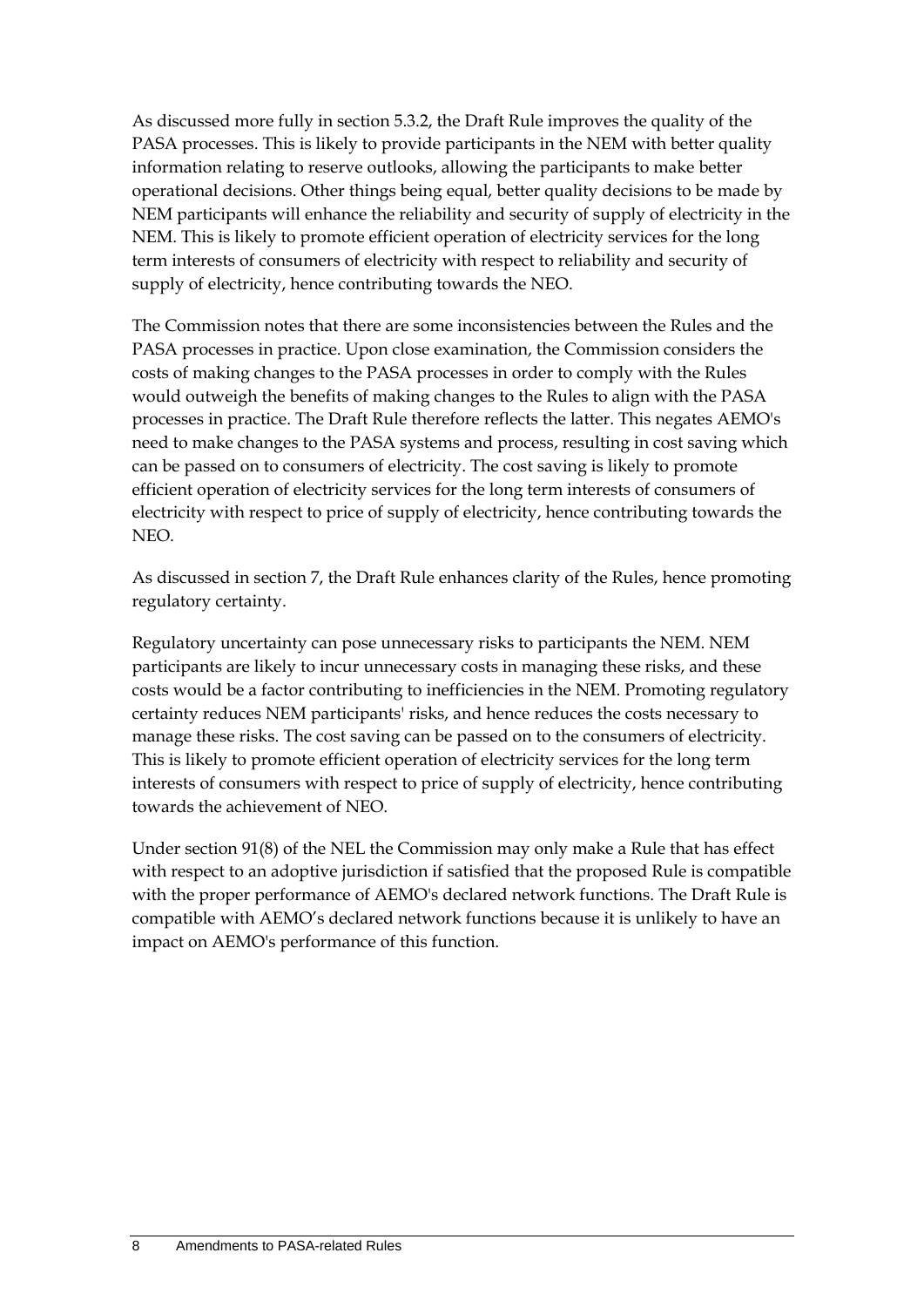# **3 Commission's reasons**

The Commission has analysed the Rule Change Request and assessed the issues/propositions arising out of this Rule Change Request. For the reasons set out below, the Commission has determined that a Rule should be made. Its analysis of the proposed Rule is also set out below.

#### **3.1 Assessment of issues**

#### **3.1.1 Part 1 of the Rule Change Request**

AEMO notes that there is an approximately linear trade-off between the South Australian reserve requirement and the Victorian reserve requirement.<sup>15</sup> This reserve relationship would allow reserve requirements to be shared across the two regions while still meeting the Reliability Standard as determined by the Reliability Panel.<sup>16</sup>

AEMO considers that its obligation under clauses  $3.7.2(c)(2)$  and  $3.7.2(f)(1)$  of the Rules to prepare and publish the reserve requirements "of each region" restricts AEMO to only formulating single-region reserve requirements for input to MTPASA. This prevents AEMO from sharing reserve requirements across multiple NEM regions in the MTPASA process, which in turn prevents the MTPASA from determining a more optimal allocation of capacity reserves between regions. This limits the usefulness of the MTPASA information in determining reserve shortfalls.

The Commission agrees that sharing of reserve requirements across NEM regions in the MTPASA process will promote efficiency in the NEM (see discussion in section 5.3.1). In order to unambiguously allow sharing of reserve across NEM regions, the draft Rule removes the "of each region" requirements in the relevant provisions of the Rules.

#### **3.1.2 Part 2 of the Rule Change Request**

As discussed in section 1.4.2 of this document, AEMO has completed a review of the PASA processes in consultation with the MURG. AEMO made this Rule Change Request in response to the outcome of this review.

AEMO raised 22 issues relating to the PASA provisions. The Commission has reviewed these issues and agrees that they can be addressed by making changes to the Rules. These are discussed further in Appendix C of this draft Rule determination document.

<sup>15</sup> This is illustrated in Figure 1 of the Rule Change Request.

<sup>16</sup> The Reliability Standard is expressed in term of unserved energy (USE). See Appendix D of the Comprehensive Reliability Review, http://www.aemc.gov.au/Market-Reviews/Completed/Comprehensive-Reliability-Review.html.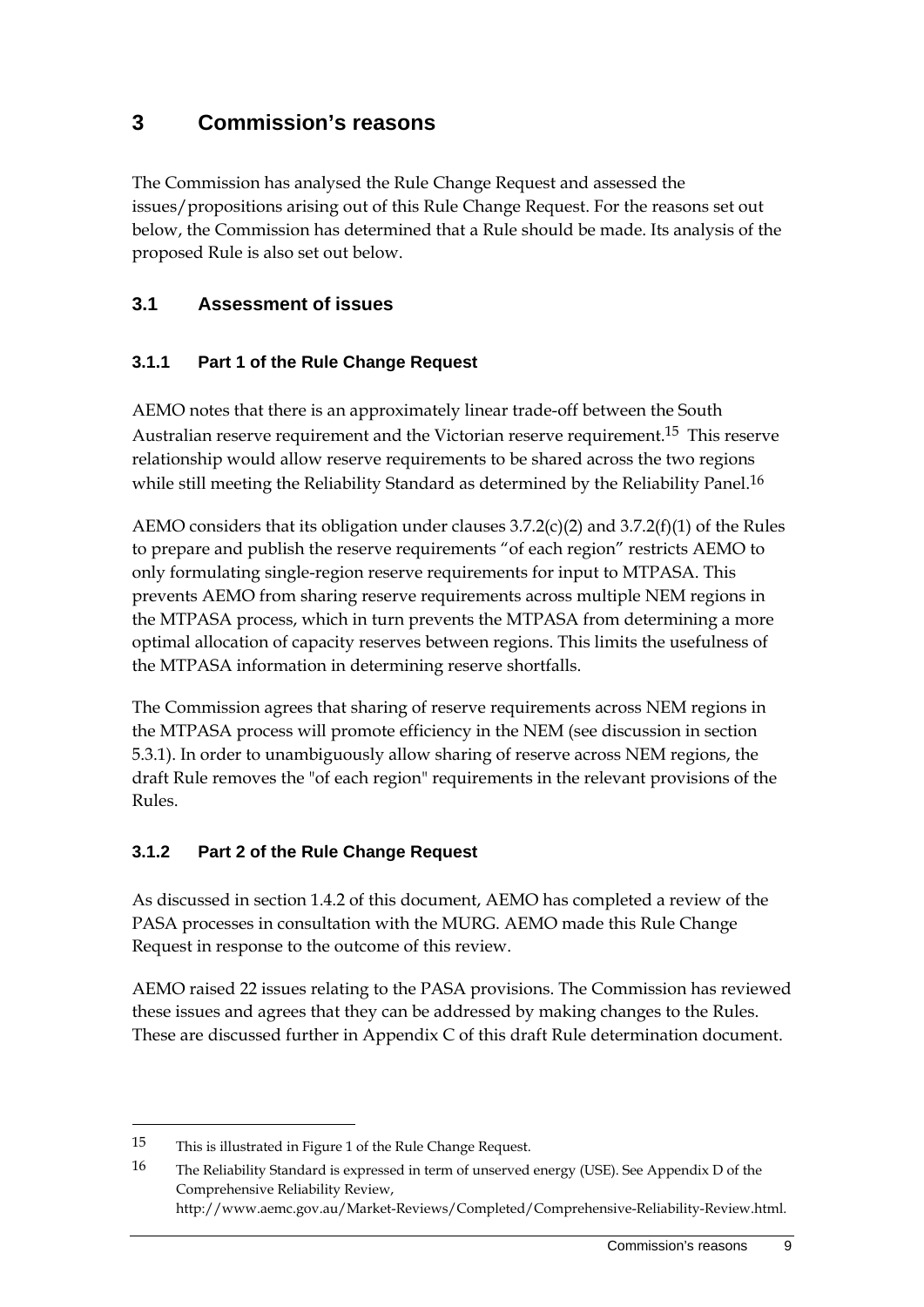#### **3.2 Draft Rule**

The Draft Rule proposed by AEMO, in terms of its policy intent, has been adopted by the Commission. The Commission has made some amendments to the Draft Rule to provide further clarification in the Rules and the spot market operations timetable<sup>17</sup>.

Key features of the Draft Rule are as follows:

- allowing sharing of reserve requirements across NEM regions in the MTPASA;
- making changes to the PASA processes in the Rules to improve their quality.<sup>18</sup> This is discussed in section 5.3.2;
- making changes to the PASA processes in the Rules to improve their efficiencies.19 This is discussed under section 6;
- making other minor changes as discussed in Appendix C of this draft Rule determination document; and
- making a transitional Rule to improve clarity of the spot market operations timetable20 (See Issue 4 in section C.1 ); and
- the draft Rule incorporates ambient temperature dependency in the definition of "*PASA availability*" and relevant clauses. This is discussed further in section 7.3.

<sup>17</sup> This timetable is defined under clause 3.4.3 of the Rules.

<sup>18</sup> The changes also align the Rules with the PASA processes in practice.

<sup>19</sup> The changes also align the Rules with the PASA processes in practice.

<sup>20</sup> This timetable is defined under clause 3.4.3 of the Rules.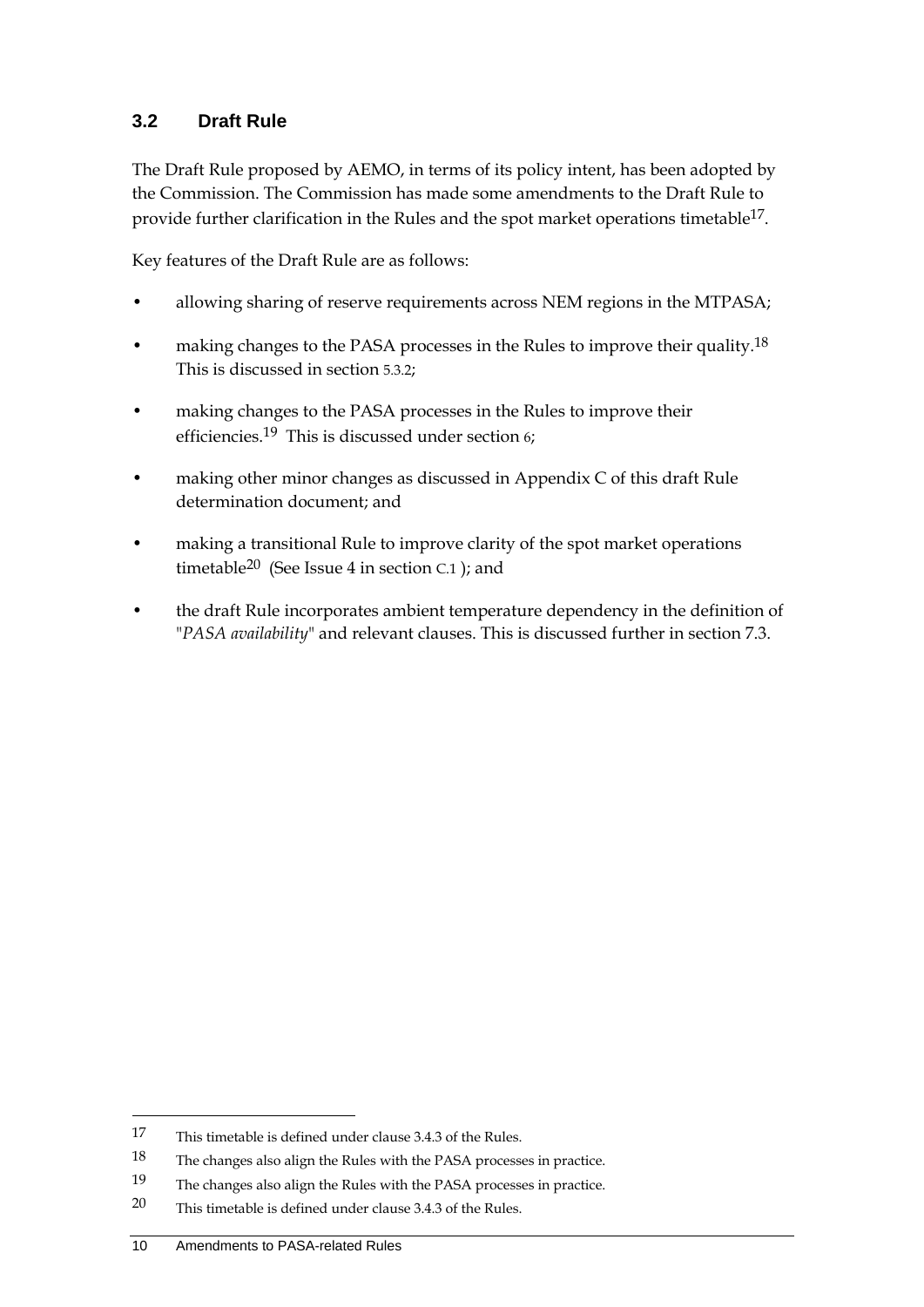# **4 Commission's assessment approach**

This chapter describes the Commission's approach to assessing the Rule Change Request in accordance with the requirements set out in the NEL (as explained in Chapter 2).

In assessing any Rule Change Request against the NEL criteria the first step is to consider the counterfactual arrangements against which the Rule change is being compared. In the present case the counterfactual arrangements are the environment that would exist if the proposed Rule were not made.

In assessing this Rule Change Request, the Commission has considered the following issues:

- the impacts of the Draft Rule on the quality of the PASA processes;
- the impacts of the Draft Rule on clarity of the Rules and regulatory certainty; and
- the impacts of the Draft Rule on efficiency of the PASA processes.

The Commission has focussed on this set of issues because:

- The PASA is a tool widely used to inform NEM participants of medium term and short term power system security prospects. This information is used by NEM participants to make decisions about supply, demand and outages of transmission network. Improved quality of the PASA processes is likely to result in improved quality of PASA output information. This will give better information to NEM participants which is likely to allow them to make better operational decisions. The quality of decisions to be made by the NEM participants is likely to have impacts on the power system reliability and security in the NEM.
- AEMO uses the PASA output information to intervene in the NEM to address forecast reserve shortfall. Improved quality of the PASA processes is likely to improve the PASA output information which allows AEMO to make better decisions relating to intervening the NEM. The quality of decisions to be made by AEMO is likely to have impacts on the power system reliability and security in the NEM.
- Lack of Rules clarity can pose unnecessary risks to participants the NEM. NEM participants are likely to incur unnecessary costs in managing these risks, and these costs would be a factor contributing to inefficiencies in the NEM. Clarity of the Rules is likely to promote regulatory certainty which would reduce NEM participants' risks, hence promoting efficiency in the NEM.
- Economic efficiency is a concept central to the NEO. In particular, the Commission has considered as to whether or not the Draft Rule promotes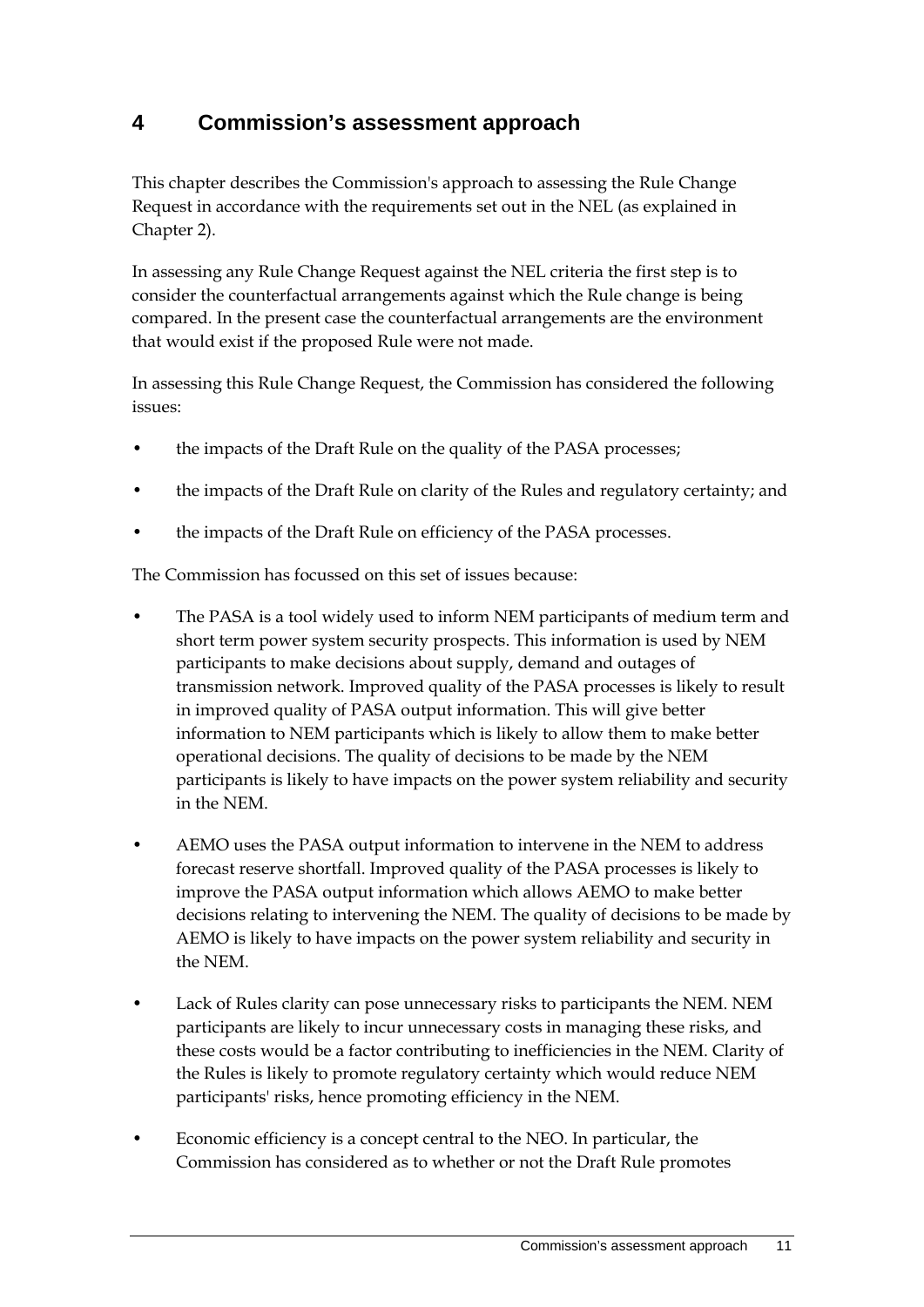productive efficiency by allowing the PASA processes to operate on a least cost basis.

The Commission has also considered the impacts of the Draft Rule on good regulatory practice.

Some of the amendments proposed by AEMO were to align the Rules with the PASA processes in practice. "Aligning with the practice" itself is not a sufficient ground to accept the proposed amendments in the Draft Rule. Rather, the Commission has assessed the proposed amendments against the Rule making test.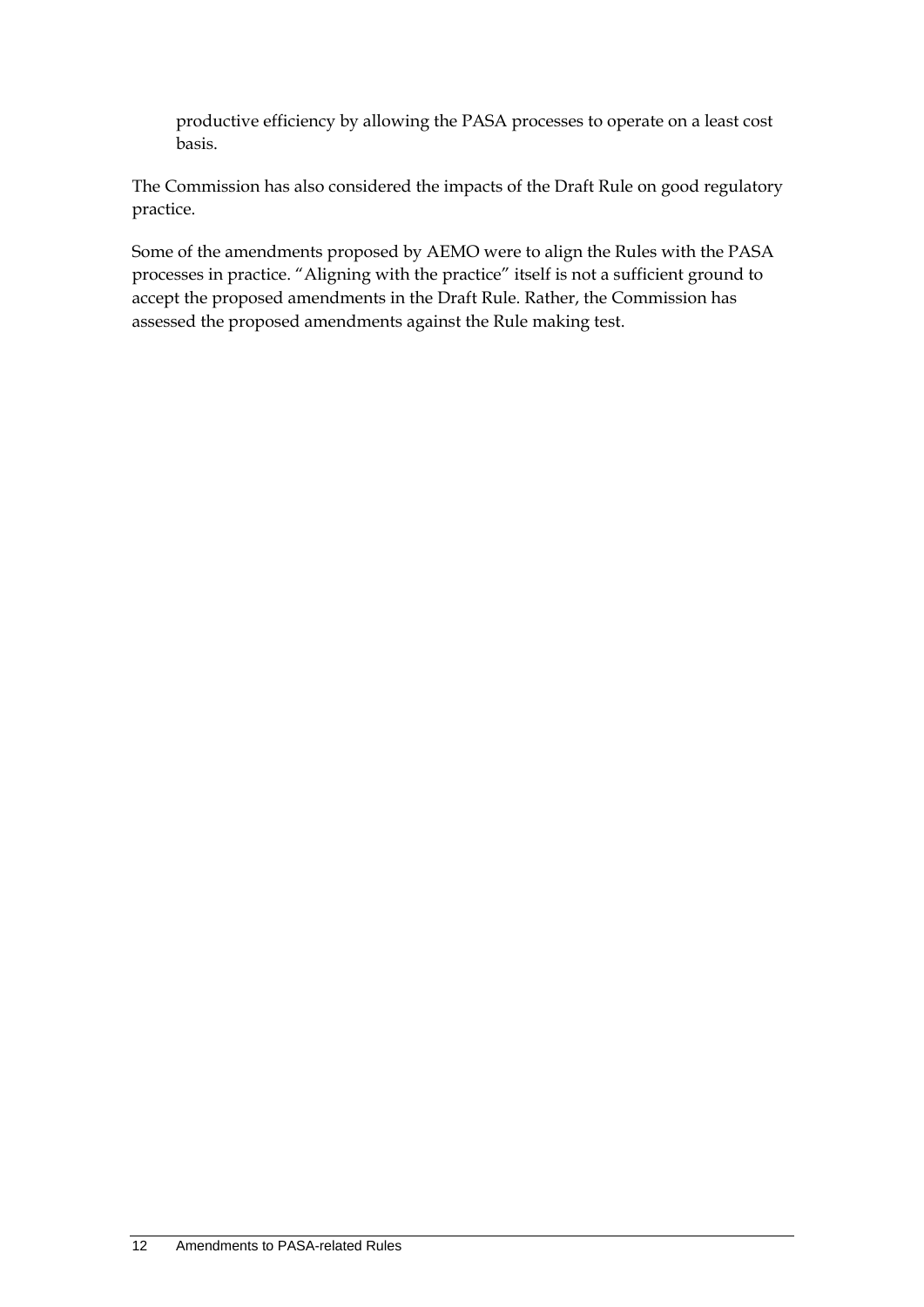## **5 Impacts of the draft Rule on the quality of the PASA processes**

### **5.1 AEMO's view**

In Part 1 of the Rule Change Request, AEMO proposed amendments to the Rules to allow sharing of reserve across multiple NEM regions in the MTPASA process. AEMO proposed this change because there is an approximately linear trade-off relationship between the South Australian reserve requirement and the Victorian reserve requirement.21

The Rules currently require AEMO to prepare and publish the reserve requirements for MTPASA "of each *region*". This prevents AEMO from using reserve requirements that can be sourced from multiple regions where reserve requirements are able to be traded-off.

AEMO submitted that the proposed Rule would allow "a more optimal sourcing of Victorian versus South Australian capacity reserves" which will " lower the overall reserve requirement for the two regions". AEMO also submitted that this "would avoid the over-estimation of reserve shortfalls and potentially avert the need for AEMO to resort to reserve trading or directions".

If the Rule is made, AEMO intends to fully optimise the South Australian and Victorian reserve requirement for the summer 2010/2011 outlook. AEMO also intends to progressively convert the single-region reserve requirements for the other regions into the fully optimised form as those reserve relationships are determined by AEMO.

In Part 2 of the Rule Change Request, AEMO raised 22 miscellaneous issues relating to PASA provisions in the Rules. AEMO proposed amendments to the Rules to address these issues.

### **5.2 Stakeholder views**

<u>.</u>

Hydro Tasmania expressed support for both Parts 1 and 2 of the Rule Change Request.

In particular, Hydro Tasmania "supports the recommendation to allow the use of dynamic joint regional reserve requirements in the MTPASA process".

Hydro Tasmania also supports "permitting AEMO to use both scheduled generation and semi-scheduled generation to meet a reserve requirement" as proposed by AEMO in Part 2 of the Rule Change Request.22

<sup>21</sup> This trade-off relationship is illustrated in Figure 1 of page 3 of the Rule Change Request.

<sup>22</sup> AEMO proposed this arrangement under Issue 18 (see section C.1).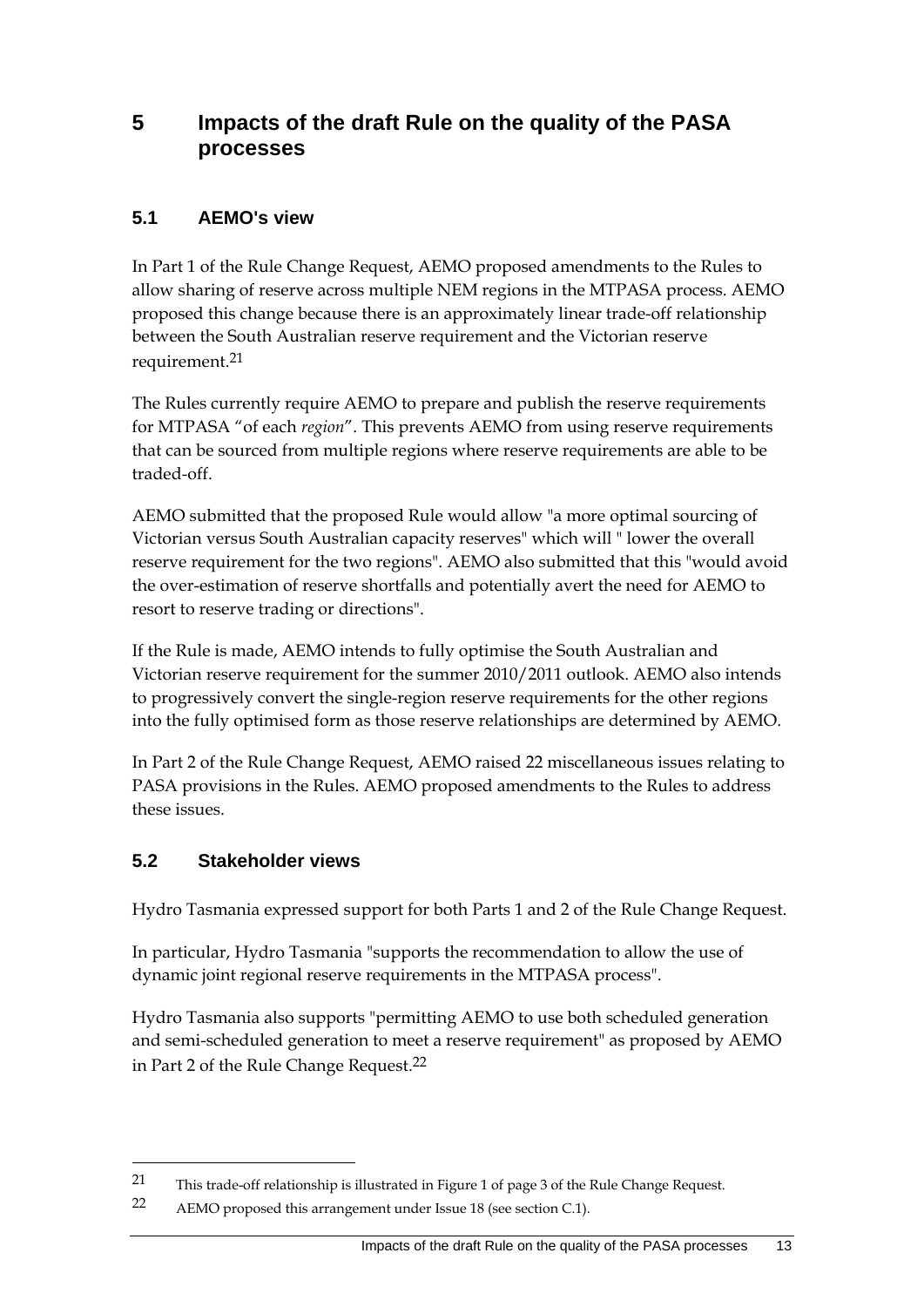### **5.3 Conclusion**

#### **5.3.1 Part 1 of the Rule Change Request**

Part 1 of the Rule Change Request allows sharing of reserves across multiple NEM regions in the MTPASA process. This is likely to promote efficiency in the NEM.

As the current Rules do not clearly allow sharing of reserves across multiple NEM regions in the MTPASA process, it would not accurately inform AEMO that a forecast reserve shortfall in one region could be offset by reserve surplus from another. This potential inaccuracy in projected reserve shortfall information can lead to AEMO unnecessarily intervening in a NEM region.

Allowing sharing of reserve across NEM regions in the MTPASA process is likely to improve the accuracy of the reserve shortfall projection, hence reducing the need for the unnecessary intervention by AEMO.

The Commission considers a market intervention is likely to impose regulatory burdens and the associated costs on NEM participants. Unnecessary market intervention therefore means imposing unnecessary cost burdens on NEM participants.

By reducing AEMO's needs for intervention in the NEM, other things being equal, the Draft Rule is likely to result in cost saving in the NEM. The cost saving can be passed on to consumers of electricity.

The Draft Rule therefore reflects Part 1 of the Rule Change Request.

The Commission notes that the Draft Rule will allow AEMO to optimise the reserve requirement across Victoria and South Australia for the 2010/2011 summer. The Draft Rule also provides the flexibility to allow optimisation of reserves across other NEM regions in the future.

AEMO's Rule Change Request did not propose to modify the sharing of reserve in the STPASA process. The Draft Rule therefore makes no change in this regard. However, the Commission considers there may be benefits to the introduction of reserve sharing in the STPASA process and notes that this may be the subject of a future Rule change request.

### **5.3.2 Part 2 of the Rule Change Request**

The Commission considers some of the proposed amendments in Part 2 of the Rule Change Request are likely to improve the quality of the PASA processes. The relevant proposed amendments are as follows:

• the proposed Rule requires AEMO to make PASA and PASA-related information to all Registered Participants, rather than to only a certain classes of Registered Participants (Issue 1);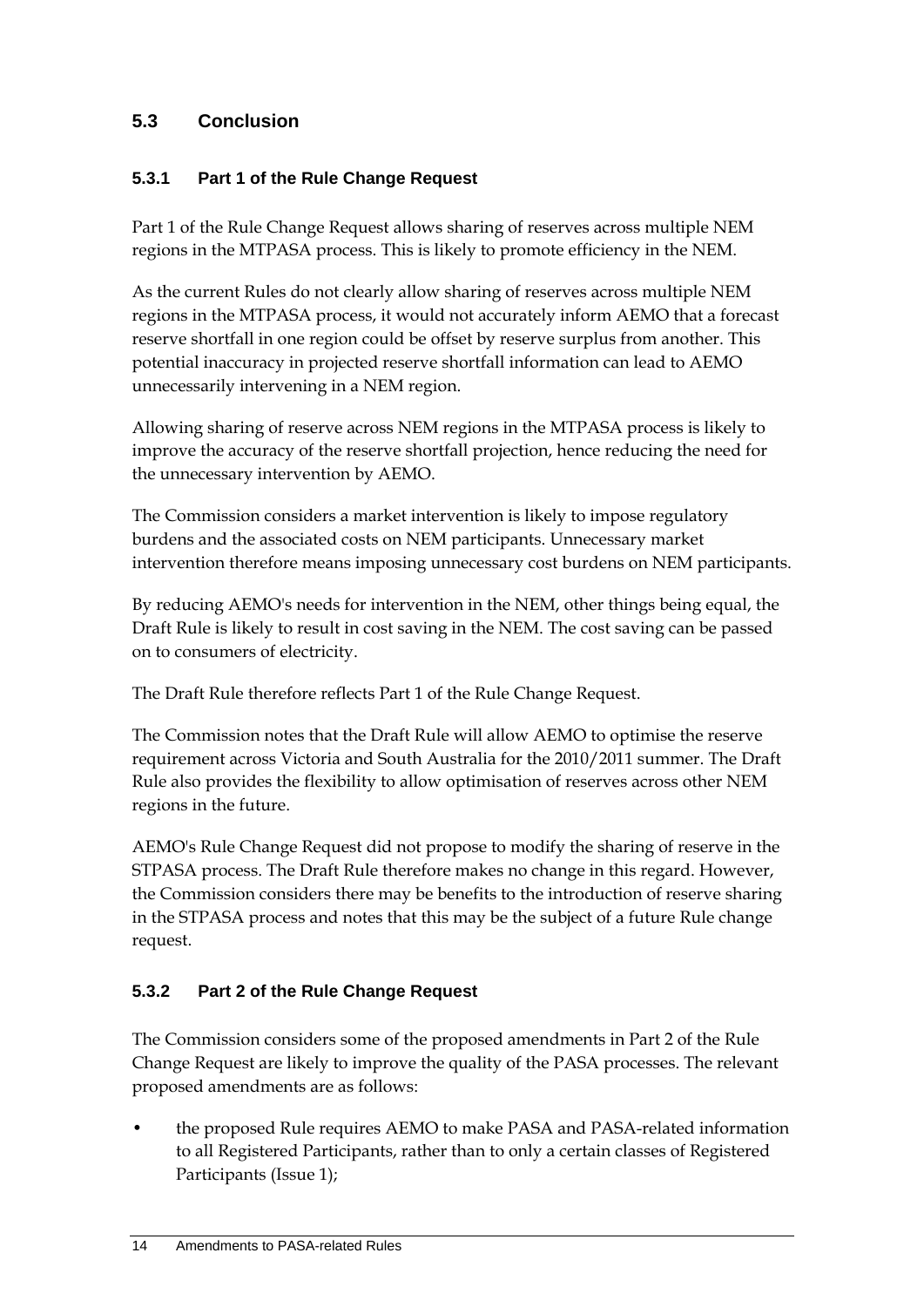- the proposed Rule requires AEMO to use 10% probability of exceedance (POE) load forecasts in the PASA processes (Issue 6);
- the proposed Rule aligns the time period covered by "*medium term capacity reserve*" (an MTPASA output) with that for the MTPASA (Issue 12);
- the proposed Rule aligns the time period covered by "*short term capacity reserve*" (an STPASA output) with that for the STPASA (Issue 15);
- the proposed Rule requires generators to submit to AEMO information relating to generating capacity (rather than surplus generating capacity) as part of the PASA processes (Issue 13 and Request ID B5); and
- the proposed Rule allows generation from semi-scheduled generating unit to meet the reserve requirement for the STPASA process. (Issue ID 18).

The above amendments are discussed in further details in Appendix C of this document.

Improved quality of the PASA processes is likely to provide participants in the NEM with better quality information relating to reserve outlooks. This will allow the participants to make better operational decisions. Other things being equal, improved quality of decisions to be made by NEM participants is likely to enhance power system reliability and security in the NEM.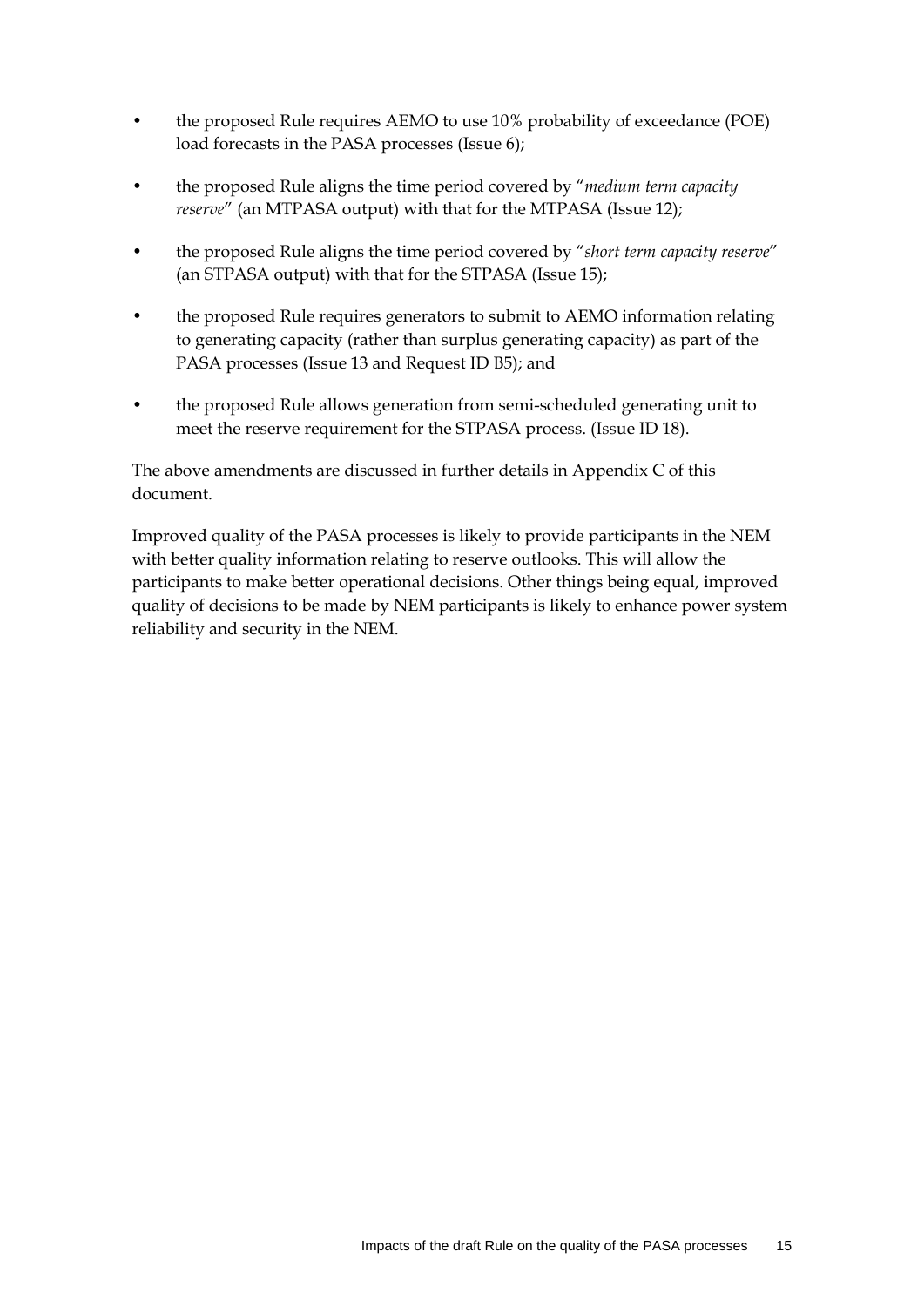## **6 Impacts of Draft Rule on efficiency of the PASA processes**

In Part 2 of the Rule change request, AEMO proposed amendments to the Rules as follows:

- removing the needs for AEMO to prepare and publish some of the PASA outputs "for the total *power system*", as these requirements are considered to be redundant  $(Issue 8);$
- requiring AEMO to publish energy information in the MTPASA process weekly, rather than daily as required under the current Rules (Issue 9); and
- requiring AEMO to publish energy information in the STPASA process daily, rather than half-hourly as required under the current Rules (Issue 9).

These proposed amendments, and the Commission's analysis on them, are discussed further in Appendix C of this draft Rule determination document.

These amendments were proposed to align the Rules with the PASA processes in practice.

The current Rules provisions relating to the proposed amendments above impose more onerous burdens on AEMO, compared to the PASA processes in practice. The Commission accepts that requiring AEMO to make changes to the PASA systems and procedures in order to comply with these Rules provision is unlikely to bring any benefits to the NEM. The Draft Rule therefore aligns the Rules with the PASA processes as proposed.

The Draft Rule negates AEMO's need to make changes to the PASA systems and process, resulting in cost saving which can be passed on to consumers of electricity.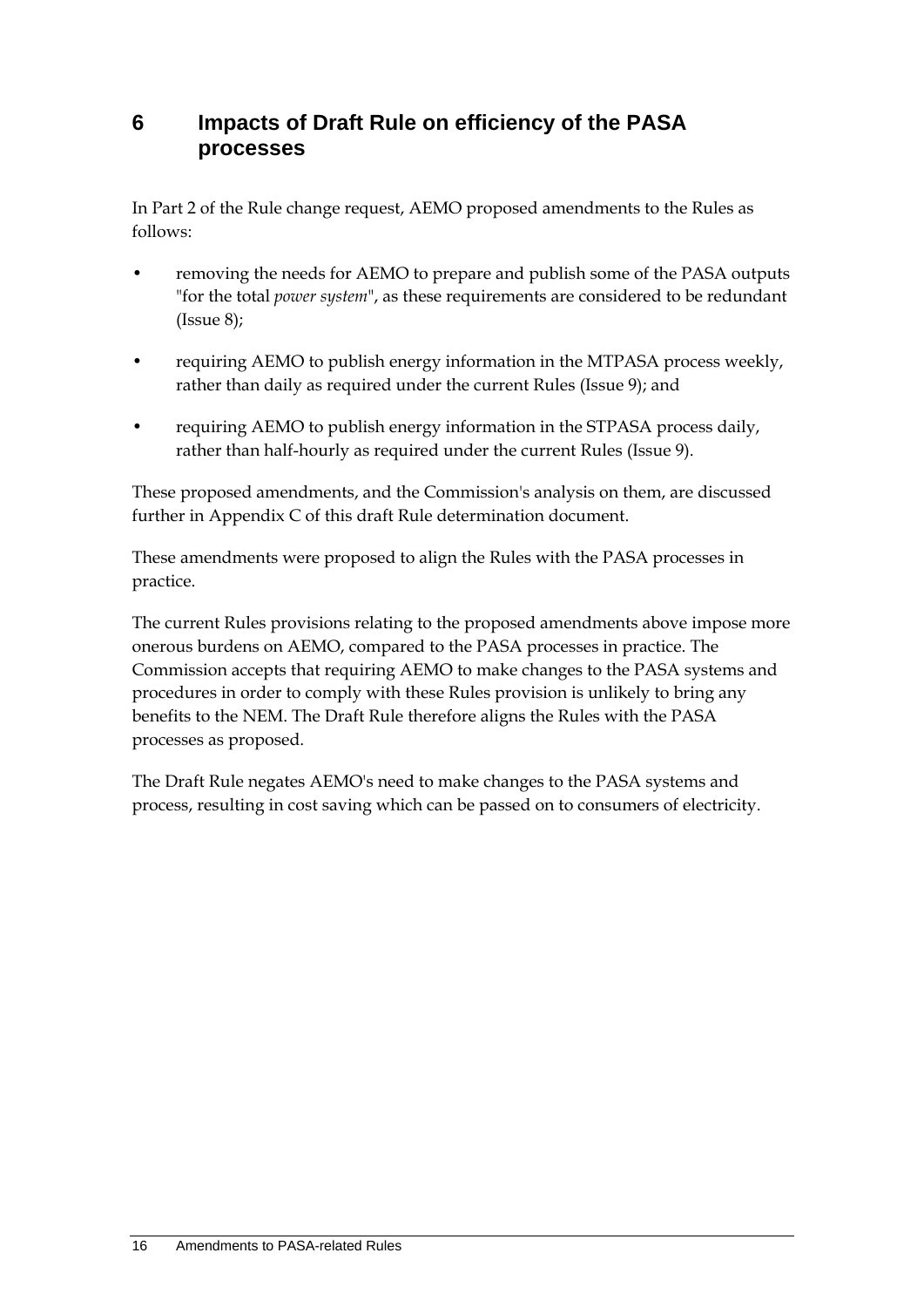# **7 Impacts of the Draft Rule on clarity of the Rules**

### **7.1 AEMO's view**

As discussed earlier, AEMO proposed amendments to the Rules to address 22 miscellaneous issues in Part 2 of the Rule Change Request. Discussions relating to these amendments are contain in sections 4.5 to 4.8 of the Rule Change Request. These amendments are also discussed in section C.1 of this draft Rule determination document.

AEMO has also proposed additional amendments to the Rules which are not discussed under sections 4.5 to 4.8 of the Rule Change Request. There proposed amendments are illustrated in Appendix C of the Rule Change Request and discussed in section C.2 of this draft Rule determination document.

Most of the amendments were proposed to improve clarity of the Rules.

#### **7.2 Stakeholder views**

Hydro Tasmania expressed support for these minor changes proposed by AEMO because they believe "in comparison with the existing Rules process, they [the proposed minor changes] will provide better clarity for the PASA processes."

#### **7.3 Conclusion**

1

The Commission agrees that the relevant proposed changes in Part 2 improve clarity of the Rules. The Commission's analysis of these proposed amendments are discussed in sections C.1 and C.2 of this draft Rule determination document.

To provide further clarification to the relevant provisions of the Rules, the Commission has also made some consequential amendments. These are discussed in section C.3 of this document.

The Commission considers Rules clarity promotes regulatory certainty.

The Commission has also made a transitional Rule to require AEMO to make changes to the spot market operations timetable<sup>23</sup>. This is discussed further under Issue 4 of section C.1 of this document.

In the Draft Rule, the Commission made some amendments to the Glossary definition for the term "*PASA availability*" (Amendment ID C17 of section C.3). The Commission notes that the PASA availability of a physical plant may vary under different ambient weather conditions.24The Commission therefore made consequential changes to the

<sup>23</sup> This timetable is defined under clause 3.4.3 of the Rules.

<sup>24</sup> In the review "Review of the Effectiveness of NEM Security and Reliability Arrangements in light of Extreme Weather Events", the AEMC notes that AEMO is taking action to improve "procedures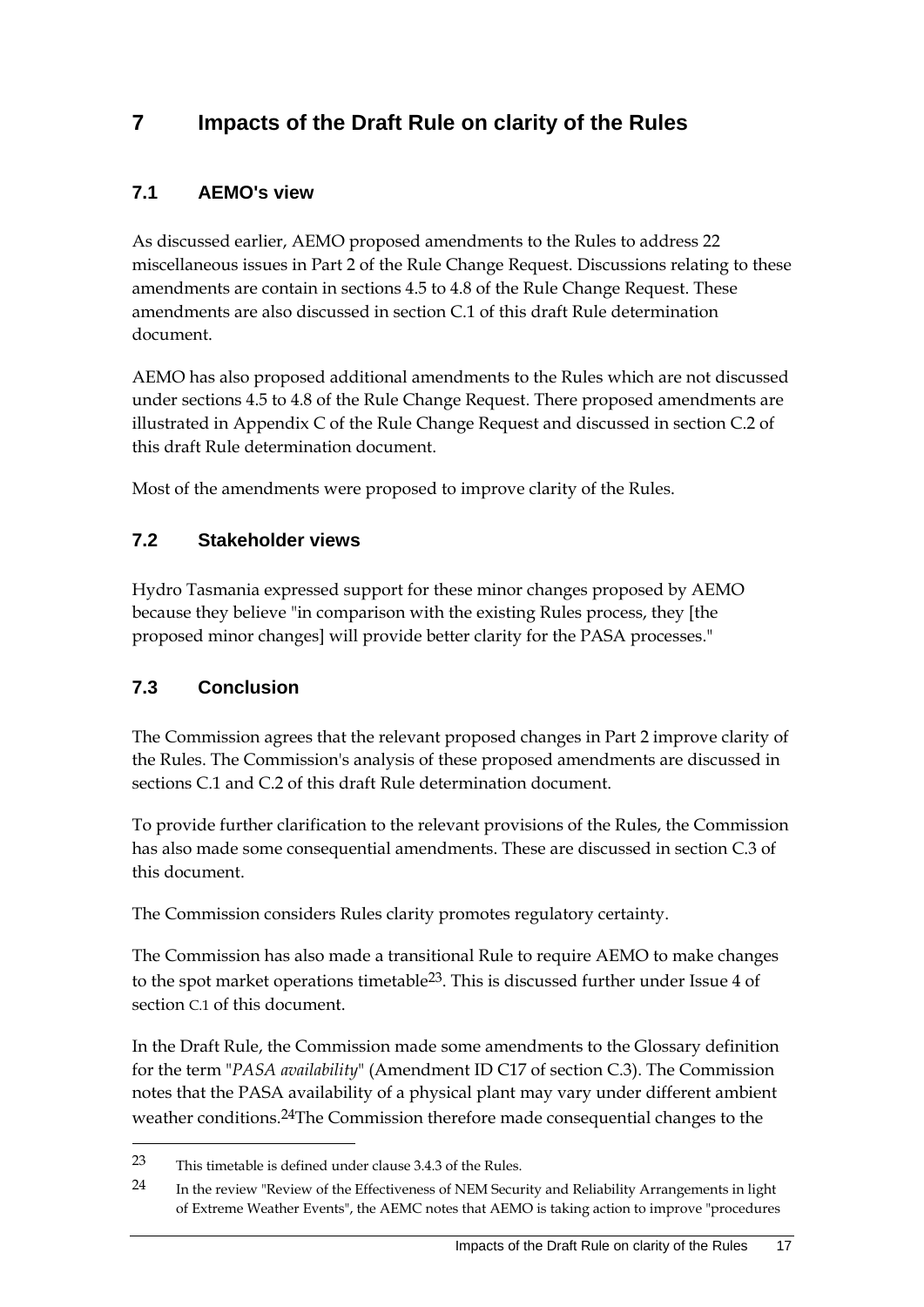proposed definition to incorporate the ambient weather dependency in this definition. The Commission also made consequential amendments in clauses 3.7.2(d)(1) and 3.7.3(e)(1) of the proposed Rule to reflect the ambient weather dependency. The Commission seeks comments on this aspect of the Draft Rule.

for requiring participants to update equipment availability when extreme temperatures are forecast". See the AEMC's website.

<u>.</u>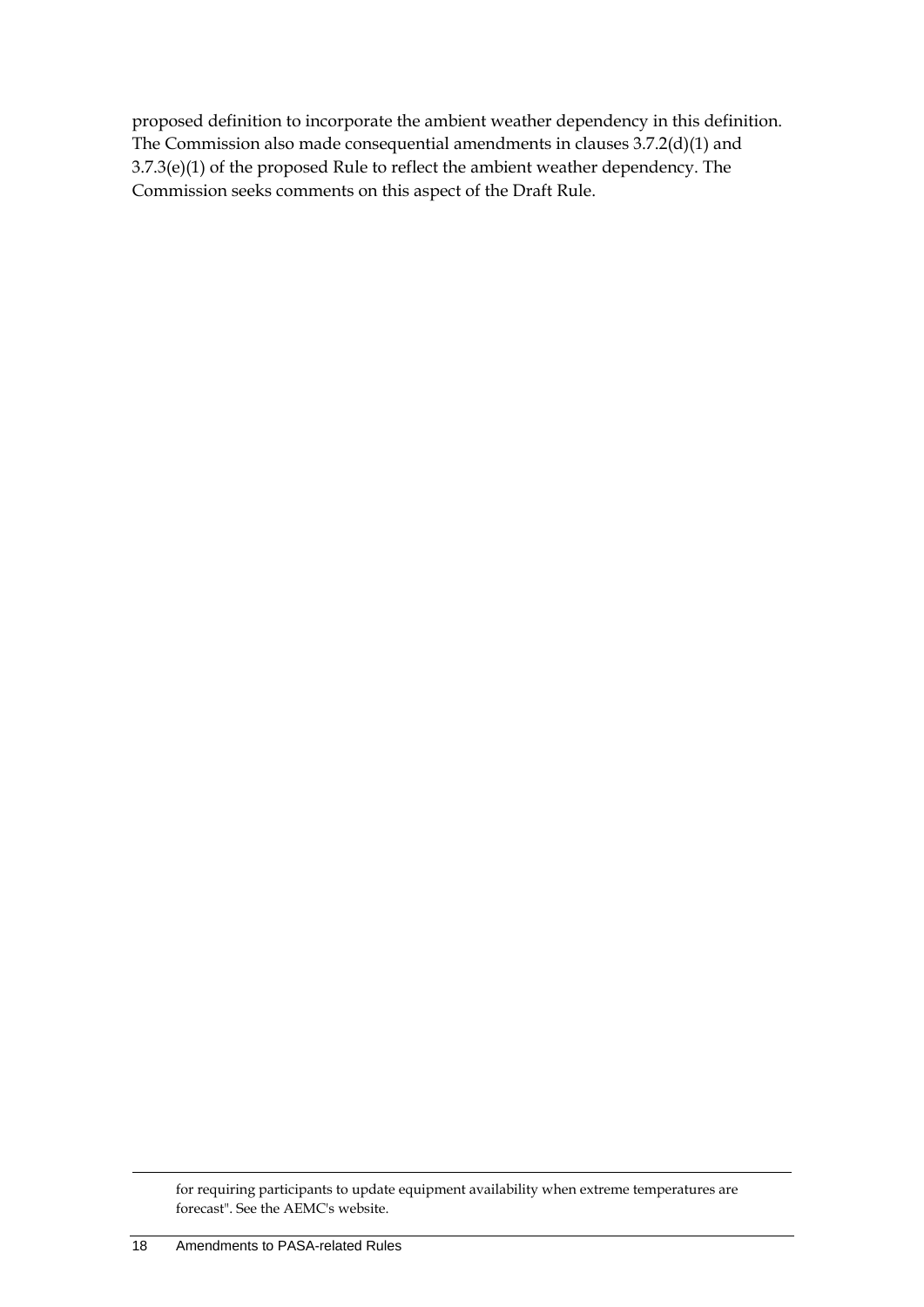# **Abbreviations**

| <b>AEMC</b> or Commission | <b>Australian Energy Market Commission</b>     |
|---------------------------|------------------------------------------------|
| <b>AEMO</b>               | Australian Energy Market Operator              |
| <b>MCE</b>                | Ministerial Council on Energy                  |
| <b>MTPASA</b>             | Medium Term PASA                               |
| <b>MURG</b>               | MTPASA Users Reference Group                   |
| <b>NEL</b>                | National Electricity Law                       |
| <b>NEM</b>                | National Electricity Market                    |
| <b>NEMMCO</b>             | National Electricity Market Management Company |
| <b>NEO</b>                | national electricity objective                 |
| <b>PASA</b>               | Projected Assessment of System Adequacy        |
| POE                       | probability of exceedance                      |
| <b>STPASA</b>             | Short Term PASA                                |
| <b>USE</b>                | unserved energy                                |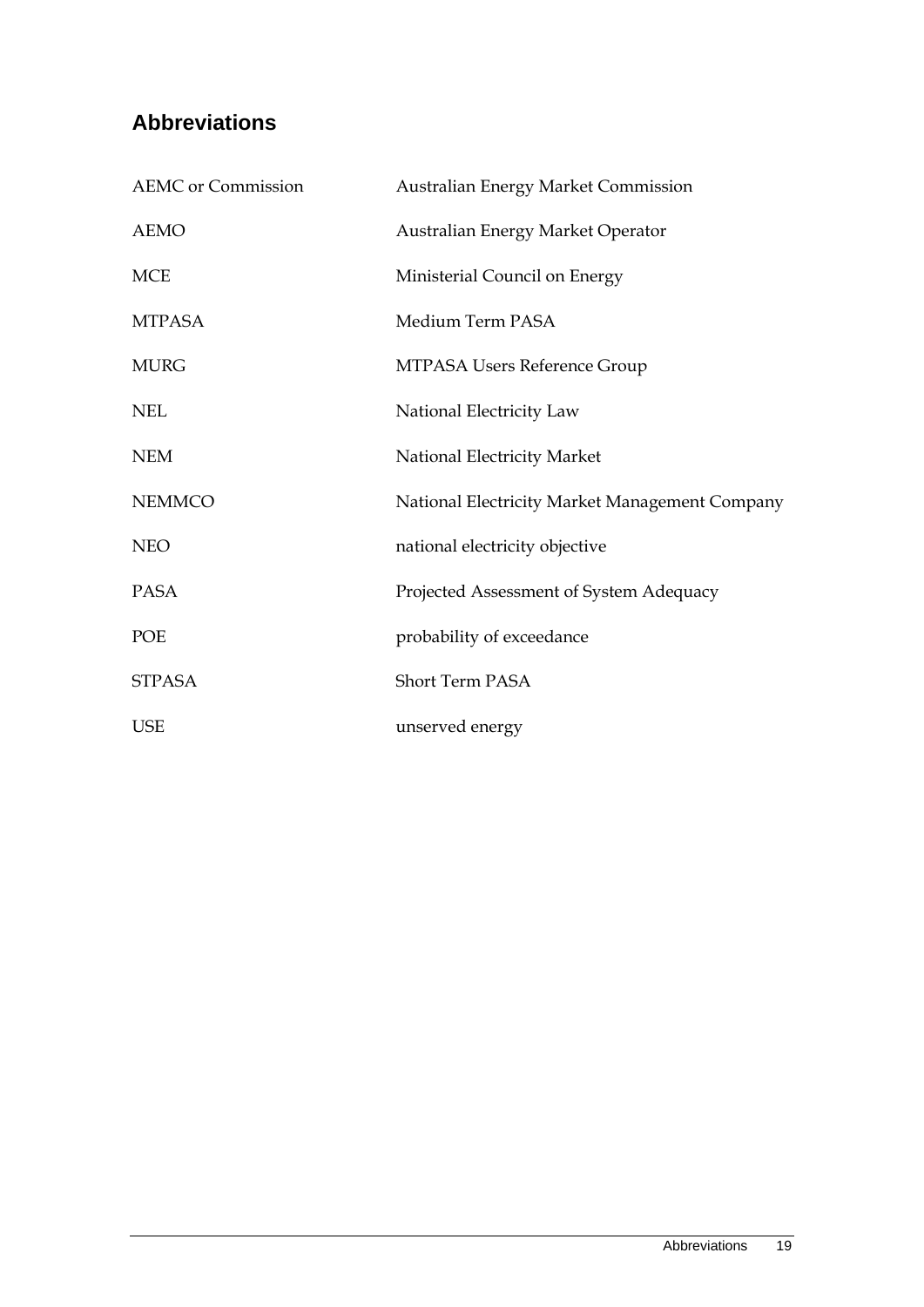# **A Summary of issues raised in submissions**

| <b>Stakeholder</b> | <b>Issue</b>                                                                                                                                                                                                                                                                                                                                              | <b>AEMC Response</b>                                                                                        |
|--------------------|-----------------------------------------------------------------------------------------------------------------------------------------------------------------------------------------------------------------------------------------------------------------------------------------------------------------------------------------------------------|-------------------------------------------------------------------------------------------------------------|
| Hydro Tasmania     | Hydro Tasmania supports the recommendation to allow<br>the use of dynamic joint regional reserve requirements<br>in the MTPASA process.                                                                                                                                                                                                                   | The Commission agrees with Hydro Tasmania. This is discussed<br>further in section 5.3.1.                   |
| Hydro Tasmania     | Hydro Tasmania supports the several minor changes<br>proposed by AEMO, because they believe that, "in<br>comparison with the existing Rules process, [the<br>proposed changes] will provide better clarity for the<br>PASA processes." Hydro Tasmania also agrees that<br>lack of Rules clarity can pose unnecessary risks to<br>participants in the NEM. | The Commission's agrees that the proposed Rule improves Rules<br>clarity. This is discussed in section 7.3. |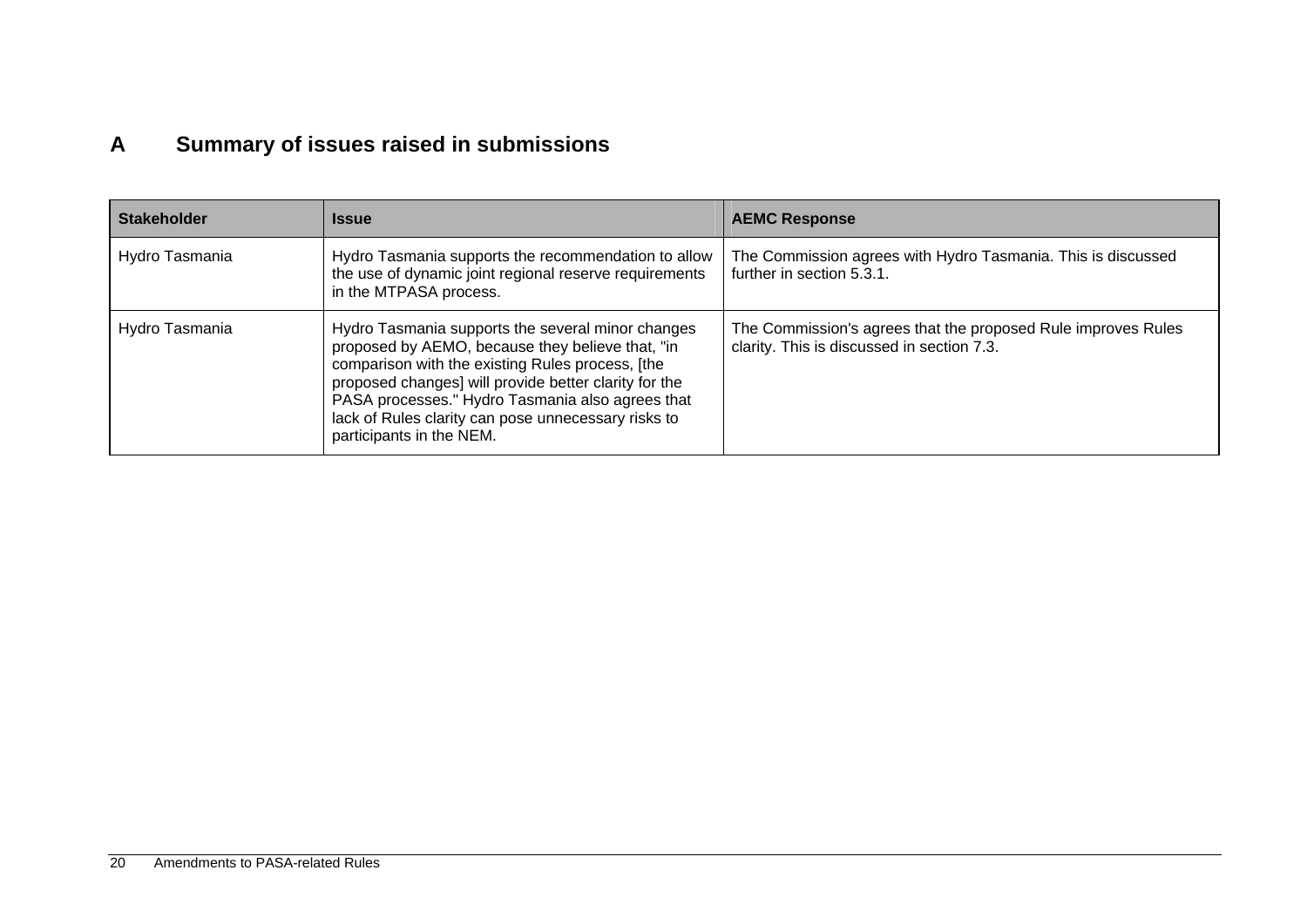## **B Discussion of proposed Rule for Part 1 of the Rule change request**

As discussed in section 1.2.1, the current Rules do not allow AEMO to use dynamic joint regional reserve requirements in the MTPASA process. AEMO is seeking to amend the Rules to allow it to use dynamic joint regional reserve requirements in the MTPASA process by:

- removing the "for each *region*" requirement in clause 3.7.2(c)(2) of the Rules.25 Under the proposed Rule, AEMO will be required to prepare the "*reserve* requirements [which are an MTPASA input] in accordance with the *medium term capacity reserve standards*", but not necessary for each region. This provides AEMO with the flexibility to prepare the reserve reflecting dynamic joint regional reserve requirements as recommended by the Reliability Panel.
- removing AEMO's obligation to prepare and publish the "*reserve*" as part of load forecasts (which are outputs of the MTPASA under clause 3.7.2(f)(1) of the Rules) .26 In lieu of the requirements to prepare and publish the reserve as part of the load forecasts, AEMO is seeking to introduce a new clause 3.7.2(f)(1A) in the Rules. This new proposed clause (if implemented) will require AEMO to prepare and publish, as a separate output item from the forecast load, the reserve requirements in accordance with the medium term capacity reserve standards, but not necessary for each region. This provides AEMO with the flexibility to prepare and publish the reserve (as an output to MTPASA) reflecting dynamic joint regional reserve requirements as recommended by the Reliability Panel.
- removing the "for each *region*" requirement relating to the preparation and publication of the forecast load under clause 3.7.2(f)(1) of the Rules. This will provide AEMO with the flexibility to prepare and publish forecast loads for the MTPASA as required but not necessarily for each separate NEM region.

AEMO considers the proposed Rule will "allow AEMO to use reserve requirements that apply across multiple regions so that MTPASA can more optimally share medium term capacity reserves between those regions in accordance with the Reliability Standard."27 AEMO considers that this would improve the quality of the MTPASA information.

The Rule is proposed in response to a recommendation by the Reliability Panel (see section 1.4.1 ).

<sup>25</sup> This is proposed to be achieved by deleting the phrase "of each *region*" from clause 3.7.2(c)(2) of the Rules.

<sup>26</sup> This is proposed to be achieved by deleting the phrase "plus required [scheduled] *reserve*" from clause 3.7.2(f)(1) of the Rules. Note that the word "scheduled" was deleted from version 27 onwards.

<sup>27</sup> See Rule change request, page 1.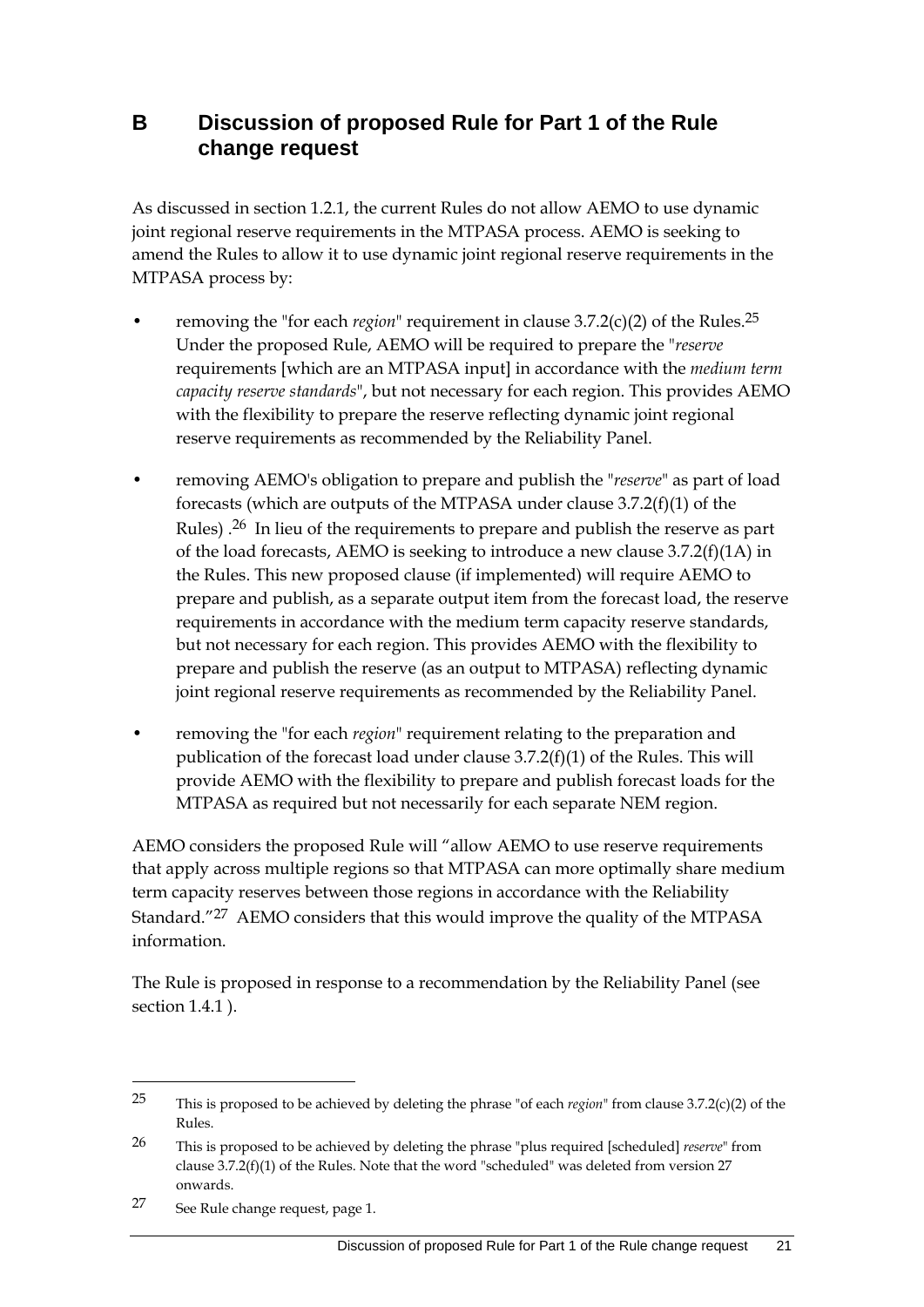# **C Summary of policy positions relating to Part 2 of the Rule change request**

Note: this Appendix should be read in conjunction with the Rule Change Request document.

#### **C.1 The AEMC's determination on Part 2 of the proposed Rule amendments**

The table in this section sets out the AEMC's determination on Part 2 of the proposed Rule amendments. These proposed amendments are discussed in sections 4.5 to 4.8 of the Rule change request document.

| <b>Issue ID</b> | <b>Proposed policy position</b>                                                                                                                                                                                 | <b>Affected clauses</b>                                                                          | <b>AEMC's determination and the reasons</b>                                                                                                                                                                                                                                                                                                                                                                                                                                                                                                                                                               |
|-----------------|-----------------------------------------------------------------------------------------------------------------------------------------------------------------------------------------------------------------|--------------------------------------------------------------------------------------------------|-----------------------------------------------------------------------------------------------------------------------------------------------------------------------------------------------------------------------------------------------------------------------------------------------------------------------------------------------------------------------------------------------------------------------------------------------------------------------------------------------------------------------------------------------------------------------------------------------------------|
|                 | PASA information should not be only used for maintaining "power<br>system security", but also for maintaining "reliability of supply".                                                                          | • $3.7.1(b)$ ;<br>$3.7.1$ (c)(1)(iv);<br>$3.7.1$ (c)(3)(ii);<br>$3.7.1$ (d); and<br>$3.7.3(f)$ . | The AEMC agrees with the proposed policy<br>position.<br>AEMO uses PASA information as a trigger to<br>intervene in the NEM to address forecast<br>reserve shortfalls. This would assist the NEM in<br>meeting the reliability standards as determined<br>by the Reliability Panel. The Commission<br>therefore accepts that PASA information is used<br>to maintain reliability of electricity supply.<br>By clarifying that the PASA information is also<br>used for maintaining "reliability of supply" in the<br>NEM, the Draft Rule improves Rules clarity,<br>hence reduces regulatory uncertainty. |
| 2               | PASA and PASA related information (including the congestion<br>information resource) should be made available to all Registered<br>Participants, rather than to a certain groups of Registered<br>Participants. | • $3.7.1(b)$ ;<br>3.7.1(c)(3)(i);                                                                | The AEMC agrees with the proposed policy<br>position because:<br>there is no reason to withhold the information                                                                                                                                                                                                                                                                                                                                                                                                                                                                                           |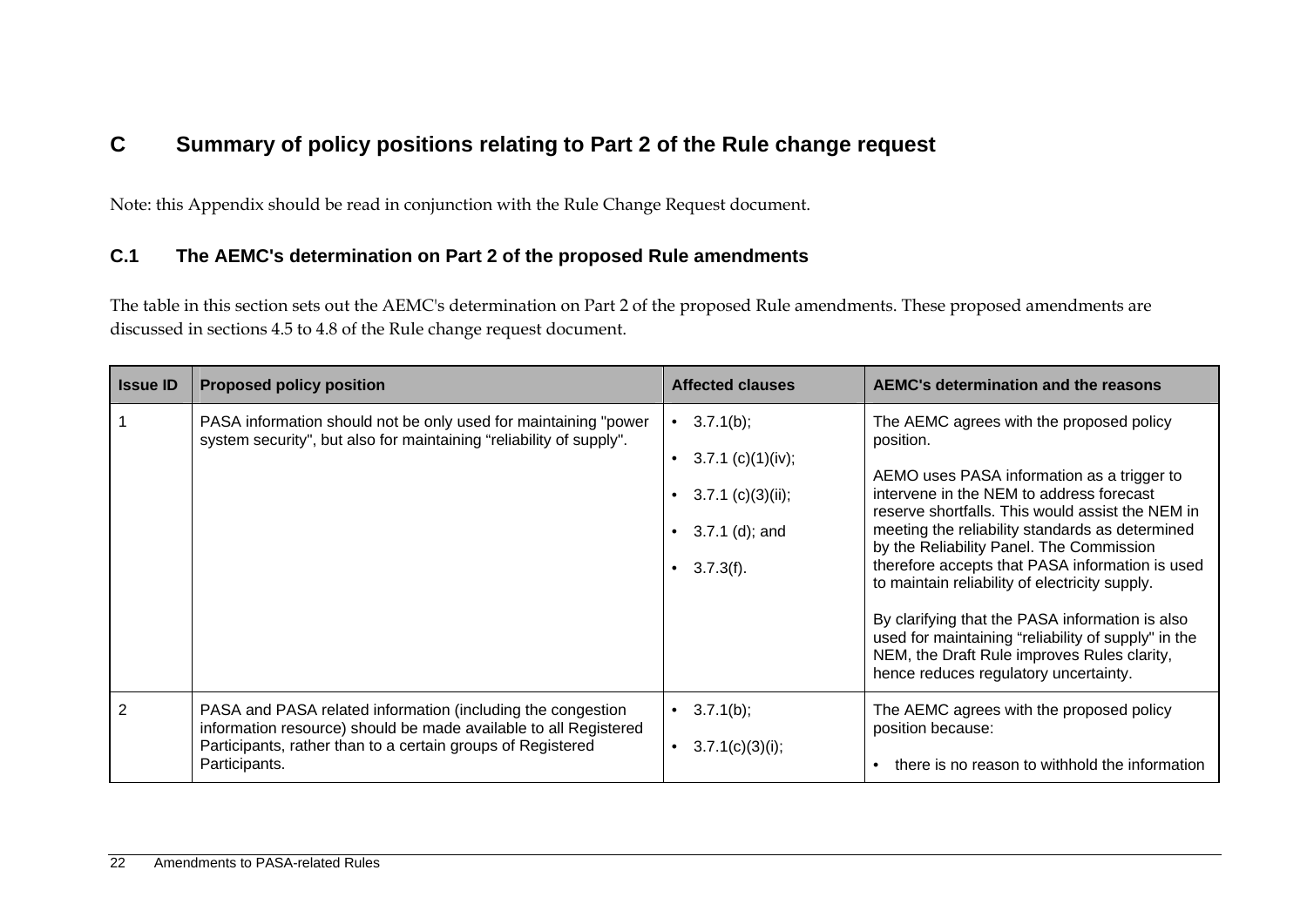| <b>Issue ID</b> | <b>Proposed policy position</b>                                                                                                                                                                                                                                     | <b>Affected clauses</b>     | <b>AEMC's determination and the reasons</b>                                                                                                                                                                                                                                                |
|-----------------|---------------------------------------------------------------------------------------------------------------------------------------------------------------------------------------------------------------------------------------------------------------------|-----------------------------|--------------------------------------------------------------------------------------------------------------------------------------------------------------------------------------------------------------------------------------------------------------------------------------------|
|                 |                                                                                                                                                                                                                                                                     | • $3.7.1$ (d);              | from the other Registered Participants;                                                                                                                                                                                                                                                    |
|                 |                                                                                                                                                                                                                                                                     | • $3.7.2(b)$ ;              | Registered Participants are likely to find the<br>information useful.                                                                                                                                                                                                                      |
|                 |                                                                                                                                                                                                                                                                     | • $3.7.2$ (g);              | By making PASA and PASA related information                                                                                                                                                                                                                                                |
|                 |                                                                                                                                                                                                                                                                     | • $3.7.3(c)$ ;              | accessible to a wider range of NEM participants,<br>the Draft Rule enables the NEM to become                                                                                                                                                                                               |
|                 |                                                                                                                                                                                                                                                                     | $3.7.3$ (j);<br>$\bullet$   | better informed, hence improves information<br>certainty in the NEM.                                                                                                                                                                                                                       |
|                 |                                                                                                                                                                                                                                                                     | 3.7A(a);<br>$\bullet$       | This allows NEM participants to better respond                                                                                                                                                                                                                                             |
|                 |                                                                                                                                                                                                                                                                     | $3.7A(g)$ ; and             | to market conditions, hence improves the<br>reliability of electricity supply.                                                                                                                                                                                                             |
|                 |                                                                                                                                                                                                                                                                     | $3.7A(k)(5)$ .<br>$\bullet$ |                                                                                                                                                                                                                                                                                            |
| 3               | AEMO should "publish" PASA information, rather than "issue"<br>PASA information.                                                                                                                                                                                    | $3.7.2(a)$ and $3.7.3(a)$ . | The AEMC agrees with the proposed policy<br>position. This is because "publish" is a defined<br>term. Use of a defined term improves Rule<br>clarity.                                                                                                                                      |
|                 |                                                                                                                                                                                                                                                                     |                             | Improving Rules clarity reduces regulatory<br>uncertainty.                                                                                                                                                                                                                                 |
| 4               | The period covered by MTPASA is not clearly stated in clause<br>3.7.2(a) of the Rules. The Rules should be amended to reflect that<br>the MTPASA information is published every Tuesday and covers<br>the period from the following Sunday for a further 24 months. | 3.7.2(a)                    | The AEMC agrees with the proposed policy<br>position. The Draft Rule aligns the Rules with<br>AEMO practice. This practice is an<br>established convention accepted by NEM<br>participants. The AEMC sees no reason to<br>vary this practice.<br>The period covered by MTPASA, however, is |
|                 |                                                                                                                                                                                                                                                                     |                             | not clearly reflected in the spot market                                                                                                                                                                                                                                                   |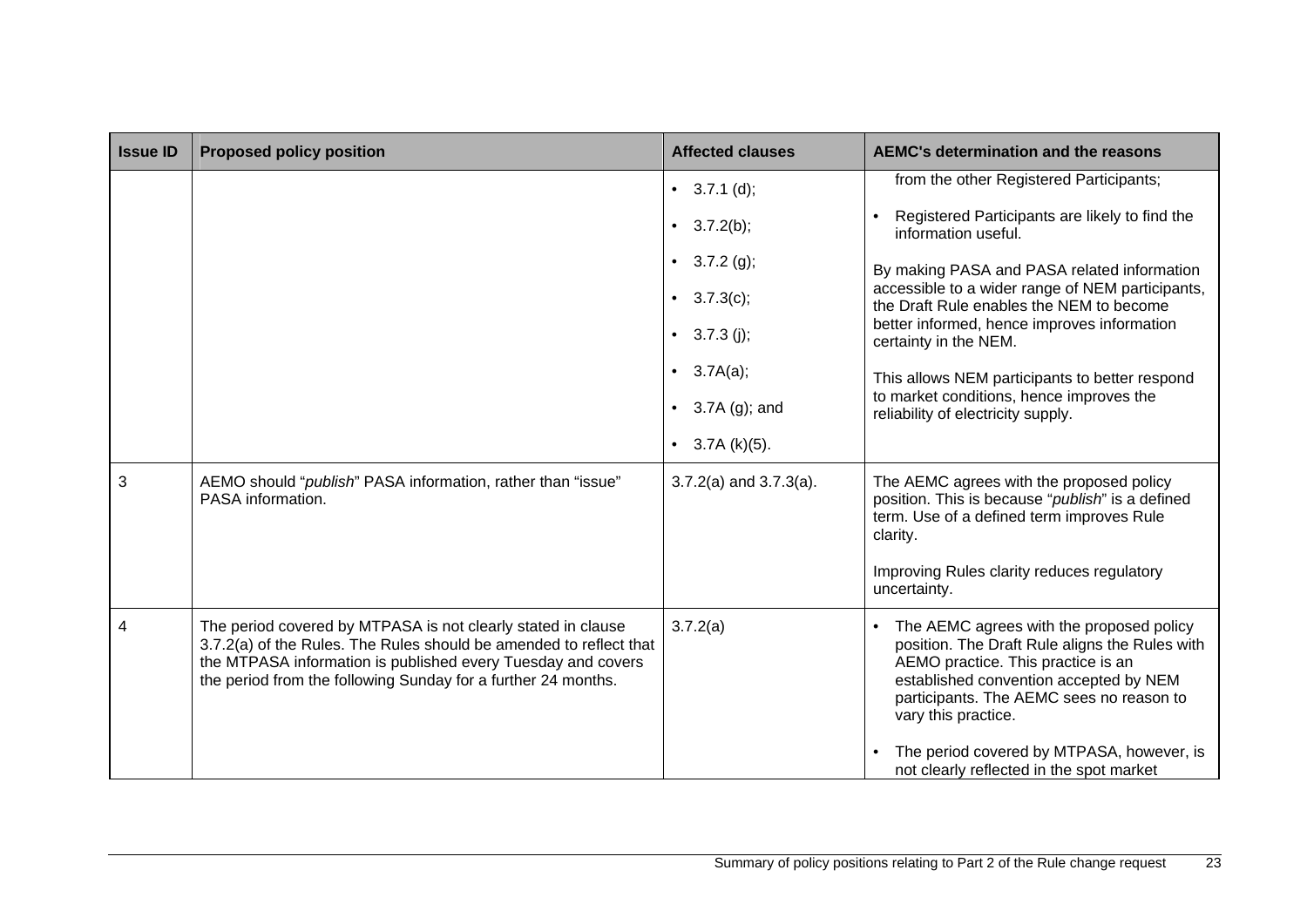| <b>Issue ID</b> | <b>Proposed policy position</b>                                                                                                                                                                                                                                                                                                                   | <b>Affected clauses</b> | <b>AEMC's determination and the reasons</b>                                                                                                                                                                                                                                                                                                                                                                                                                                                                                                                                                         |
|-----------------|---------------------------------------------------------------------------------------------------------------------------------------------------------------------------------------------------------------------------------------------------------------------------------------------------------------------------------------------------|-------------------------|-----------------------------------------------------------------------------------------------------------------------------------------------------------------------------------------------------------------------------------------------------------------------------------------------------------------------------------------------------------------------------------------------------------------------------------------------------------------------------------------------------------------------------------------------------------------------------------------------------|
|                 |                                                                                                                                                                                                                                                                                                                                                   |                         | operations timetable (defined under clause<br>3.4.3 of the Rules). The AEMC therefore<br>makes a transitional Rule to require AEMO to<br>make changes to the timetable to reflect the<br>MTPASA publication schedule.<br>The Draft Rule improves clarity in the Rules and<br>spot market operations timetable <sup>28</sup> . This reduces<br>regulatory uncertainty.                                                                                                                                                                                                                               |
| 5               | MTPASA inputs set out in clauses $3.7.2(c)(1)(i)$ , $3.7.2(c)(1)(ii)$<br>$\bullet$<br>and 3.7.2(c)(1)(iii) should be collectively called "forecast load<br>information", rather than "forecast load".<br>It should be clarified that the "forecast <i>load</i> information" is<br>required for every NEM region as an MTPASA input. <sup>29</sup> | 3.7.2(c)(1)             | The AEMC agrees with the proposed policy<br>positions because:<br>"forecast <i>load</i> information" is a more accurate<br>description the MTPASA inputs set out in this<br>clause:<br>the information "for each region" is a<br>necessary input for the MTPASA process in<br>order to give meaningful MTPASA output<br>results.<br>The Draft Rules improves Rules clarity hence<br>reduces regulatory uncertainty.<br>By improving accuracy of MTPASA input<br>specification, the Draft Rule improves quality of<br>the MTPASA process. This is likely to improve<br>the quality of MTPASA output. |

<sup>28</sup> This timetable is defined under clause 3.4.3 of the Rules.

<sup>&</sup>lt;sup>29</sup> However, under the proposed Rule and Draft Rule, information relating to load forecast as outputs of MTPASA is not required for all NEM regions (see Appendix B).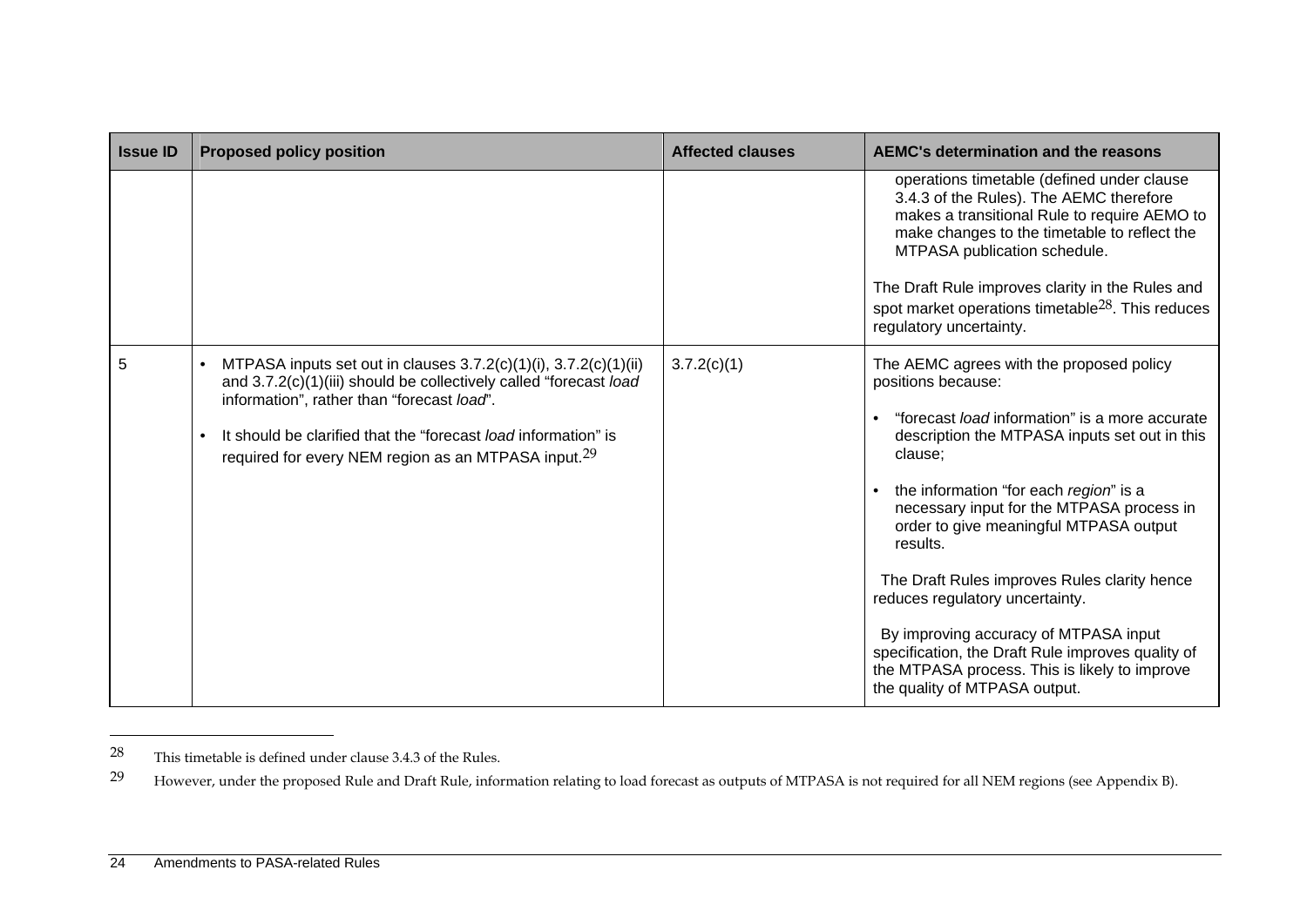| <b>Issue ID</b> | <b>Proposed policy position</b>                                                                                       | <b>Affected clauses</b>                                                                                | <b>AEMC's determination and the reasons</b>                                                                                                                                                                                                                                                                                                                                                                                                                                                                                                                                                                                                                                                                                                                                              |
|-----------------|-----------------------------------------------------------------------------------------------------------------------|--------------------------------------------------------------------------------------------------------|------------------------------------------------------------------------------------------------------------------------------------------------------------------------------------------------------------------------------------------------------------------------------------------------------------------------------------------------------------------------------------------------------------------------------------------------------------------------------------------------------------------------------------------------------------------------------------------------------------------------------------------------------------------------------------------------------------------------------------------------------------------------------------------|
| 6(i)            | 10% POE peak load forecast should serve as MTPASA input and<br>outputs, but this is not reflected in the Rules.       | 3.7.2(c)(1)(i);<br>$\bullet$<br>$3.7.2(f)(1)$ ;<br>$\bullet$<br>$3.7.2(f)(2)$ ; and<br>$3.7.2(f)(3)$ . | The AEMC agrees with the proposed policy<br>position because:<br>the 10% POE load forecasts are likely to be<br>useful in informing NEM participants in<br>making their operational decisions. Including<br>the 10% POE load forecasts information is<br>therefore likely to improve usefulness of the<br>MTPASA outputs;<br>including the 10% POE load forecasts as an<br>MTPASA input will promote consistency<br>between the PASA-related Rules provisions<br>and clause $4.9.1(e)^{30}$ of the Rules. Such<br>consistency will allow the outcomes of the<br>PASA processes to be meaningfully<br>compared to those of the load forecasting<br>operation. This is likely to improve the quality<br>of the PASA processes.<br>The Draft Rule improves the quality of MTPASA<br>output. |
| 6(ii)           | The "peak load" (an MTPASA input), should be prepared by<br>AEMO in daily resolution. This is not clear in the Rules. | 3.7.2(c)(1)(i)                                                                                         | The Draft Rule clarifies that the "peak load"<br>should be prepared in daily resolution. This<br>improves clarity of the Rules.<br>The Rules require MTPASA to be provided in<br>daily resolution. Peak load forecast in daily<br>resolution is a necessary condition to produce                                                                                                                                                                                                                                                                                                                                                                                                                                                                                                         |

<sup>&</sup>lt;sup>30</sup> This clause sets out that, as part of AEMO's load forecasting operation, "[a] 10% probability of exceedance of load forecast must be adopted for the purposes of determination of *short term capacity reserve* and *medium term capacity reserve* requirements under the *power system security and reliability standards*."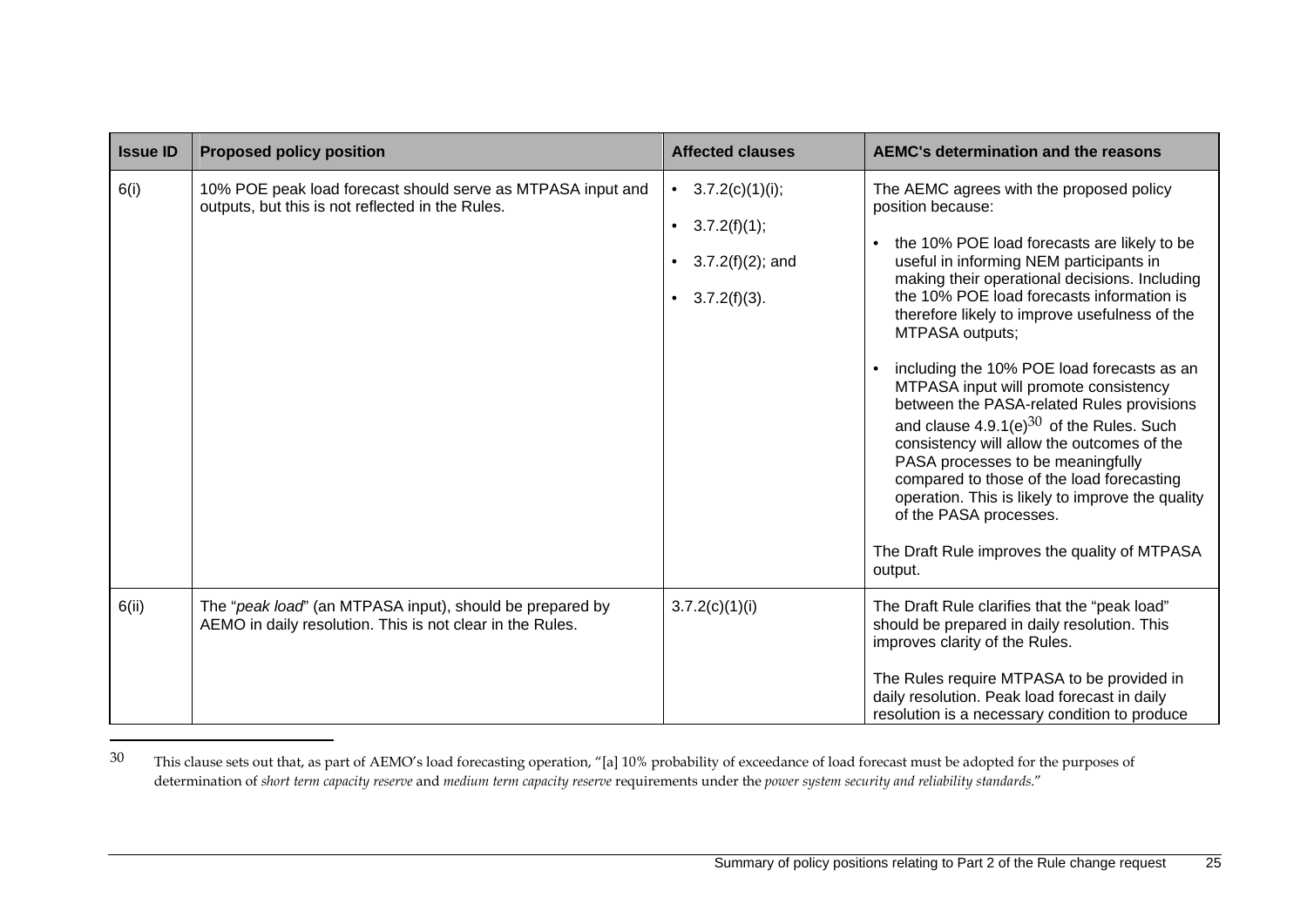| <b>Issue ID</b> | <b>Proposed policy position</b>                                                                                                                                                                                                                                                                                                                                            | <b>Affected clauses</b> | <b>AEMC's determination and the reasons</b>                                                                                                                                                                                                                                                                                                                                                                                                                                                                                                                                                                                                        |
|-----------------|----------------------------------------------------------------------------------------------------------------------------------------------------------------------------------------------------------------------------------------------------------------------------------------------------------------------------------------------------------------------------|-------------------------|----------------------------------------------------------------------------------------------------------------------------------------------------------------------------------------------------------------------------------------------------------------------------------------------------------------------------------------------------------------------------------------------------------------------------------------------------------------------------------------------------------------------------------------------------------------------------------------------------------------------------------------------------|
|                 |                                                                                                                                                                                                                                                                                                                                                                            |                         | the MTPASA in daily resolution.<br>Improving Rules clarity reduces regulatory<br>uncertainty.                                                                                                                                                                                                                                                                                                                                                                                                                                                                                                                                                      |
| 6(iii)          | 10% POE half-hourly load should serve as an STPASA input. This<br>is not reflected in the Rules.                                                                                                                                                                                                                                                                           | 3.7.3(d)(1)(i)          | The AEMC agrees with the proposed policy<br>position because 10% POE half-hourly load<br>forecasts are likely to be useful in informing NEM<br>participants in making their operational<br>decisions. Including the 10% POE load forecasts<br>information is therefore likely to improve<br>usefulness of the STPASA outputs. This<br>improves the quality of STPASA output.<br>For same reason discussed under Issue 6(i), the<br>proposed policy position allows outcomes of the<br>PASA processes to be meaningfully compared<br>to those of the load forecasting operation. This is<br>likely to improve the quality of the PASA<br>processes. |
|                 | Clause 3.7.2(c)(2) of the Rules requires AEMO to prepare, as an<br>input to PASA, the "reserve requirements of each region<br>determined in accordance with the medium term capacity reserve<br>standards set out in the power system security and reliability<br>standards". The phrase "set out in the power system security and<br>reliability standards" is redundant. | 3.7.2(c)(2)             | The AEMC agrees with the proposed policy<br>position. This is because it is clear from the<br>definition of the term "medium term capacity<br>reserve standard' (in the Glossary) that the<br>standard is set out as part of the "power system<br>security and reliability standards", and there is<br>no need to repeat this in clause $3.7.2(c)(2)$ in the<br>Rules.<br>Removing redundant elements in the Rules is a<br>good regulatory practice.                                                                                                                                                                                               |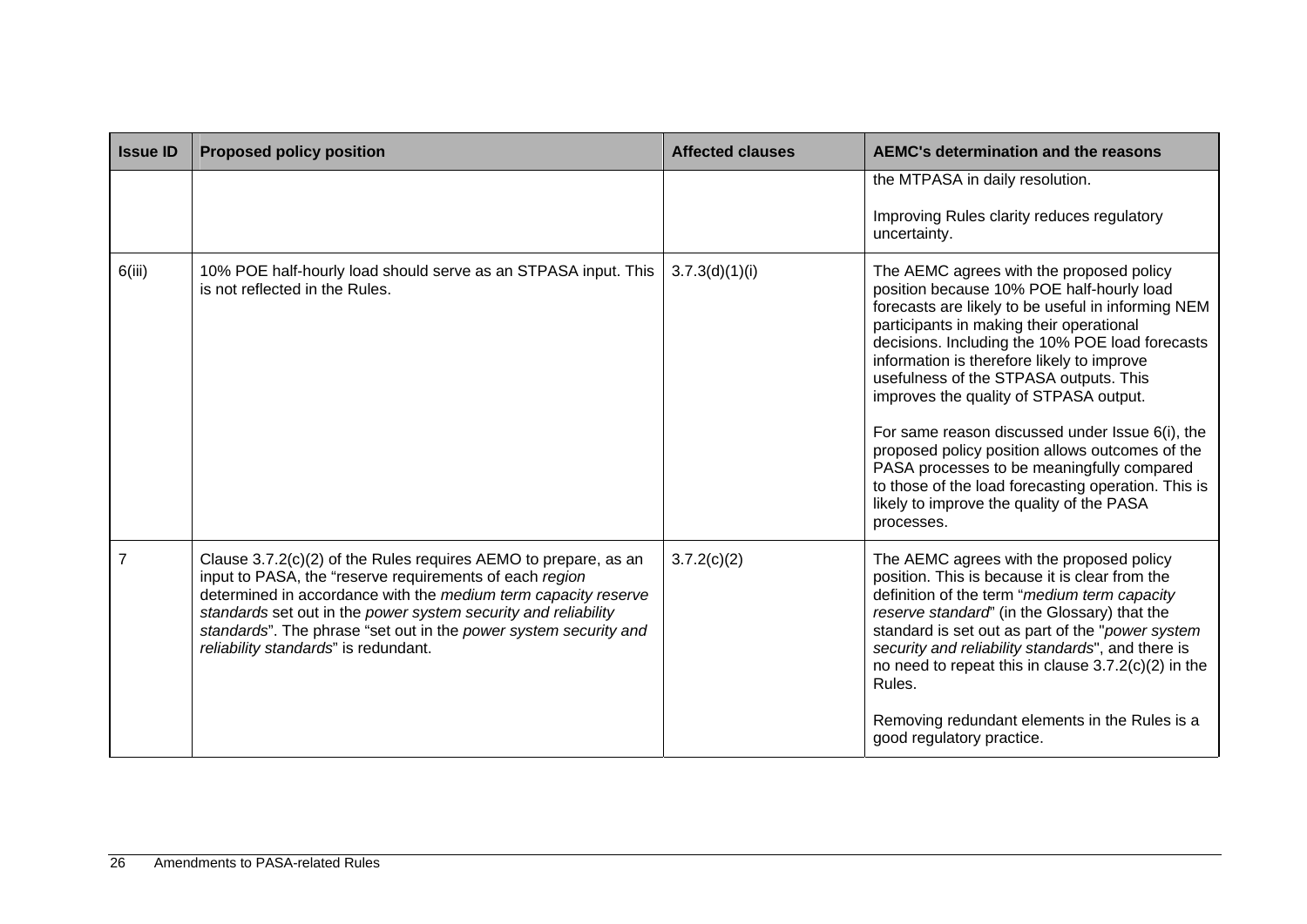| <b>Issue ID</b> | <b>Proposed policy position</b>                                                                                                                                                                                                                                                                                                                                                                                                                                                                                                                                                                                                                                            | <b>Affected clauses</b>                               | <b>AEMC's determination and the reasons</b>                                                                                                                                                                                                                                                                                                                                                                                                                                                                                                                                                                                                                                                                                                                      |
|-----------------|----------------------------------------------------------------------------------------------------------------------------------------------------------------------------------------------------------------------------------------------------------------------------------------------------------------------------------------------------------------------------------------------------------------------------------------------------------------------------------------------------------------------------------------------------------------------------------------------------------------------------------------------------------------------------|-------------------------------------------------------|------------------------------------------------------------------------------------------------------------------------------------------------------------------------------------------------------------------------------------------------------------------------------------------------------------------------------------------------------------------------------------------------------------------------------------------------------------------------------------------------------------------------------------------------------------------------------------------------------------------------------------------------------------------------------------------------------------------------------------------------------------------|
| 8(i)            | STPASA outputs AEMO is required to prepare and publish<br>include:<br>outputs relating to forecast loads under clause 3.7.3(h)(1) of<br>the Rules; and<br>outputs relating to "most probably energy consumption" under<br>clause $3.7.3(h)(3)$ of the Rules.<br>The Rules require AEMO to prepare and publish the above<br>outputs "for each region" and "for the total power system".<br>AEMO considers the requirements to prepare and publish the<br>above STPASA outputs for the total power system "would not<br>materially benefit the market and is unnecessary".<br>AEMO proposed that the "for the total power system"<br>requirements be deleted from the Rules. | $3.7.3(h)(1)$ ; and<br>• $3.7.3(h)(3)$ .              | Despite the Rules requirements, AEMO currently<br>prepares and publishes the STPASA outputs for<br>each region, but not for the total power system.<br>The AEMC agrees with AEMO that Registered<br>Participants could readily calculate the "total<br>power system" information by adding all the<br>relevant information for each region. Preparing<br>and publishing the STPASA outputs by AEMO<br>for the total power system is therefore redundant<br>and is unlikely to add information that is of value<br>to NEM participants.<br>Removing redundant element in the STPASA<br>process from the Rules will negate the need for<br>AEMO to unnecessarily modify its STPASA<br>system and procedure. This is likely to result in<br>cost saving in the NEM. |
| 8(ii)           | Clause 3.7.2(f)(1) sets out some of the MTPASA outputs AEMO is<br>required to prepare and publish. These outputs relate to load<br>forecasts information. This clause of the Rules requires that<br>AEMO prepares the outputs "for each region" and "for the total<br>power system".<br>AEMO considers the requirements to prepare and publish the<br>above MTPASA outputs for the total power system "would not<br>materially benefit the market and is unnecessary".<br>AEMO proposed that the "for the total power system"<br>requirements be deleted from the Rules.                                                                                                   | $3.7.2(f)(1)$ ; and<br>$\bullet$<br>• $3.7.2(f)(4)$ . | For the same reason discussed under Issue 8(i),<br>the AEMC accepts the proposed policy position.                                                                                                                                                                                                                                                                                                                                                                                                                                                                                                                                                                                                                                                                |
| 9(i)            | Clause 3.7.2(f)(4) requires AEMO to prepare and publish, as an                                                                                                                                                                                                                                                                                                                                                                                                                                                                                                                                                                                                             | 3.7.2(f)(4)                                           | AEMO currently publishes the energy                                                                                                                                                                                                                                                                                                                                                                                                                                                                                                                                                                                                                                                                                                                              |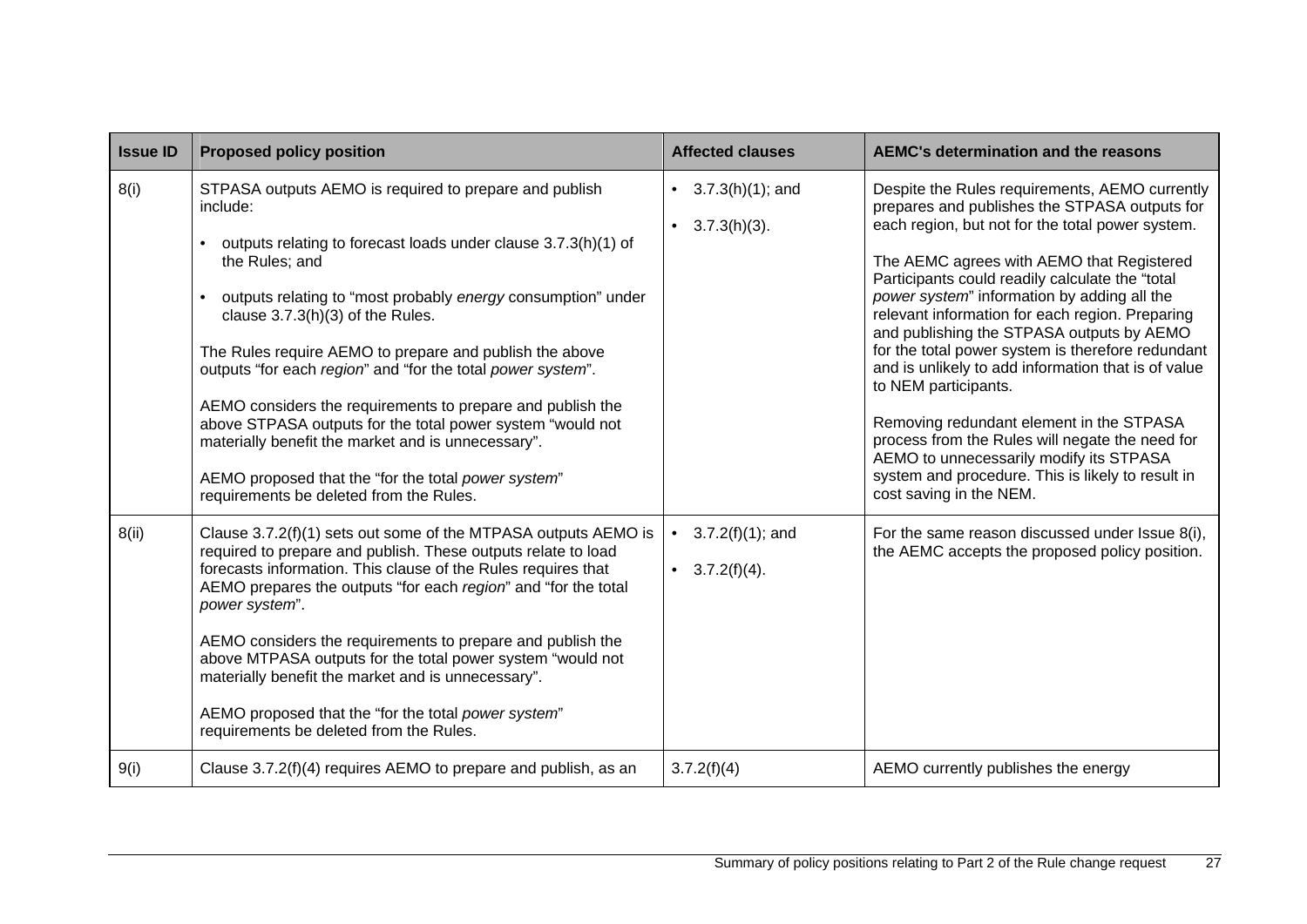| <b>Issue ID</b> | <b>Proposed policy position</b>                                                                                                                                                                                                                                                                                                                                                                                                                     | <b>Affected clauses</b> | <b>AEMC's determination and the reasons</b>                                                                                                                                                                                                                                                                                                                                                                           |
|-----------------|-----------------------------------------------------------------------------------------------------------------------------------------------------------------------------------------------------------------------------------------------------------------------------------------------------------------------------------------------------------------------------------------------------------------------------------------------------|-------------------------|-----------------------------------------------------------------------------------------------------------------------------------------------------------------------------------------------------------------------------------------------------------------------------------------------------------------------------------------------------------------------------------------------------------------------|
|                 | MTPASA output, the "forecasts of the most probable energy<br>consumption for each region". The Rules require this output to be<br>prepared and published in daily resolution.<br>AEMO proposed to change the resolution to weekly.                                                                                                                                                                                                                  |                         | information weekly for the MTPASA process.<br>There is no evidence suggesting that publishing<br>this information daily will bring any benefits to<br>the NEM.<br>Making changes to require this information to<br>be published daily to meet the Rules<br>requirement will incur unnecessary costs.<br>The AEMC therefore determines to maintain the<br>current practice. This is reflected in the Draft<br>Rule.    |
| 9(ii)           | As a result of the determination on Issue 9(i), the timing resolution<br>specified in 3.7.2(f) (that is, daily) no longer holds true for all<br>MTPASA outputs set out in the sub-clauses.<br>AEMO proposed to add the phrase "(or as otherwise defined)"<br>between the words "day" and "covered" in clause 3.7.2(f). This<br>was proposed to clarify that the timing resolution specified in<br>3.7.2(f) does not apply to clause $3.7.2(f)(4)$ . | 3.7.2(f)                | The AEMC agrees with the proposed policy<br>position. However, to further improve Rules<br>clarity, the Draft Rule inserted the phrase<br>"(unless specified otherwise in clauses 3.7.2(f)(1)<br>to $3.7.2(f)(6)$ " in lieu of "(or as otherwise<br>defined)".<br>The AEMC considers the Draft Rule improves<br>Rules clarity.                                                                                        |
| 9(iii)          | Clause 3.7.3(h)(3) of the Rules requires AEMO to prepare and<br>publish, as an STPASA output, the "forecasts of the most<br>probable energy consumption for each region". The Rules require<br>this output to be prepared and published in trading interval<br>resolution.<br>AEMO propose to change the resolution to daily.                                                                                                                       | 3.7.3(h)(3)             | AEMO currently publishes the energy<br>information daily for the STPASA process. There<br>is no evidence suggesting that publishing this<br>information in half-hourly resolution will bring any<br>benefits to the NEM.<br>Making changes to require this information to be<br>published half-hourly to meet the Rules<br>requirement will incur unnecessary costs.<br>The AEMC therefore determines to maintain the |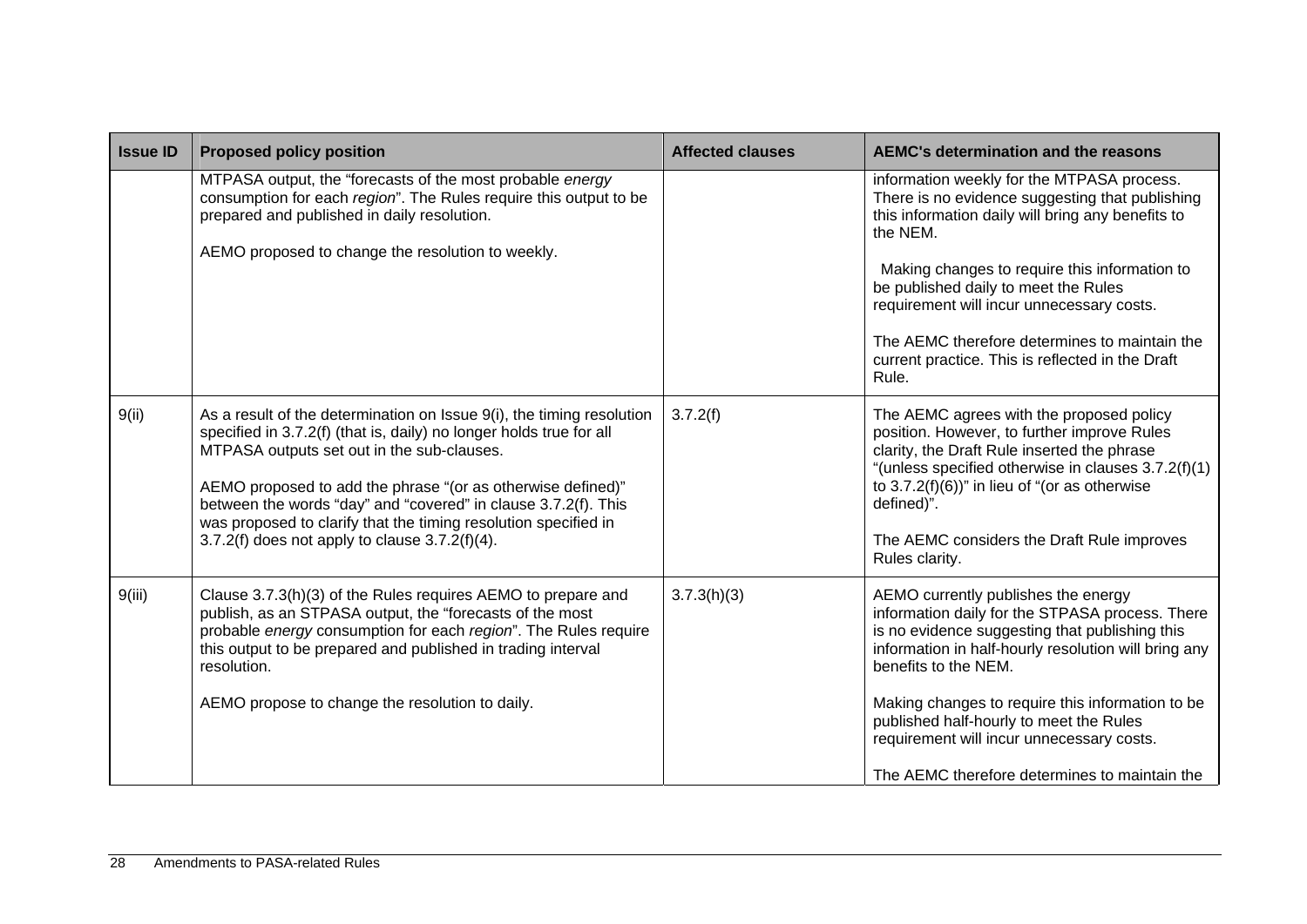| <b>Issue ID</b> | <b>Proposed policy position</b>                                                                                                                                                                                                                                                                                                                                                                                                                                                                                                                                                                                                                                   | <b>Affected clauses</b>                       | AEMC's determination and the reasons                                                                                                                                                                                                                                                                                             |
|-----------------|-------------------------------------------------------------------------------------------------------------------------------------------------------------------------------------------------------------------------------------------------------------------------------------------------------------------------------------------------------------------------------------------------------------------------------------------------------------------------------------------------------------------------------------------------------------------------------------------------------------------------------------------------------------------|-----------------------------------------------|----------------------------------------------------------------------------------------------------------------------------------------------------------------------------------------------------------------------------------------------------------------------------------------------------------------------------------|
|                 |                                                                                                                                                                                                                                                                                                                                                                                                                                                                                                                                                                                                                                                                   |                                               | current practice. This is reflected in the Draft<br>Rule.                                                                                                                                                                                                                                                                        |
| 9(iv)           | As a result of the determination on Issue 9(iii), the timing<br>resolution specified in 3.7.3(h) (that is, half-hourly) no longer holds<br>true for all STPASA outputs set out in the sub-clauses.<br>AEMO proposed to add the phrase "(or as otherwise defined)"<br>between the words "trading interval" and "in" in clause 3.7.2(h).<br>This was proposed to clarify that the timing resolution specified in<br>$3.7.2(h)$ does not apply to clause $3.7.2(h)(3)$ .                                                                                                                                                                                             | 3.7.3(h)                                      | The AEMC agrees with the proposed policy<br>position. However, to further improve Rules<br>clarity, the Draft Rule inserted the phrase<br>"(unless specified otherwise in clauses<br>$3.7.3(h)(1)$ to $3.7.3(h)(5)$ " in lieu of "(or as<br>otherwise defined)".<br>The AEMC considers the Draft Rule improves<br>Rules clarity. |
| 10              | Clause 3.7.3(e)(3) requires Scheduled Generators to submit<br>scheduled generating unit synchronisation and de-synchronisation<br>times for slow start generating units as an input to STPASA. Since<br>the NEM's start, these inputs have been inferred from the unit<br>availability information provided under clauses 3.7.3(e)(1) and<br>$3.7.3(e)(2)$ . Hence, the requirement in clause $3.7.3(e)(3)$ requiring<br>Scheduled Generators to submit scheduled generating unit<br>synchronisation and de-synchronisation times is superfluous for<br>AEMO's operational purposes.<br>AEMO considers that this requirement should be deleted from the<br>Rules. | 3.7.3(e)(3)                                   | The Commission agrees that clause 3.7.3(e)(3)<br>is redundant and should be removed.<br>Removing redundant provisions is a good<br>regulatory practice.                                                                                                                                                                          |
| 11              | AEMO considers the Glossary definition for the term "PASA<br>availability" is not clear.<br>Under this definition, the physical plant capability is considered to<br>be PASA available if it can be made available within 24 hours. It is<br>not clear as to when this 24 hours period applies from.<br>AEMO proposed to clarify that physical plant capability is                                                                                                                                                                                                                                                                                                | Glossary definition of<br>"PASA availability" | The AEMC agrees with the proposed policy<br>position because it is likely to improve Rules<br>clarity.<br>The wording of this definition is amended to<br>provide further clarity (see C17 below).<br>Improved Rules clarity reduces regulatory                                                                                  |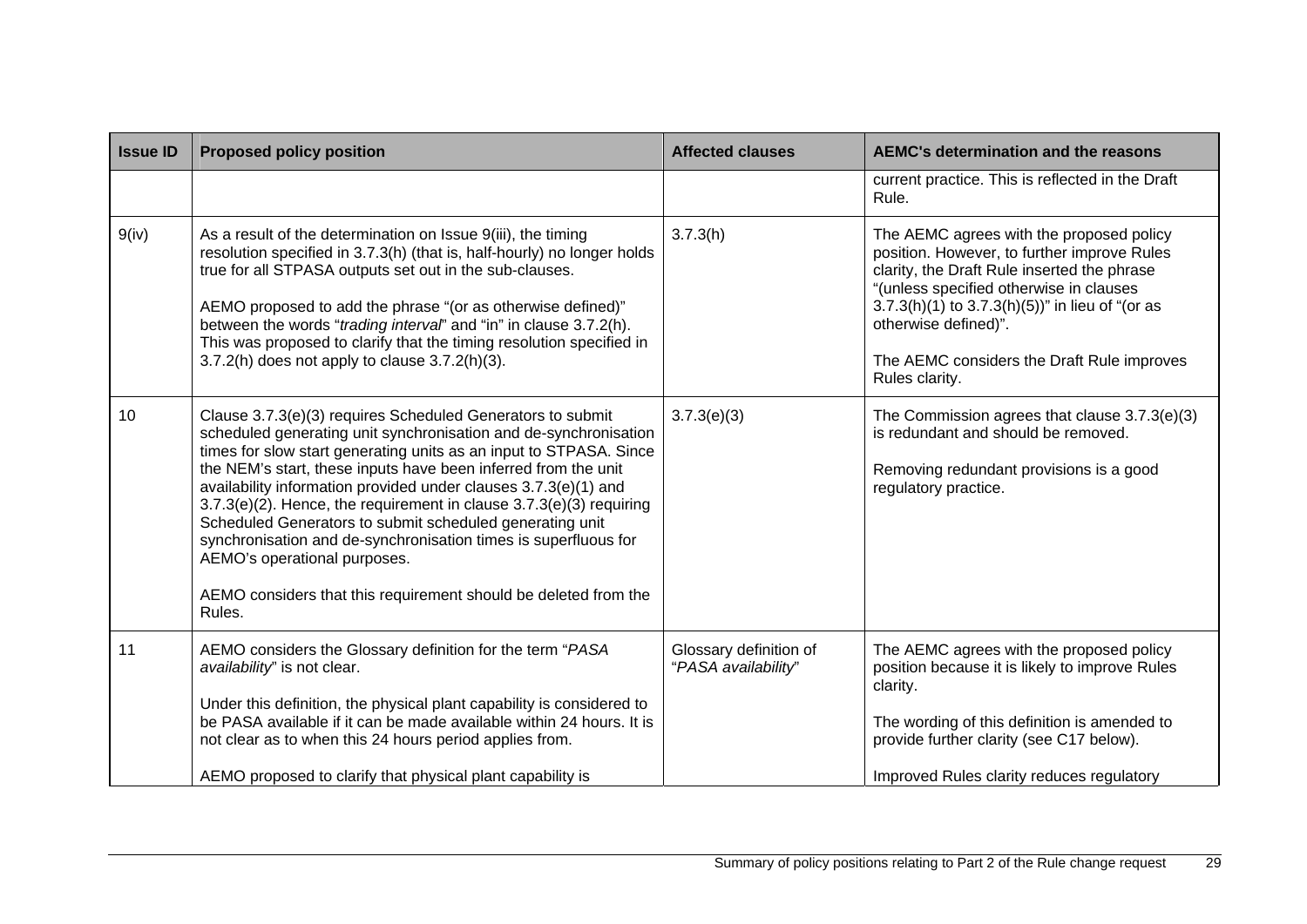| <b>Issue ID</b> | <b>Proposed policy position</b>                                                                                                                                                                                                                                                                                                                                                                                                                                                                                                                                                                           | <b>Affected clauses</b>                                      | <b>AEMC's determination and the reasons</b>                                                                                                                                                                                                                                                                                                                                                                                                                                                                                               |
|-----------------|-----------------------------------------------------------------------------------------------------------------------------------------------------------------------------------------------------------------------------------------------------------------------------------------------------------------------------------------------------------------------------------------------------------------------------------------------------------------------------------------------------------------------------------------------------------------------------------------------------------|--------------------------------------------------------------|-------------------------------------------------------------------------------------------------------------------------------------------------------------------------------------------------------------------------------------------------------------------------------------------------------------------------------------------------------------------------------------------------------------------------------------------------------------------------------------------------------------------------------------------|
|                 | considered to be PASA available if it can be "made available in<br>that period given 24 hours' notice of a requirement that the<br>relevant scheduled generating unit, scheduled load or scheduled<br>network service be made available."                                                                                                                                                                                                                                                                                                                                                                 |                                                              | uncertainty.<br>The AEMC also seeks comments in relation to<br>this definition. This is discussed further in section<br>7.3.                                                                                                                                                                                                                                                                                                                                                                                                              |
| 12              | The Glossary definition for "medium term capacity reserve"<br>incorrectly implies that a medium term capacity reserve (which is<br>an MTPASA output) is only determined and reported over the<br>period between 7 days and 12 weeks. AEMO submitted that this<br>is not the case in practice. In addition, the reporting period for the<br>medium term capacity reserve is inconsistent with the reporting<br>period for MTPASA as set out in clause 3.7.2(a) of the Rules.<br>AEMO proposed to change the Rule to align the reporting period<br>for "medium term capacity reserve" with that for MTPASA. | Glossary definition for<br>"medium term capacity<br>reserve" | The AEMC agrees with the proposed policy<br>position. This is because the reporting periods<br>for "medium term reserve capacity" and<br>MTPASA should be consistent with each other in<br>order to produce meaningful MTPASA output<br>results.<br>This policy position is reflected in the Draft Rule.<br>The Draft Rule improves the quality of the<br>MTPASA process.<br>In order to provide further clarification in this<br>definition, the Draft Rule makes some<br>adjustments to the wording of the proposed Rule<br>(C3 below). |
| 13              | AEMO submitted that the Glossary definition for "medium term<br>capacity reserve" refers to Generators indicating the amount of<br>"surplus" generating capacity. $31$ According to AEMO, Generators<br>are only able to indicate their available generating capacity, rather<br>than any "surplus" generating capacity. The surplus is calculated<br>by AEMO as part of the PASA process, based on information<br>provided by Generators.<br>AEMO therefore considers that "surplus" should be deleted from                                                                                              | Glossary definition for<br>"medium term capacity<br>reserve" | The AEMC agrees that Generators are not in a<br>position to indicate to AEMO their "surplus"<br>capacities as required under this definition in the<br>Rules. This is because Generators would not be<br>informed as to what their forecast loads are.<br>The Draft Rule reflects the proposed policy<br>position. This improves the quality of the<br>MTPASA process.                                                                                                                                                                    |

<sup>31</sup> The "surplus" is calculated by netting off the load forecast from the generation capacity.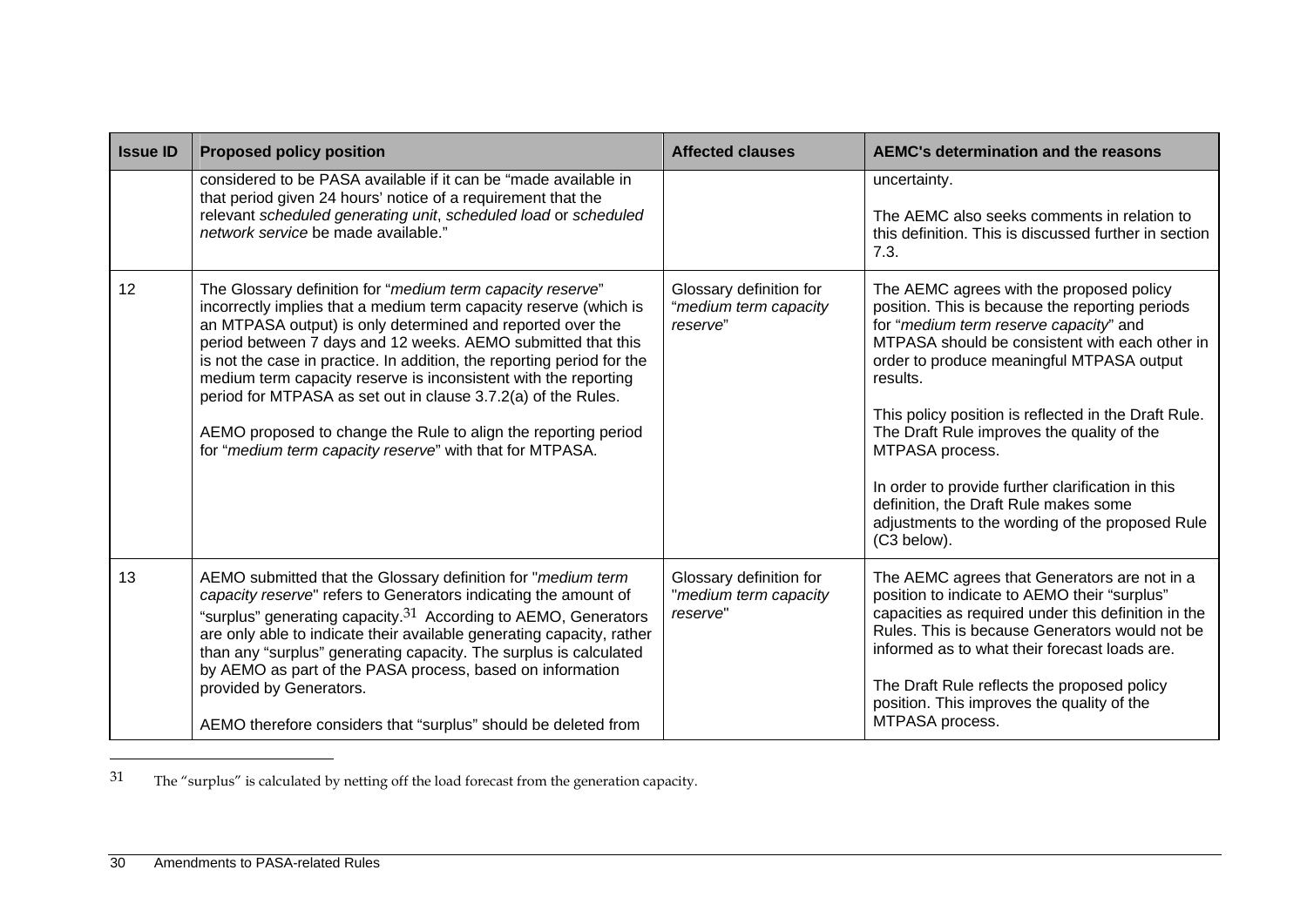| <b>Issue ID</b> | <b>Proposed policy position</b>                                                                                                                                                                                                                                                                                 | <b>Affected clauses</b>                                                                                                           | <b>AEMC's determination and the reasons</b>                                                                                                                                                                                                                                                                                                                                                                                                                                                                                                                                                                                                                                                                        |
|-----------------|-----------------------------------------------------------------------------------------------------------------------------------------------------------------------------------------------------------------------------------------------------------------------------------------------------------------|-----------------------------------------------------------------------------------------------------------------------------------|--------------------------------------------------------------------------------------------------------------------------------------------------------------------------------------------------------------------------------------------------------------------------------------------------------------------------------------------------------------------------------------------------------------------------------------------------------------------------------------------------------------------------------------------------------------------------------------------------------------------------------------------------------------------------------------------------------------------|
|                 | this definition.                                                                                                                                                                                                                                                                                                |                                                                                                                                   | In order to provide further clarification in this<br>definition, the Draft Rule makes some<br>adjustments to the wording of the proposed<br>Rule. (C3 below).                                                                                                                                                                                                                                                                                                                                                                                                                                                                                                                                                      |
| 14              | AEMO considers it is not clear in the Glossary definitions for the<br>terms "medium term capacity reserve" and "short term capacity<br>reserve" that the relevant generating capacity is aggregated for<br>the purposes of the PASA assessment. It should be clarified that<br>these capacities are aggregated. | Glossary definitions for the<br>terms:<br>"medium term capacity<br>$\bullet$<br>reserve"; and<br>"short term capacity<br>reserve" | The AEMC agrees with the proposed policy<br>position as it is likely to improve clarity of the<br>Rules.<br>In order to provide further clarification in these<br>definitions, the Draft Rule makes some<br>adjustments to the wording of the proposed<br>definitions. (C3 and C4 below).                                                                                                                                                                                                                                                                                                                                                                                                                          |
| 15              | AEMO submitted that the Glossary definition for "short term<br>capacity reserve" refers to half hour periods (rather than "trading<br>intervals") during the next seven days (rather than "trading days").<br>AEMO considers that where an equivalent defined term exists it<br>should be used.                 | Glossary definition for the<br>term "short term capacity<br>reserve"                                                              | The Draft Rule amends the Rules by replacing<br>the non-defined term "half-hour" with the defined<br>term "trading interval" with. Use of a defined term<br>improves clarity of the Rules.<br>The Draft Rule also replace the term "day" by<br>"trading day" as proposed. This will allow the<br>period covered by "short term capacity reserve"<br>to more closely match the period covered by<br>STPASA. <sup>32</sup> The period covered by "short term<br>capacity reserve" should align with that of<br>STPASA in order to provide a meaningful<br>STPASA output.<br>In order to provide further clarification in this<br>definition, the Draft Rule makes some<br>adjustments to the wording of the proposed |

32 The period covered by STPASA is expressed in trading day, see clause 3.7.3(b) of the Rules.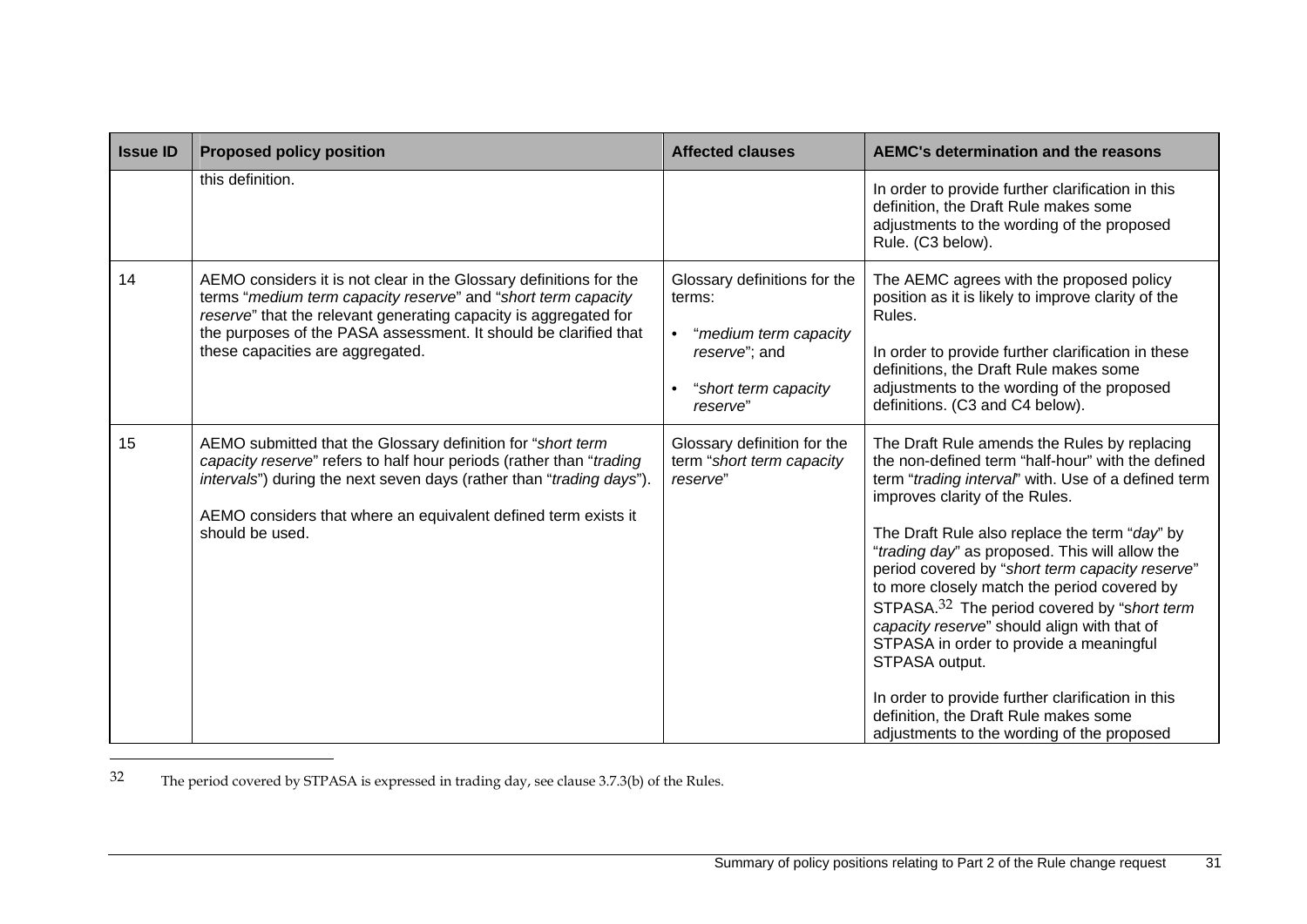| <b>Issue ID</b> | <b>Proposed policy position</b>                                                                                                                                                                                                                                                                                                                                                                                                                                                                                                                                                                                     | <b>Affected clauses</b>                                                                                                                                                                               | <b>AEMC's determination and the reasons</b>                                                                                                                                                                                                                                                                                                                                                                                                |
|-----------------|---------------------------------------------------------------------------------------------------------------------------------------------------------------------------------------------------------------------------------------------------------------------------------------------------------------------------------------------------------------------------------------------------------------------------------------------------------------------------------------------------------------------------------------------------------------------------------------------------------------------|-------------------------------------------------------------------------------------------------------------------------------------------------------------------------------------------------------|--------------------------------------------------------------------------------------------------------------------------------------------------------------------------------------------------------------------------------------------------------------------------------------------------------------------------------------------------------------------------------------------------------------------------------------------|
|                 |                                                                                                                                                                                                                                                                                                                                                                                                                                                                                                                                                                                                                     |                                                                                                                                                                                                       | definition. (C4 below).                                                                                                                                                                                                                                                                                                                                                                                                                    |
| 16              | Clause 3.7 of the Rules specifies that AEMO must forecast most<br>probable "power system load" (as an element of PASA inputs or<br>outputs).<br>The defined term "power system" includes the distribution<br>network <sup>33</sup> . Therefore, AEMO considers referring to "power system<br>load" incorrectly implies that AEMO should forecast loads (as<br>parts of the PASA processes) which include those supplied by<br>generation that is embedded in the distribution system.<br>This does not align with what AEMO does in practice. AEMO<br>proposed to replace the term "power system load" with "load". | • $3.7.2(f)(1);$<br>3.7.2(f)(2);<br>$\bullet$<br>$3.7.2(f)(3)$ ;<br>3.7.2(f)(5)(i);<br>$\bullet$<br>3.7.3(h)(1);<br>3.7.3(h)(2);<br>3.7.3(h)(4)(i);<br>$3.7.3(h)(4B)(i)$ ; and<br>$3.7.3(h)(4C)(i)$ . | The proposed amendments better reflects that<br>demands served by certain generators<br>embedded in the distribution network are<br>excluded for the purpose of PASA analysis.<br>These demands are excluded because it would<br>be impractical to accurately quantify the outputs<br>of these generators as the data associated with<br>these generators are generally not available.<br>The proposed Rule improves clarity of the Rules. |
| 17              | Clause 3.7.3(b) of the Rules describes the resolution of the<br>STPASA as half hourly rather than using the equivalent defined<br>term "trading interval".<br>AEMO considers that where an equivalent defined term exists it<br>should be used. This would also be consistent with clause 3.8.20<br>which describes the pre-dispatch schedule as having a trading<br>interval resolution.                                                                                                                                                                                                                           | 3.7.3(b)                                                                                                                                                                                              | For the same reason discussed in Issue 15, the<br>Commission agrees that defined terms "trading<br>interval' should be used, rather than "half hour".<br>Use of defined term improves Rules clarity.                                                                                                                                                                                                                                       |

<sup>33</sup> Power system is defined in the Rules as the "electricity power system of the *national grid* including associated *generation* and *transmission* and *distribution networks* for the *supply* of electricity, operated as an integrated arrangement."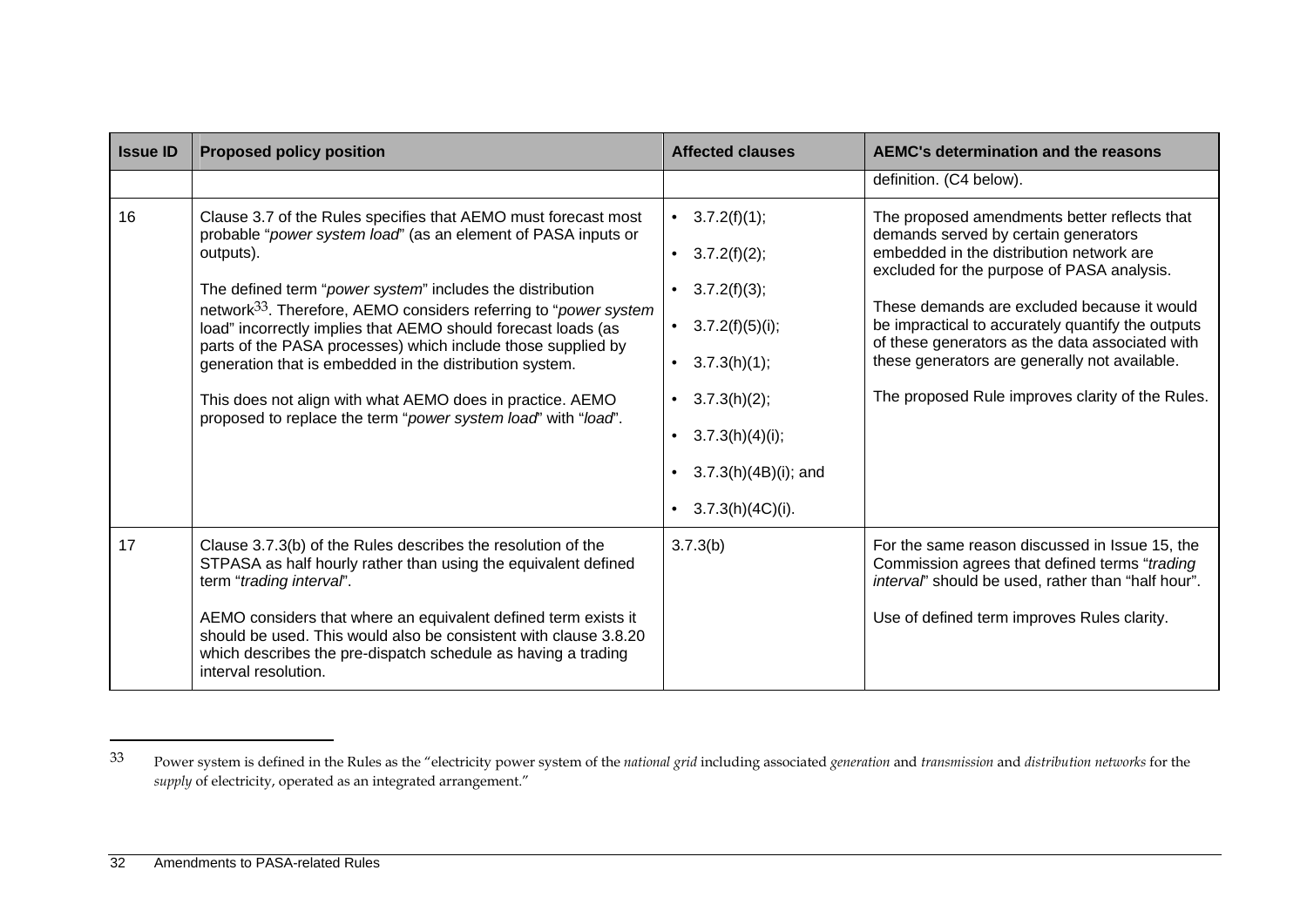| <b>Issue ID</b> | <b>Proposed policy position</b>                                                                                                                                                                                                                                                                                                                                                                                                                                                                                                                                                                                                                                                                                                                                                                                                                                                                                                                                              | <b>Affected clauses</b> | AEMC's determination and the reasons                                                                                                                                                                                                                                                                                                                                                                                                                                             |
|-----------------|------------------------------------------------------------------------------------------------------------------------------------------------------------------------------------------------------------------------------------------------------------------------------------------------------------------------------------------------------------------------------------------------------------------------------------------------------------------------------------------------------------------------------------------------------------------------------------------------------------------------------------------------------------------------------------------------------------------------------------------------------------------------------------------------------------------------------------------------------------------------------------------------------------------------------------------------------------------------------|-------------------------|----------------------------------------------------------------------------------------------------------------------------------------------------------------------------------------------------------------------------------------------------------------------------------------------------------------------------------------------------------------------------------------------------------------------------------------------------------------------------------|
| 18              | Clause 3.7.3(h)(1) of the Rules requires AEMO to prepare and<br>publish, as a STPASA output, "forecasts of the most probable<br>power system load plus required scheduled reserve adjusted to<br>make allowance for scheduled load, for each region and for the<br>total power system".<br>The current Rules imply that generation from semi-scheduled<br>generating units are not used to meet the reserve requirement for<br>the STPASA process. <sup>34</sup><br>AEMO is seeking to amend this clause of the Rules to require it to<br>use reserve including that relates to semi-scheduled generating<br>units in the STPASA process. AEMO is seeking to amend this<br>clause of the Rules because generation of semi-scheduled<br>generating units represents "a significant and growing portion of<br>the total NEM generation". This was proposed to be achieved by<br>replacing the term "scheduled reserve" with "reserve" in clause<br>$3.7.3(h)(1)$ of the Rules. | 3.7.3(h)(1)             | Given that generation of semi-scheduled<br>generating units represents "a significant and<br>growing portion of the total NEM generation",<br>including the reserves from semi-scheduled<br>generating units in the STPASA outputs is likely<br>to more accurately represent the supply-demand<br>outlook of the NEM. This will improve the quality<br>of the PASA output.<br>This is reflected in the Draft Rule. The Draft Rule<br>improves the quality of the STPASA process. |
| 19              | Clause 3.7.3(d)(1) of the Rules refers to forecast load (as a<br>STPASA input) being adjusted in accordance with "dispatch<br>offers" for scheduled loads. This is an error because scheduled<br>load does not submit "dispatch offers", but "dispatch bids".<br>To rectify this error, AEMO proposed to replace the term "dispatch<br>offers" with "dispatch bids" in clause 3.7.3(d)(1) of the Rules.                                                                                                                                                                                                                                                                                                                                                                                                                                                                                                                                                                      | 3.7.3(d)(1)             | The AEMC agrees that a scheduled load does<br>not submit "dispatch offers", but "dispatch bids",<br>to AEMO. Usage of "dispatch offers" in this<br>clause is likely to be an error. $35$<br>The error would have caused ambiguity in the<br>Rules. Removal of this error is likely to improve<br>clarity of the Rules hence promote regulatory                                                                                                                                   |

<sup>34 &</sup>quot;*Schedule reserve*" is defined in the Rules as "[t]he amount of surplus or unused capacity: (a) of *scheduled generating units*; (b) of *scheduled network services*; or (c) arising out of the ability to reduce *scheduled loads*", and does not include the amount of surplus or unused capacity of semi-scheduled generating units.

<sup>&</sup>lt;sup>35</sup> The Rules define "dispatch offers" as a "generation dispatch offer or a network dispatch offer". The Rules also define "dispatch bids" as "[a] notice submitted by a Market Participant to *AEMO* relating to the *dispatch* of a *scheduled load* in accordance with clause 3.8.7".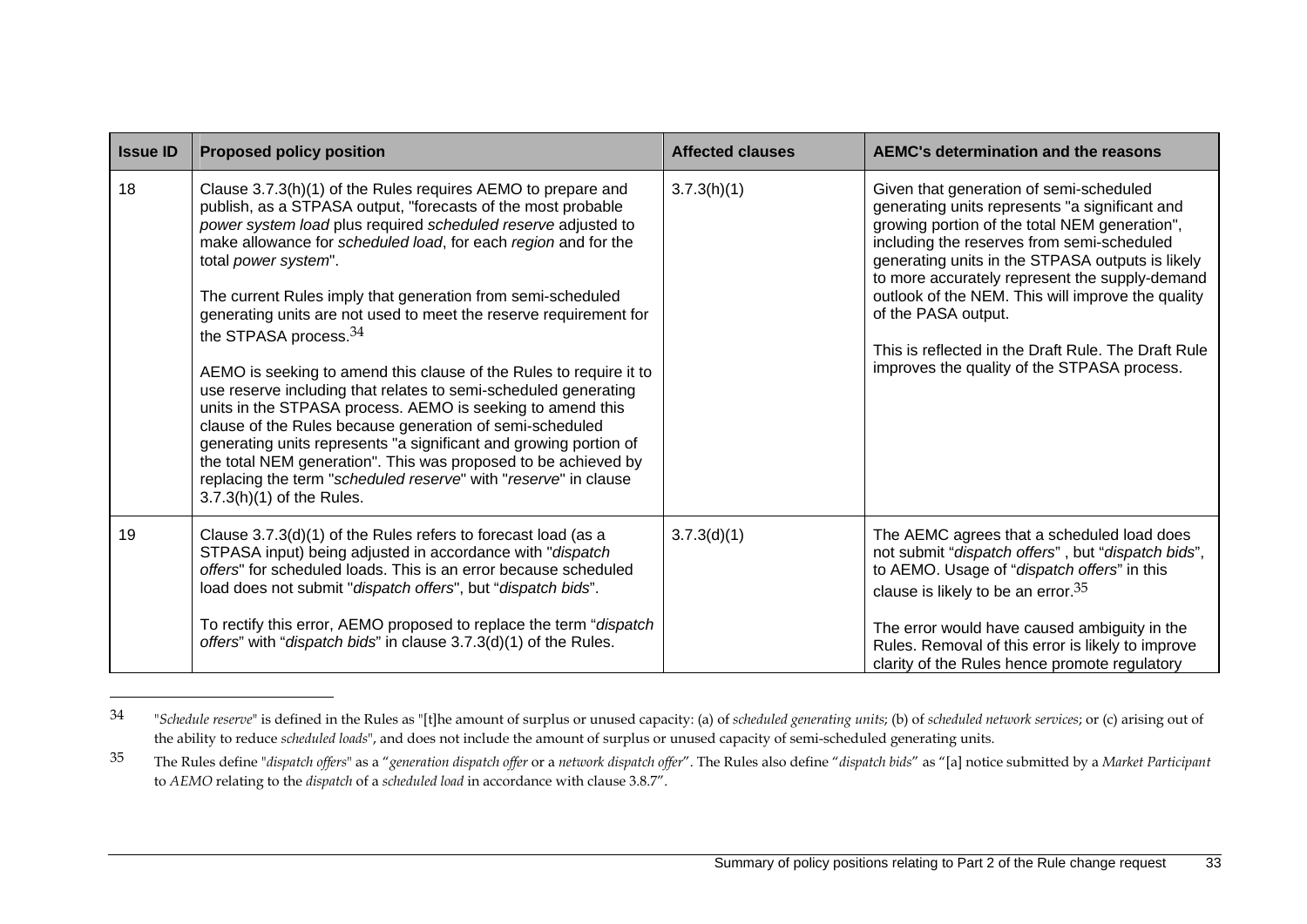| <b>Issue ID</b> | <b>Proposed policy position</b>                                                                                                                                                                                                                                                                                             | <b>Affected clauses</b>                                                                                 | <b>AEMC's determination and the reasons</b>                                                                                                                                                                                                                                                                                                                                                |
|-----------------|-----------------------------------------------------------------------------------------------------------------------------------------------------------------------------------------------------------------------------------------------------------------------------------------------------------------------------|---------------------------------------------------------------------------------------------------------|--------------------------------------------------------------------------------------------------------------------------------------------------------------------------------------------------------------------------------------------------------------------------------------------------------------------------------------------------------------------------------------------|
|                 |                                                                                                                                                                                                                                                                                                                             |                                                                                                         | certainty.                                                                                                                                                                                                                                                                                                                                                                                 |
| 20              | Clause 4.9.1(a)(3) refers to the defined term "peak load" without<br>italicising these words. "Peak load" is a defined term, and not<br>italicising it may lead to imprecise interpretations of the clauses<br>that contain it.<br>AEMO proposed to italicise the term "peak load" in clause<br>$4.9.1(a)(3)$ of the Rules. | 4.9.1(a)(3)                                                                                             | The AEMC agrees that non-italicisation of the<br>term is an oversight, and the meaning of this<br>term should be that as defined in the Glossary of<br>the Rules.<br>The AEMC considers rectifying this oversight will<br>improve clarity of the Rules.                                                                                                                                    |
| 21              | Clause 3.7.2(c)(2) refers to the defined term "reserve" without<br>italicising it. "Reserve" is a defined term, and not italicising it may<br>lead to imprecise interpretations of the clauses that contain it.<br>AEMO proposed to italicise the term "reserve" in clause<br>$3.7.2(c)(2)$ of the Rules.                   | 3.7.2(c)(2)                                                                                             | The AEMC agrees that non-italicisation of the<br>term is an oversight, and the meaning of this<br>term should be that as defined in the Glossary of<br>the Rules.<br>The AEMC considers rectifying this oversight will<br>improve clarity of the Rules.                                                                                                                                    |
| 22              | The Glossary definitions for "medium-term PASA" and "short-term<br>PASA" duplicate the definitions given in clauses 3.7.2 and 3.7.3,<br>respectively.<br>AEMO considers that this duplication is unnecessary and should<br>be removed.                                                                                      | Glossary definitions for:<br>"medium-term PASA";<br>$\bullet$<br>and<br>"short-term PASA".<br>$\bullet$ | The Commission agrees that the definitions in<br>the Glossary duplicate the definitions given in<br>clauses 3.7.2 and 3.7.3.<br>Eliminating duplications ensures that the terms<br>are correctly defined. Correctly defined terms<br>promote clarity in the Rules.<br>The AEMC also adjusted the wording of the<br>proposed definitions to improve their clarity (see<br>C8 and C9 below). |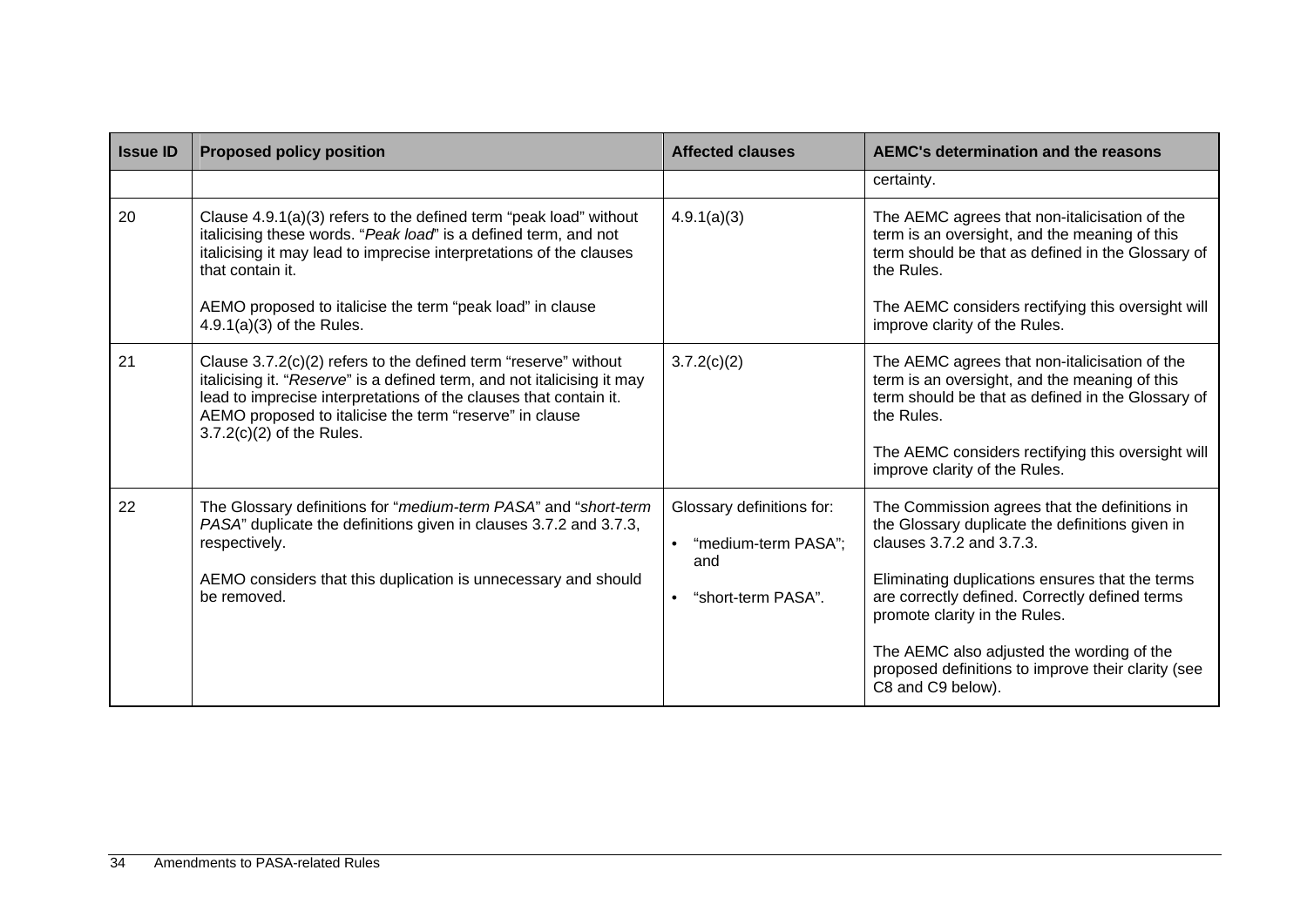#### **C.2 Additional proposed Rules amendments (not discussed in sections 4.5 to 4.8 of the Rule change request document)**

The Commission notes that AEMO has proposed some amendments in the Rules without the accompanying discussions (in sections 4.5 to 4.8 of the Rule Change Request document). These proposed amendments are illustrated in Attachment C of the Rule Change Request document.

These proposed amendments, and the Commission's determinations for these amendments, are set out in the following table.

| <b>Amendment</b><br>ID | <b>Proposed policy position</b>                                                                                   | AEMC's determination and the reasons                                                                                                                                                                                                                                                                                                           |
|------------------------|-------------------------------------------------------------------------------------------------------------------|------------------------------------------------------------------------------------------------------------------------------------------------------------------------------------------------------------------------------------------------------------------------------------------------------------------------------------------------|
| <b>B1</b>              | Inserting the phrase "for each region" in clause 3.7.3(d)(1)                                                      | This proposed amendment clarifies that STPASA input "forecast load" is<br>to be prepared for each of the NEM region. The AEMC agrees that<br>forecast load for each region is a necessary input for STPASA.<br>The proposed Rule improves clarity of the Rules.                                                                                |
| <b>B2</b>              | Replacing the term "profile" by "load" in clause<br>3.7.3(d)(1)(i).                                               | The AEMC considers the term "load" is a more accurate description of this<br>STPASA input, compared to the term " <i>profile</i> " <sup>36</sup> . In addition, use of the<br>term "load" is consistent with other provisions of the Rules relating to<br>PASA.<br>This is reflected in the Draft Rule. The Draft Rule improves Rules clarity. |
| B <sub>3</sub>         | Replacing the term "anticipated network constraints" by<br>"forecast network constraints" in clause 3.7.3(d)(3).  | The AEMC considers the term "forecast <i>network constraints</i> " is a more<br>technically precise term to describe this STPASA input, compared to the<br>term "anticipated network constraints". Use of a more technically precise<br>term is likely to improve Rules clarity.                                                               |
| B <sub>4</sub>         | Replacing the term "load demand" by "peak load" in the<br>Glossary definition for "medium term capacity reserve". | The AEMC considers use of the defined term "peak load" provides a more<br>precise description of this definition, compared to using the non-defined                                                                                                                                                                                            |

<sup>&</sup>lt;sup>36</sup> The Glossary definition of "*profile*" relates to "energy data or costs". Usage of the word "*profile*" can incorrectly imply that there is a cost component in the STPASA process.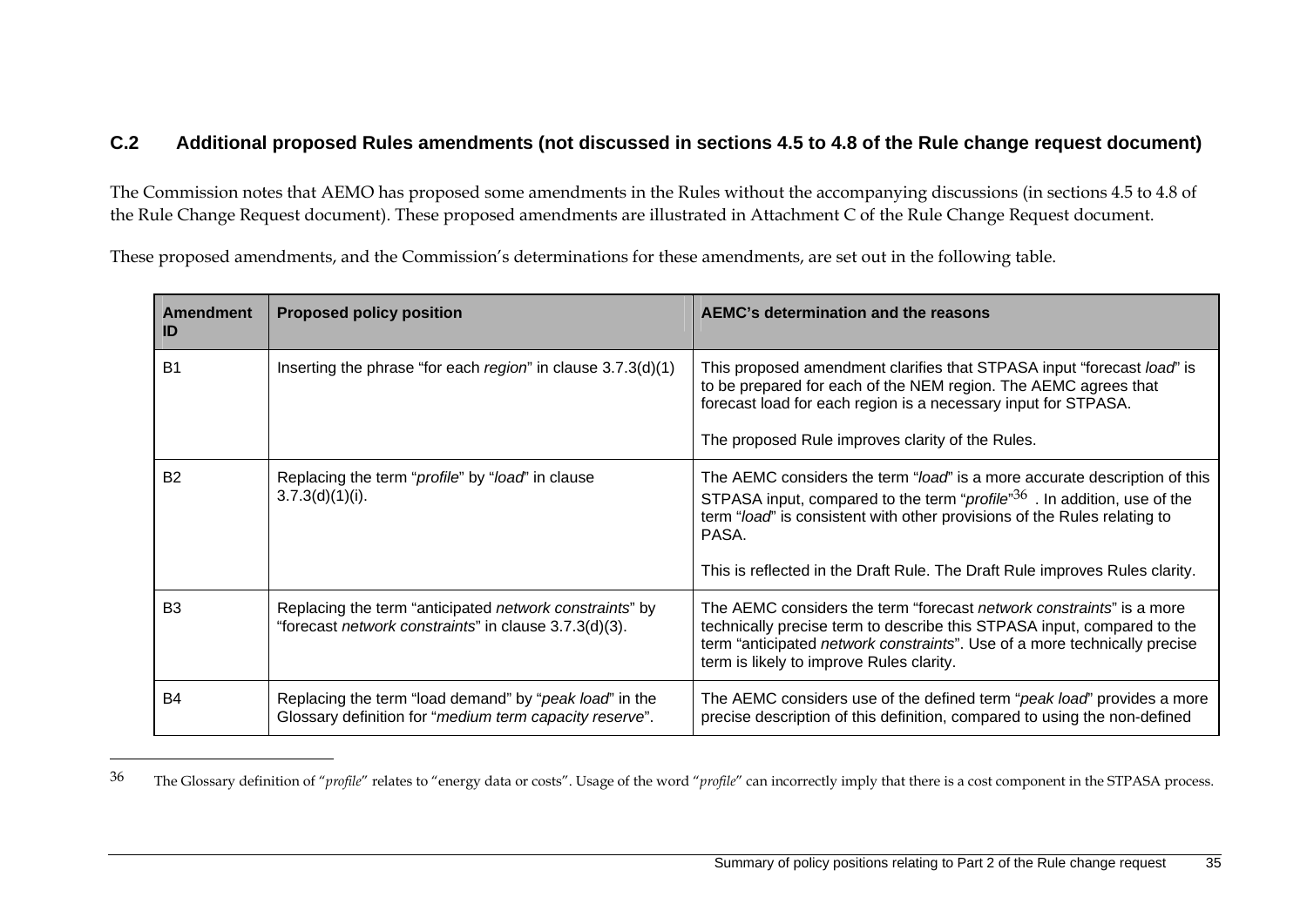| <b>Amendment</b><br>ID | <b>Proposed policy position</b>                                                                                       | AEMC's determination and the reasons                                                                                                                              |
|------------------------|-----------------------------------------------------------------------------------------------------------------------|-------------------------------------------------------------------------------------------------------------------------------------------------------------------|
|                        |                                                                                                                       | term "load demand".                                                                                                                                               |
|                        |                                                                                                                       | This is reflected in the Draft Rule. The Draft Rule improves Rules clarity.                                                                                       |
| <b>B5</b>              | Deletion of the phrase "surplus or unused" in the Glossary<br>definition for "short term capacity reserve".           | For the same reason applying to Issue 13, the Draft Rule deletes the<br>phrase "surplus or unused" as proposed.                                                   |
| <b>B6</b>              | Replace the term "current forecast demand" by "forecast<br>load" in the definition for "short term capacity reserve". | The AEMC considers the word "current" is redundant and therefore<br>determines to delete it from the Rules as proposed.                                           |
|                        |                                                                                                                       | The AEMC also considers the use of the term "load" provides a more<br>precise description of this definition, compared to using the non-defined<br>term "demand". |
|                        |                                                                                                                       | In addition, use of the term "load" is consistent with other provisions of the<br>Rules relating to PASA.                                                         |
|                        |                                                                                                                       | This is reflected in the Draft Rule. The Draft Rule improves Rules clarity.                                                                                       |
| <b>B7</b>              | Editorial amendments.                                                                                                 | The AEMC made some editorial changes to the Rules as proposed by<br>AEMO.                                                                                         |
|                        |                                                                                                                       | Making the editorial changes improves clarity of the Rules.                                                                                                       |

## **C.3 Consequential Rule change**

The Commission has also made some consequential changes to the Rules. These changes are summarised below.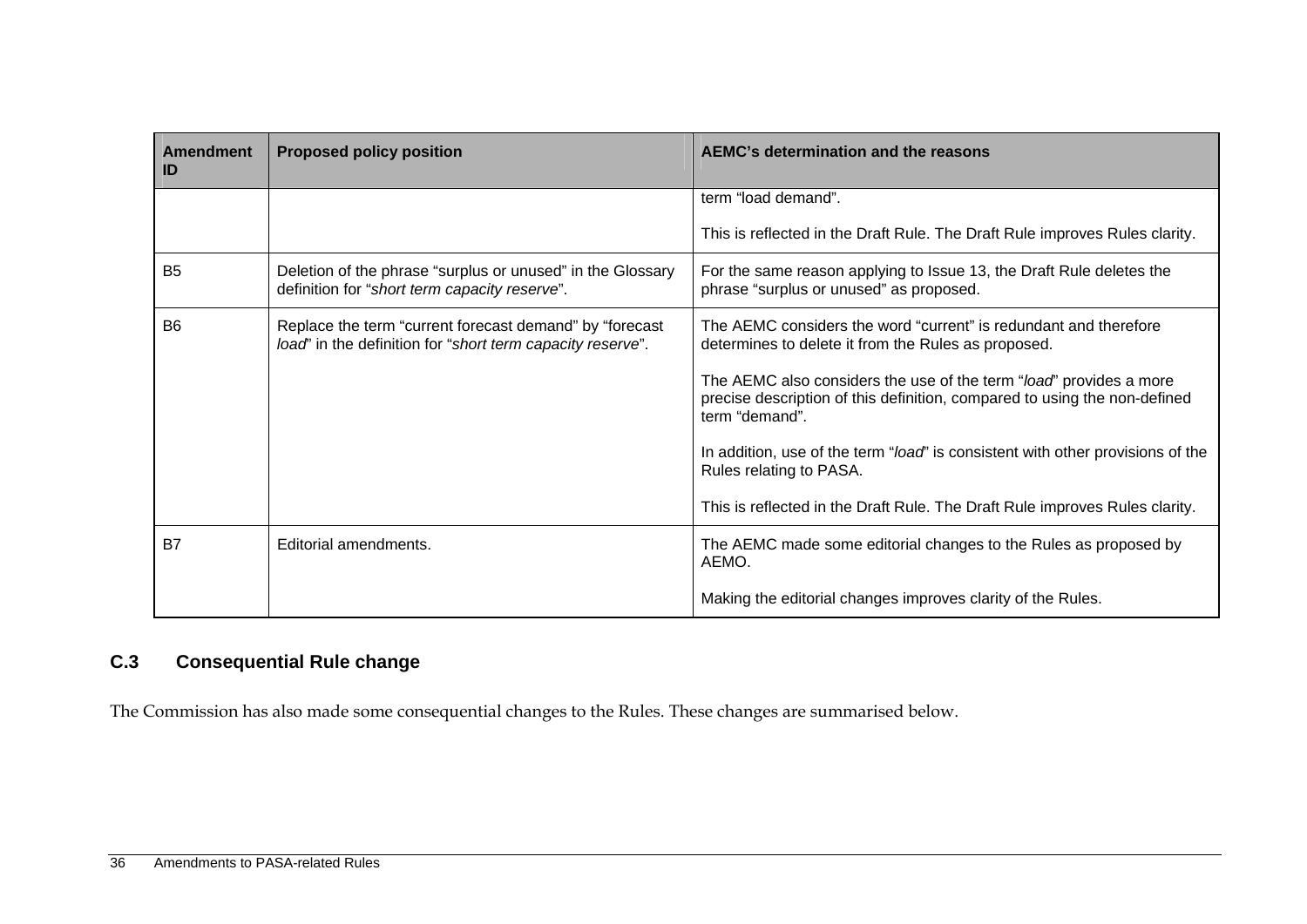| Amendment<br>ID | <b>Issues</b>                                                                                                                                                                      | <b>Affected</b><br>clauses                                          | AEMC's consequential amendments and the<br>reasons                                                                                                                                                               |
|-----------------|------------------------------------------------------------------------------------------------------------------------------------------------------------------------------------|---------------------------------------------------------------------|------------------------------------------------------------------------------------------------------------------------------------------------------------------------------------------------------------------|
| C <sub>1</sub>  | Clause 3.7.2(f) requires AEMO to prepare and publish MTPASA<br>outputs. These outputs are set out in clauses 3.7.2(f)(1) to<br>$3.7.2(f)(6)$ .                                     | 3.7.2(f)(5)                                                         | The AEMC redrafted the wording of clause 3.7.2(f)(5)<br>in order to improve clarity of the Rules.                                                                                                                |
|                 | The MTPASA output set out in clause $3.7.2(f)(5)$ is ambiguous<br>and inconsistent with the MTPASA process in practice.                                                            |                                                                     |                                                                                                                                                                                                                  |
| C <sub>2</sub>  | Clause 3.7.3(f) requires AEMO to prepare and publish STPASA<br>outputs. These outputs are set out in clauses 3.7.3(h)(1) to<br>$3.7.3(h)(5)$ .                                     | 3.7.3(h)(4)                                                         | The AEMC redrafted the wording of clause 3.7.3(h)(4)<br>in order to improve clarity of the Rules to reflect the<br>STPASA process in practice.                                                                   |
|                 | The STPASA output set out in clause 3.7.3(h)(4) is ambiguous<br>and inconsistent with the STPASA process in practice.                                                              |                                                                     |                                                                                                                                                                                                                  |
| C <sub>3</sub>  | The AEMC considers the proposed Glossary definition for<br>"medium term capacity reserve" is ambiguous.                                                                            | Glossary<br>definition for<br>"medium term<br>capacity<br>reserve". | The AEMC redrafted the definition in order to improve<br>clarity of the Rules.<br>This Glossary definition in the Draft Rule incorporates<br>the policy positions discussed under Issues 12, 13<br>and 14 above. |
| C <sub>4</sub>  | The AEMC considers the proposed Glossary definition for "short<br>term capacity reserve" is ambiguous.                                                                             | Glossary<br>definition for<br>"short term<br>capacity<br>reserve".  | The AEMC redrafted the definition in order to improve<br>clarity of the Rules.<br>This Glossary definition in the Draft Rule incorporates<br>the policy positions discussed under Issues 14 and<br>15 above.     |
| C <sub>5</sub>  | The term "energy consumption" in clause $3.7.2(f)(4)$ of the<br>proposed Rule incorrectly implies that it refers to energy net of<br>network losses and generator auxiliary loads. | 3.7.2(f)(4)                                                         | The AEMC deleted the term "consumption" from<br>clause 3.7.2(f)(4). This improves clarity of the Rules<br>to reflect the MTPASA process in practice.                                                             |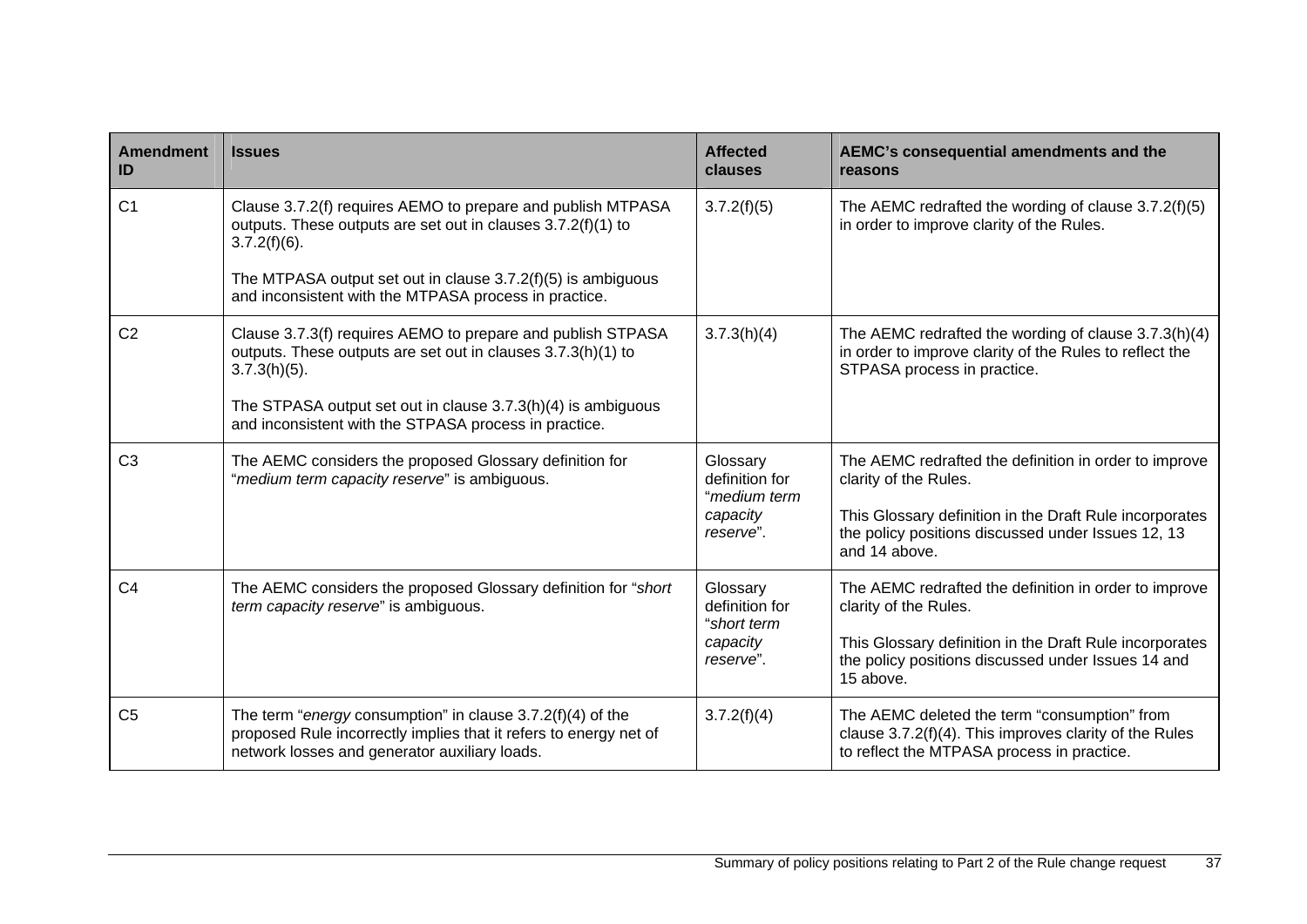| <b>Amendment</b><br>ID | <b>Issues</b>                                                                                                                                                                                    | <b>Affected</b><br>clauses                | AEMC's consequential amendments and the<br>reasons                                                                                                                    |
|------------------------|--------------------------------------------------------------------------------------------------------------------------------------------------------------------------------------------------|-------------------------------------------|-----------------------------------------------------------------------------------------------------------------------------------------------------------------------|
| C <sub>6</sub>         | Clause 3.7.2(c)(1)(i) requires AEMO to prepare "daily energy" as<br>an MTPASA output. This is inconsistent with the proposed Rule<br>amendment under Issue 9(i) above.                           | 3.7.2(c)(1)(i)                            | The AEMC deleted the reference to "daily energy" in<br>clause $3.7.2(c)(1)(i)$ . This improves clarity of the<br>Rules to reflect the MTPASA process in practice.     |
|                        |                                                                                                                                                                                                  |                                           | This also improve consistency with the Rules.                                                                                                                         |
| C <sub>7</sub>         | Clauses 3.7.3(h)(4B)(i) and 3.7.3(h)(4C)(i) of the proposed Rule<br>contain the phrase "peak load referred to in clause 3.7.3(h)(1)".<br>However, there is no reference to "peak load" in clause | 3.7.3(h)(4B)(i)<br>and<br>3.7.3(h)(4C)(i) | The AEMC consider these to be typographical errors<br>in the proposed Rule.                                                                                           |
|                        | $3.7.3(h)(1)$ .                                                                                                                                                                                  |                                           | The AEMC deleted the term "peak" from these<br>clauses of the proposed Rule. This improves clarity of<br>the Rules.                                                   |
| C <sub>8</sub>         | The Glossary definition of "medium term PASA" is ambiguous.                                                                                                                                      | Glossary<br>definition of<br>"medium term | The AEMC redrafted the definition in order to improve<br>clarity of the Rules.                                                                                        |
|                        |                                                                                                                                                                                                  | PASA"                                     | This definition incorporates the policy decision<br>discussed under Issue 22.                                                                                         |
| C <sub>9</sub>         | The Glossary definition of "short term PASA" is ambiguous.                                                                                                                                       | Glossary<br>definition of<br>"short term  | The AEMC redrafted the definition in order to improve<br>clarity of the Rules.                                                                                        |
|                        |                                                                                                                                                                                                  | PASA"                                     | This definition incorporates the policy decision<br>discussed under Issue 22.                                                                                         |
| C10                    | The forecast loads referred to in clause $3.7.2(f)(1)$ do not include<br>the allowances made under clause $3.7.2(f)(2)^{37}$ . This is not made<br>clear in the proposed Rule.                   | 3.7.2(f)(1)                               | The AEMC amended this clause to improve Rules<br>clarity. If this amendment is not made, an<br>interpretation of clause $3.7.2(f)(3)$ may lead to<br>double-counting. |

<sup>37</sup> This relates to the allowances made for those forecast loads served by generation from non-scheduled generating units.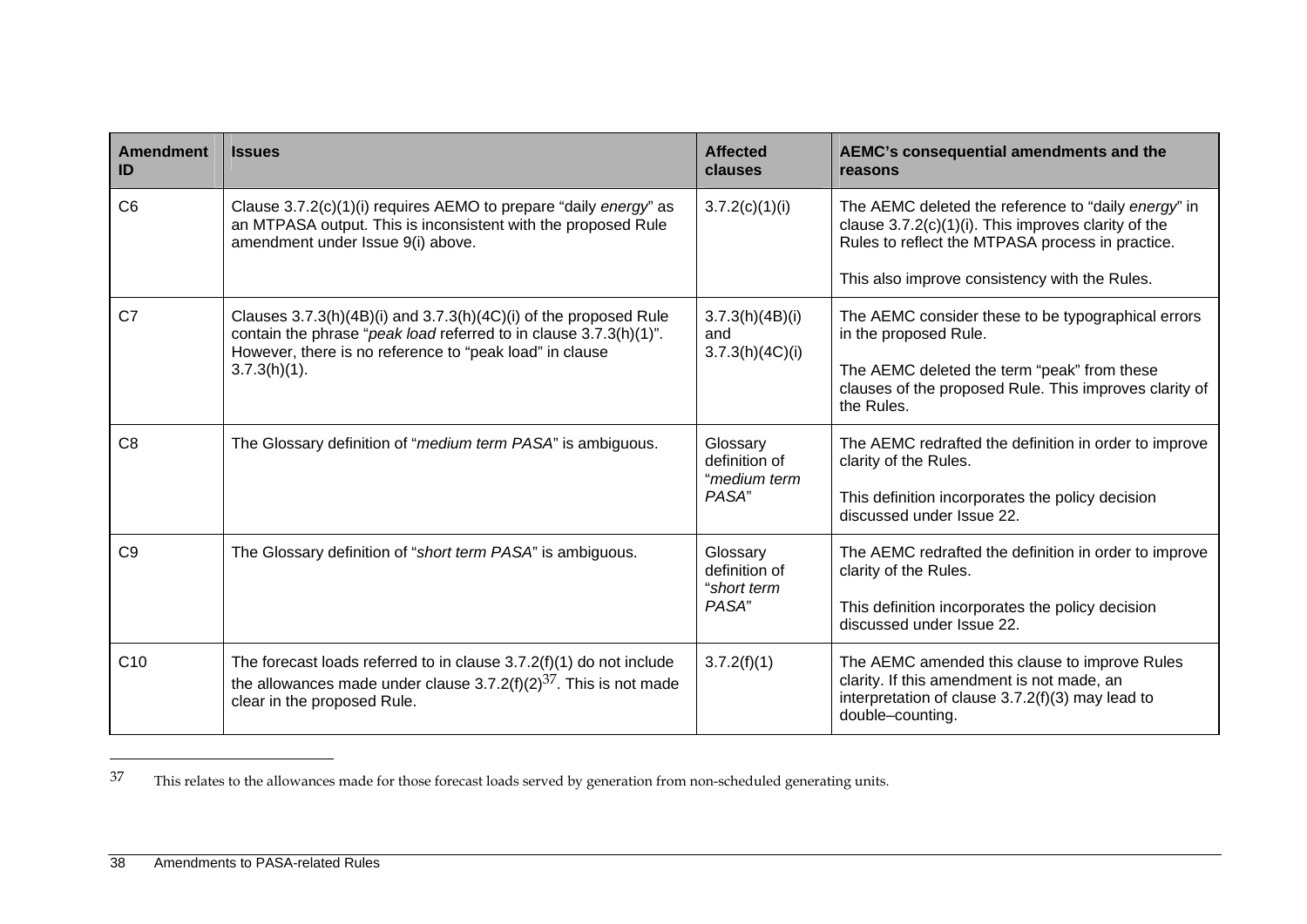| Amendment<br>ID | <b>Issues</b>                                                                                                                                                                                                                                                                                                         | <b>Affected</b><br><b>clauses</b>                          | AEMC's consequential amendments and the<br>reasons                                                                                                                 |
|-----------------|-----------------------------------------------------------------------------------------------------------------------------------------------------------------------------------------------------------------------------------------------------------------------------------------------------------------------|------------------------------------------------------------|--------------------------------------------------------------------------------------------------------------------------------------------------------------------|
| C <sub>11</sub> | As a result of C2 above, the Draft Rule added clauses<br>3.7.3(h)(4AA) and 3.7.3(h)(4AB) to the Rules.<br>Consequently, references to these new clauses should be added<br>to clauses 3.7.3(h)(4C)(ii) and 3.7.3(h)(4B)(ii).                                                                                          | 3.7.3(h)(4B)(ii)<br>and<br>3.7.3(h)(4C)(ii)                | The AEMC amended these clauses to improve Rules<br>clarity.                                                                                                        |
| C <sub>12</sub> | The term "energy consumption" in clause 3.7.3(h)(3) of the<br>proposed Rule incorrectly implies that it refers to energy net of<br>network losses and generator auxiliary loads.                                                                                                                                      | 3.7.3(h)(3)                                                | The AEMC deleted the term "consumption" from<br>clause $3.7.2(f)(4)$ . This improves clarity of the Rules<br>to reflect the MTPASA process in practice.            |
| C <sub>13</sub> | The STPASA outputs referred to in clauses<br>3.7.3(h)(1) <sup>38</sup> ,(2) <sup>39</sup> ,(3) <sup>40</sup> ,(4) <sup>41</sup> , (4AA) <sup>42</sup> , (4AB) <sup>43</sup> and (4A) <sup>44</sup><br>do not include the allowances referred to in $3.7.3(4B)^{45}$ . This is<br>not made clear in the proposed Rule. | 3.7.3(h)(1), (2), (3)<br>), (4), (4AA),<br>(4AB) and (4A). | The AEMC amended these clauses to improve Rule<br>clarity.<br>If this amendment is not made, interpretation of<br>clause 3.7.2(h)(4C) may lead to double-counting. |
| C14             | The term "region" in clause 3.7.3(h)(4A) is not italicised.                                                                                                                                                                                                                                                           | 3.7.3(h)(4A)                                               | The AEMC considers that non-italicisation of the term<br>is an oversight, and the meaning of this term should                                                      |

<sup>38</sup> This relates to "forecasts of the most probable *load* plus *reserve* requirement".

<sup>39</sup> This relates to "forecasts of *load* for each *region* with 10% and 90% probability of exceedance".

<sup>40</sup> This relates to forecast of energy for each region and trading day.

<sup>41</sup> This relates to "aggregate *generating unit* availability for each *region*". This clause in the propose Rule was consequentially amended in the Draft Rule (under C2 above).

<sup>42</sup> This relates to "aggregate capacity for each *region* that can be *generated* continuously". This clause was consequentially added to the Draft Rule (under C2 above).

<sup>43</sup> This relates to "aggregate capacity for each *region* that cannot be *generated* continuously at the full offered availability of the *scheduled generating units* due to specified daily *energy constraints*". This clause was consequentially added to the Draft Rule (under C2 above).

<sup>44</sup> This relates to "aggregate *generating unit PASA availability* for each *region*".

<sup>&</sup>lt;sup>45</sup> This relates to "the aggregated MW allowance (if any) made by AEMO for generation from *non-scheduled generating systems*". The allowances are made for elements of the STPASA outputs set out in clauses 3.7.3(h)(1),(2),(3),(4), (4AA), (4AB) and (4A).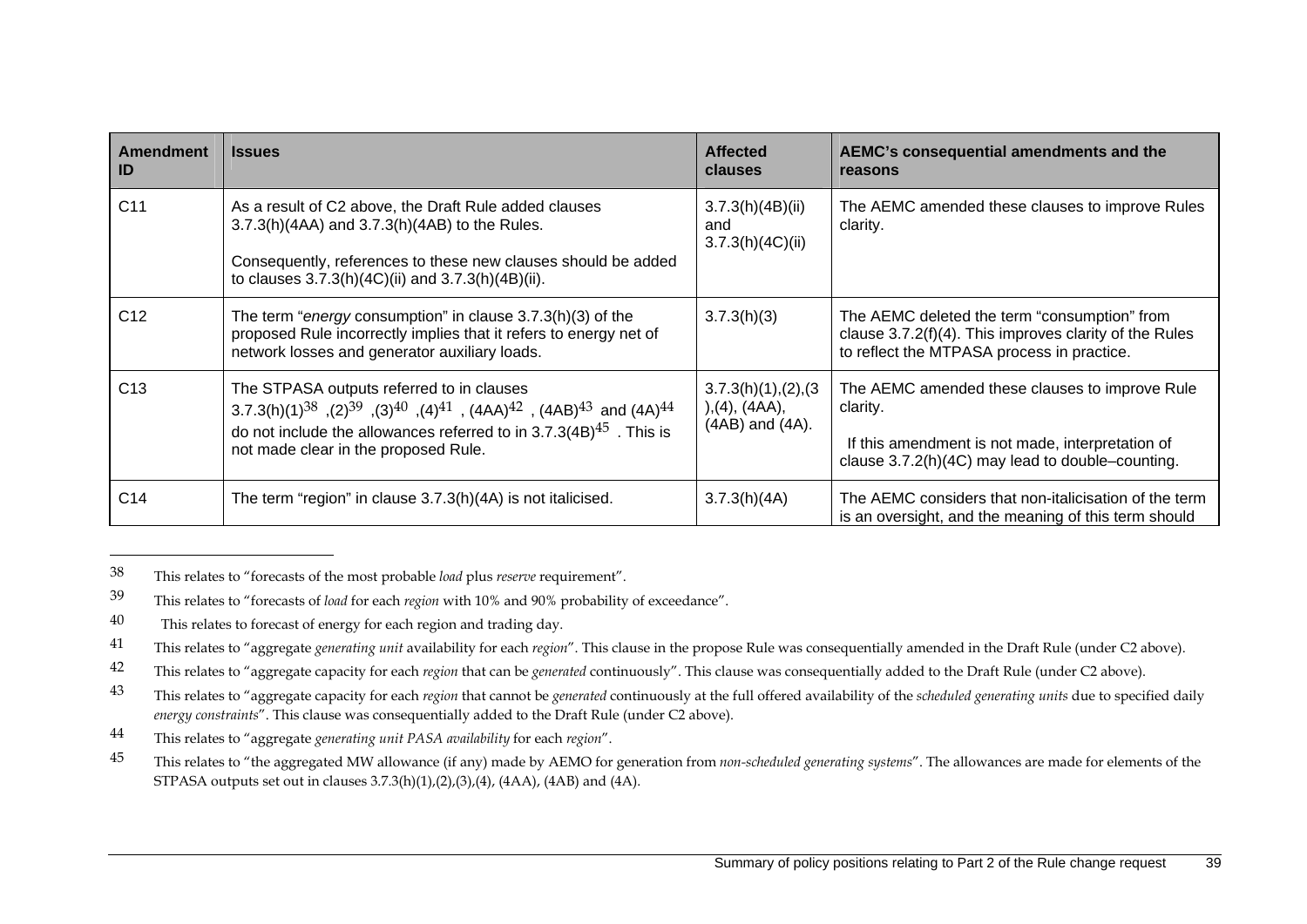| <b>Amendment</b><br>ID | <b>Issues</b>                                                                                                                                                 | <b>Affected</b><br>clauses                                                                                      | AEMC's consequential amendments and the<br>reasons                                                                                                                                                                                                                                                                                                                                                           |
|------------------------|---------------------------------------------------------------------------------------------------------------------------------------------------------------|-----------------------------------------------------------------------------------------------------------------|--------------------------------------------------------------------------------------------------------------------------------------------------------------------------------------------------------------------------------------------------------------------------------------------------------------------------------------------------------------------------------------------------------------|
|                        |                                                                                                                                                               |                                                                                                                 | be that as defined in the Glossary of the Rules.<br>The AEMC considers rectifying this oversight will<br>improve clarity of the Rules.                                                                                                                                                                                                                                                                       |
| C <sub>15</sub>        | For same reason discussed under Issue 5 above, the term<br>"forecast load" in clause 3.7.3(d)(1) should also be replaced with<br>"forecast load information". | 3.7.3(d)(1)                                                                                                     | The AEMC made the consequential change to<br>improve Rules clarity.                                                                                                                                                                                                                                                                                                                                          |
| C16                    | Clause 3.7.3(h)(1) can clarify that the "reserve requirement"<br>should be determined in accordance with clause 3.7.3(d)(2).                                  | 3.7.3(h)(1)                                                                                                     | This Draft Rule consequentially amends clause<br>3.7.3(h)(1) to clarify that the reserve requirement<br>should be determined in accordance with clause<br>$3.7.3(d)(2)$ . This clause requires the reserve<br>requirements to be prepared in accordance with the<br>short term capacity reserve standards.<br>This improves Rules clarity.                                                                   |
| C <sub>17</sub>        | The AEMC considers the proposed Glossary definition for "PASA<br>availability" is ambiguous.                                                                  | Glossary<br>definition for<br>"PASA<br>availability".<br><b>Clauses</b><br>$3.7.2(d)(1)$ and<br>$3.7.3(e)(1)$ . | This Glossary definition in the Draft Rule incorporates<br>the policy positions discussed under Issue 11 above.<br>The Draft Rule clarifies that a physical plant capability<br>is considered to be PASA available if it can be made<br>available given 24 hours' notice or less.<br>The Commission also made consequential<br>amendments to the proposed Rule. This is discussed<br>further in section 7.3. |
| C <sub>18</sub>        | It should be clarified that clause 3.7.2(c) sets out the "MTPASA<br>inputs", rather than "PASA input".                                                        | 3.7.2(c)                                                                                                        | The AEMC makes a consequential change to<br>improve Rules clarity.                                                                                                                                                                                                                                                                                                                                           |